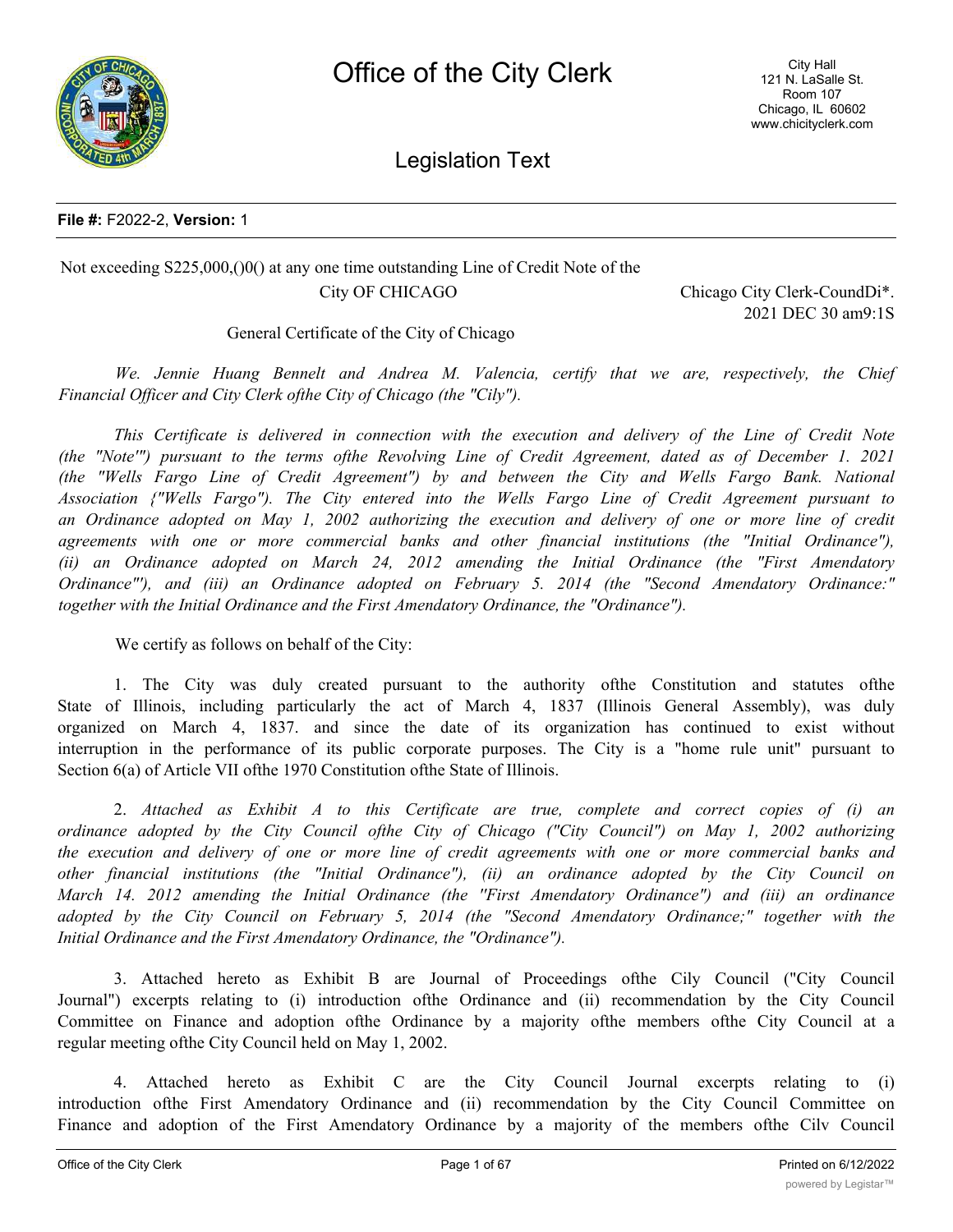at a regular Cily Council meetiim held on March 14. 2012.

5. Attached hereto as Exhibit I) is the Cily Council Journal excerpts relating to (i) introduction ofthe Second Amendatory Ordinance and (ii) recommendation by the City Council Committee on Finance, and adoption ofthe Second Amendatory Ordinance by a majority ofthe members ofthe City Council at a regular meeting ofthe City Council held on February 5. 2014.

6. The Ordinance has not been altered, amended, repealed, modified, revoked or otherwise changed except by the First Amendatory Ordinance and Second Amendatory Ordinance, and, except as so amended, is in full force and effect.

7. The meetings ofthe City Council on May 1, 2002, March 14, 2012, and February 5, 2014 were regular meetings held pursuant to applicable law. Public notice of such meetings of the City Council and each meeting ofthe Committee on.Finance ofthe City Council relating in any manner lo the Wells Fargo Line ol'Credit Agreement was properly given. The meetings ofthe City Council concerning the Wells Fargo Line of Credit Agreement were open to the public and were held at a time and place convenient to the public. At such meetings a quorum was present and acted on the matters described in paragraphs 2 through and including 5 above.

8. The Wells Fargo Line of Credit Agreement is in full force and effect on the date hereof.

9. The City Council has (i) duly adopted the Ordinance, and authorized and approved the execution and delivery ofthe Wells Fargo Line of Credit Agreement, and (ii) duly authorized and approved the performance by the City of its obligations contained in the Ordinance and the Wells Fargo Line of Credit Agreement.

10. Attached hereto as Exhibit E to this Certificate is a true, complete and correct copy ofthe Proxy ofthe Mayor ofthe City designating Celia Meza as her additional proxy as described therein (the "Proxy"). The Proxy is in full force and effect and has not been altered, amended, repealed, modified, revoked or otherwise changed on and as ofthe date hereof.

11. Pursuant to the Ordinance, there has been duly prepared and executed on behalf of the City the not to exceed \$225,000,000 principal amount Note conforming to the specifications set forth in the Wells Fargo Line of Credit Agreement and the Ordinance. The Note, as executed and delivered by the City to Wells Fargo, is in the form which the officers of the City were authorized to execute and deliver for and on behalf of the City . The Note has been duly executed on behalf of the City in the form of one fully registered Note by the facsimile signature ofthe Mayor and the facsimile signature ofthe City Clerk, and a facsimile ofthe corporate seal ofthe Cily has been impressed thereon. The seal ofthe City impressed upon this Certificate and on the Note is the only legally adopted, proper and official seal ofthe City.

12. The amount of Authorized Debt (as defined in the Ordinance) does not exceed, including the Note in the maximum principal amount of \$225,000,000. \$1,000,000,000.

13. The issuance and sale ofthe Note and the performance by the City of its obligations thereunder (i) are within the purposes, power and authority of the City, (ii) comply with the Constitution and laws ofthe State of Illinois and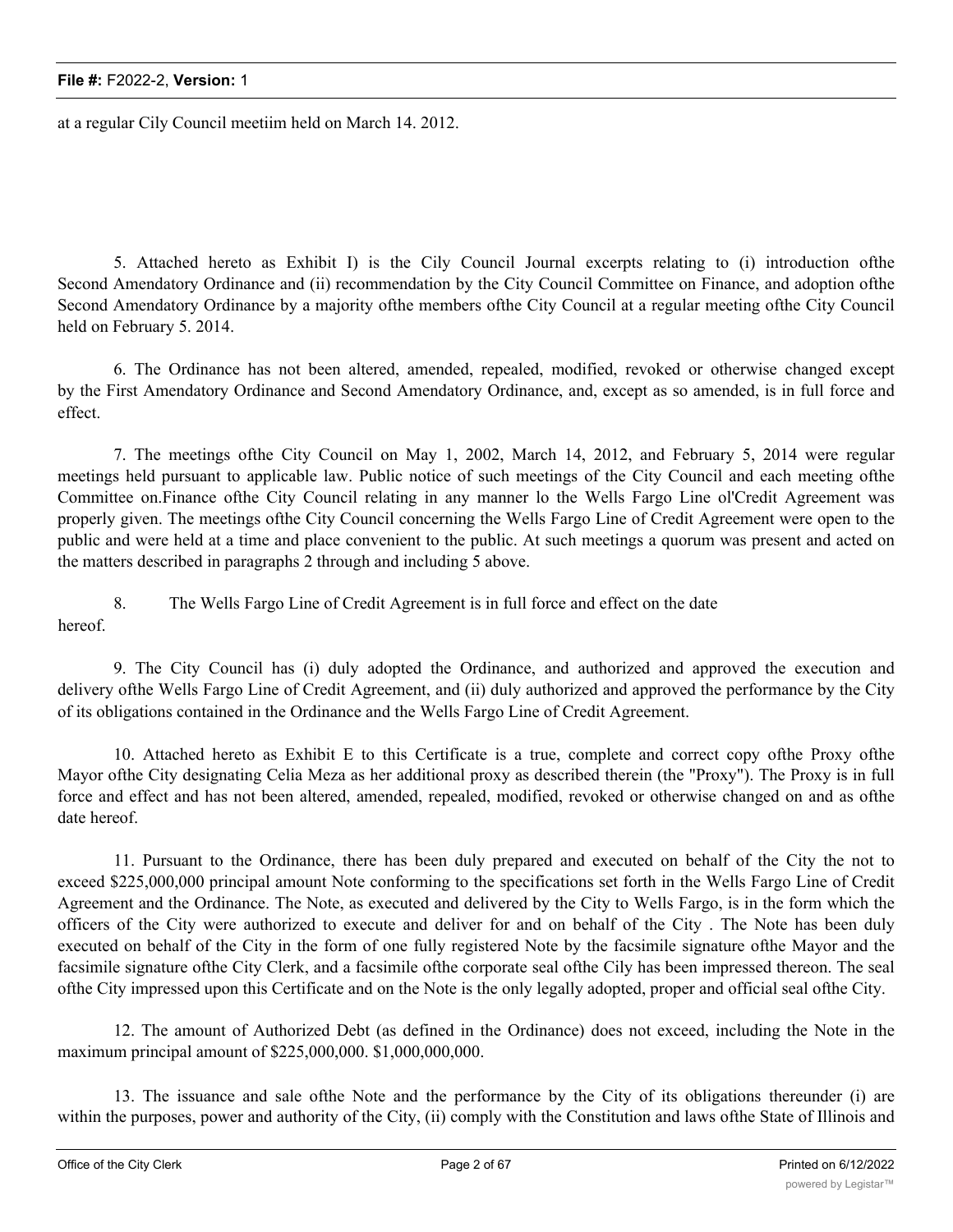the ordinances ofthe City, (iii) is a legal, valid

and binding obligation of the City except as enforceability may be limited by applicable bankruptcy, insolvency, moratorium, reorganization or other laws affecting the enforcement of creditors' rights generally and general principles of equity and (iv) has been duly authorized by all necessary action on the part ofthe City.

14. To the knowledge ofthe undersigned representatives ofthe City after reasonable diligence with respect thereto, there are no actions, suits, proceedings, inquiries or investigations pending or threatened against the City in any court or before any governmental authority or arbitration board or tribunal which would materially and adversely affect the validity or enforceability ofthe Note, or the performance ofthe City of its obligations thereunder.

15. All authorizations, consents and approvals ofany governmental body required in connection with the execution and delivery by the City of, or in connection with the City of its obligations under, the Note have been obtained and are in full force and effect.

16. Each ofthe representations and warranties made by the City contained in the Wells largo Line of Credit Agreement are true, correct and complete in all material respects as ofthe date hereof.

17. No event has occurred and is continuing on the date hereof which constitutes a Default or Event of Default under the Wells Fargo Line of Credit Agreement.

18. The Chief Financial Officer or the Mayor are authorized by the Ordinance to execute and deliver, or cause to be delivered, the Note. The City Clerk is authorized and directed to attest the Note and to affix the seal ofthe City (or a facsimile) as appropriate. The signatures set forth on this certificate for the Chief financial Officer and the City Clerk are each the true and genuine signature of such person.

[the remainder of this page intentionally left blank]

In Witness Wi iereoi . we have signed this General Certificate and impressed the corporate seal of the City this Xltf-day of December. 2021.

City or Chicago

Chief Financial Officer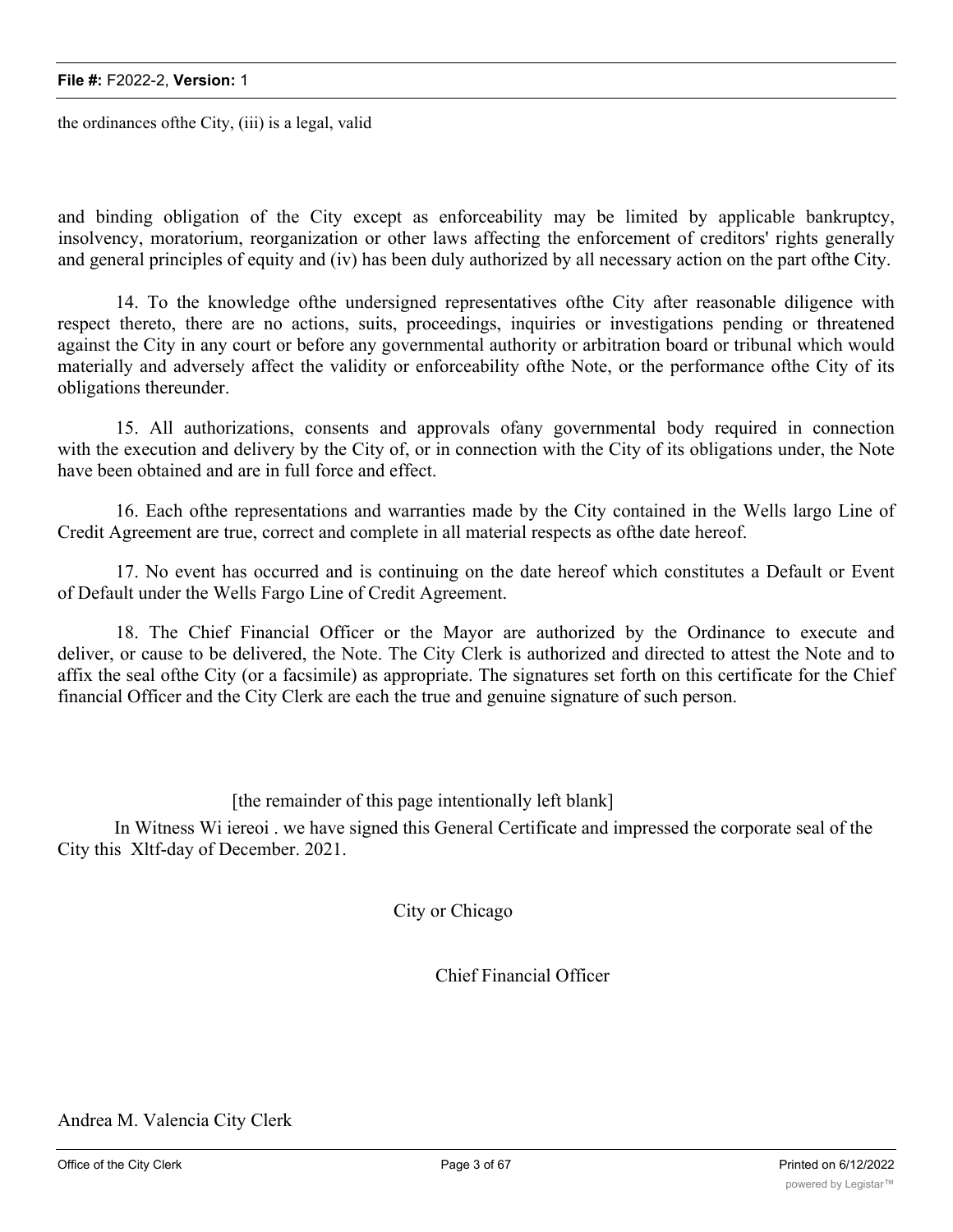Signature Page to Gener al Certiitcate oi hie City oe Chicago- Weees Fargo Exhibit A

Certified copies of Ordinance, First Amendatory Ordinance and Second a m e n d a to r y o r din a n c e (Published by the Authority of lhe City Council of the City of Chicago)

#### **COPY**

# **JOURNAL of the PROCEEDINGS of the CITY COUNCIL of the CITY of CHICAGO, ILLINOIS**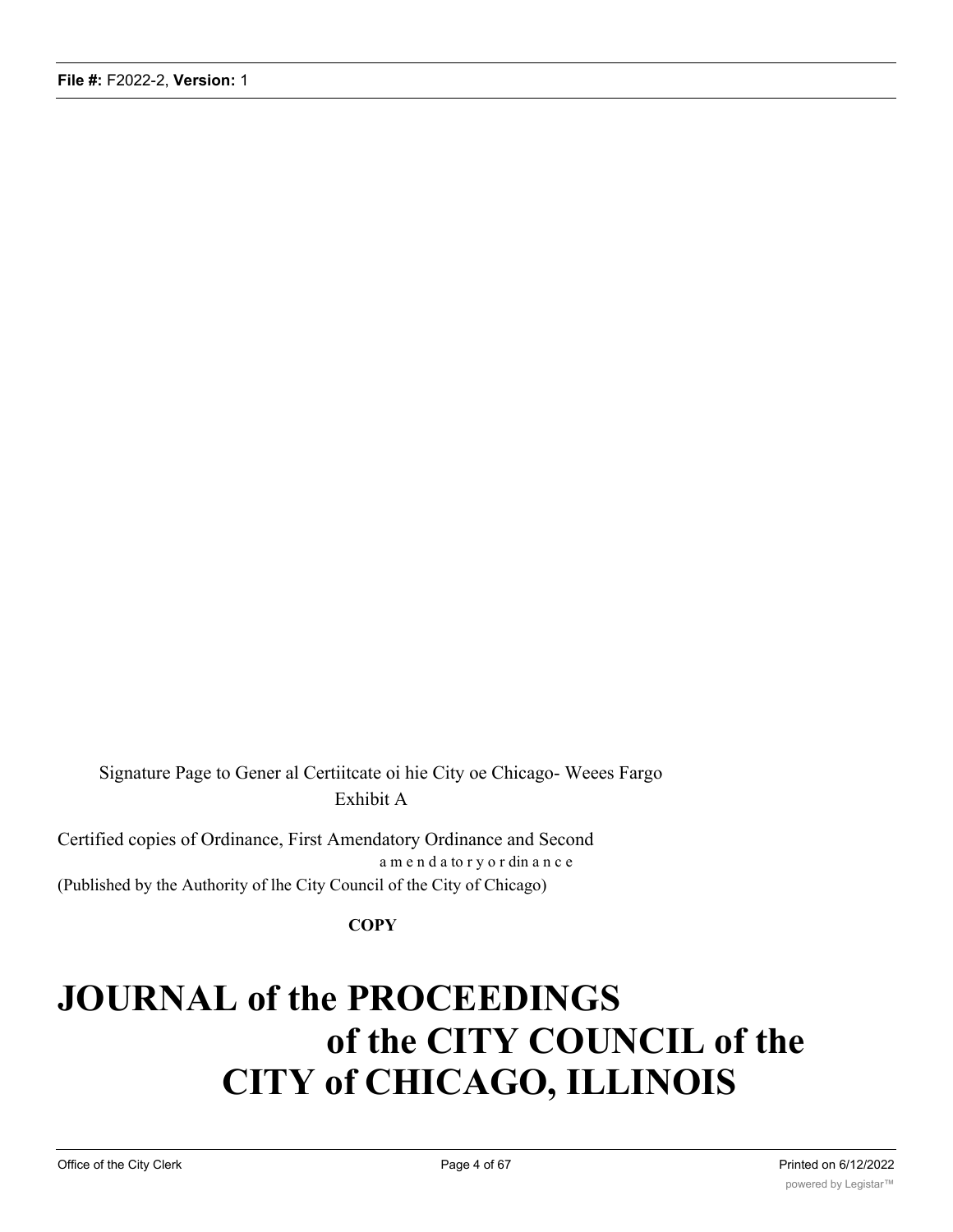Regular Meeting--Wednesday, May I, 2002 at 10:00 A.M. (Council Chambers - City Hall -

- Chicago, Illinois)

#### **OFFICIAL RECORD.VOLUME r**

## **RICHARD M. DALEY Mayor JAMES J. LASE3 City Clerk**

#### JOURNAL OF THE PROCEEDINGS OP THE CITY COUNCIL Regular Meeting - "Wednesday, May I, 2002

## **TABLE OF CONTENTS**

|                                               | Page  |
|-----------------------------------------------|-------|
| Communications From City Officers             | 82954 |
| <b>Reports Of Committees</b>                  | 83017 |
| Committee On Finance                          | 83017 |
| Committee On Budget                           | 83983 |
| Committee On Buildings                        | 84025 |
| Committee On Economic And Capital Development | 84051 |
| Committee On Energy                           | 84052 |
| Committee On Historical Landmarks             | 84059 |
| Committee On Housing And Real Estate          | 84070 |
| <b>Committee On Human Relations</b>           | 84240 |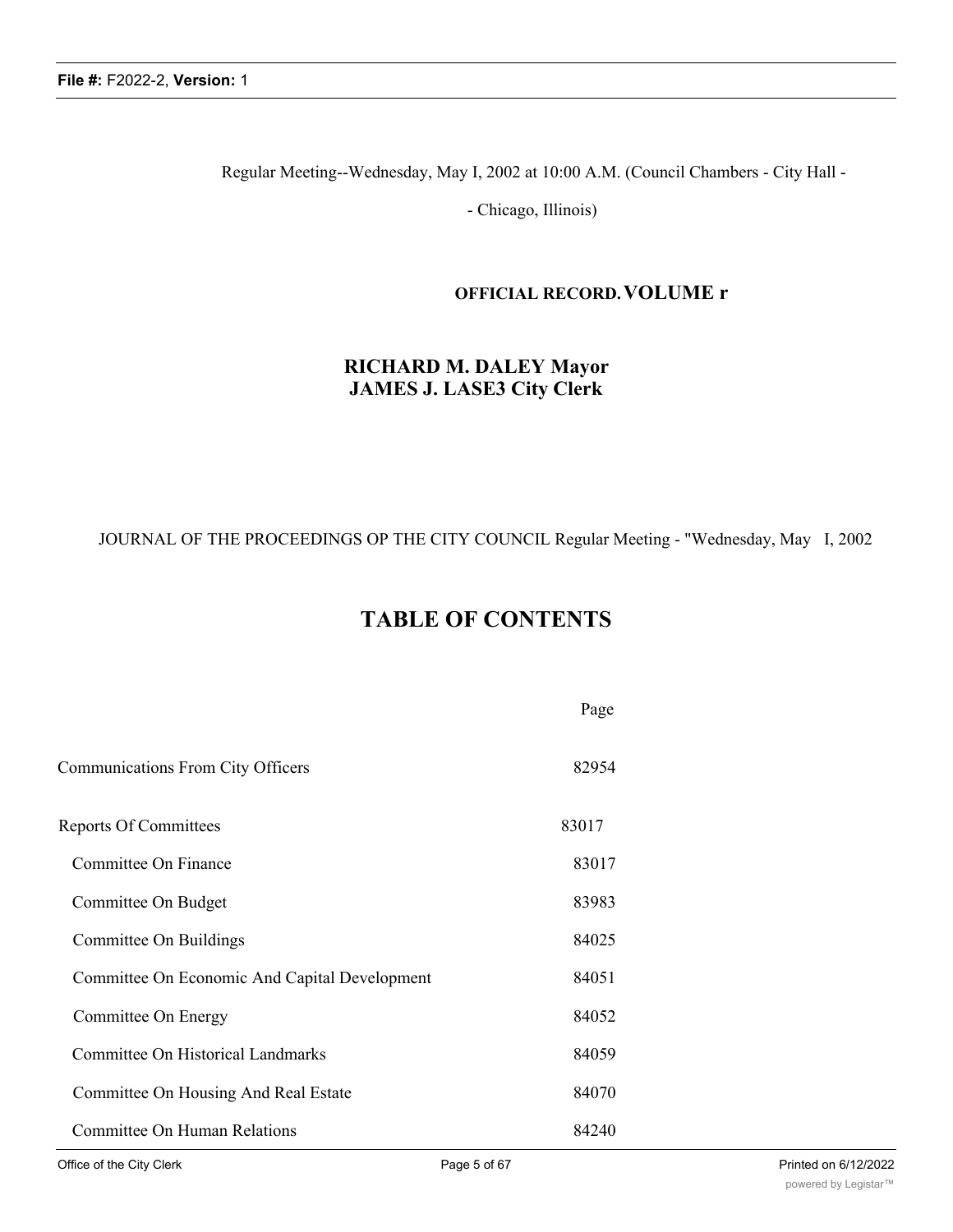| Committee On License And Consumer Protection     | 84247 |
|--------------------------------------------------|-------|
| Committee On Police And Fire                     | 84274 |
| Committee On Special Events And Cultural Affairs | 84276 |
| Committee On Traffic                             | 84291 |
| Committee On Transportation And Public Way       | 84345 |
| Committee On Zoning                              | 84675 |

## JOURNAL OF THE PROCEEDINGS OF THE CITY COUNCIL Regular Meeting -- Wednesday, May 1, 2002

|                                            | Page  |
|--------------------------------------------|-------|
| <b>Agreed Calendar</b>                     | 84882 |
| New Business Presented By Aldermen         | 85054 |
| Traffic Regulations, Traffic Signs, Etc    | 85054 |
| Zoning Ordinance Amendments                | 85127 |
| Claims                                     | 85132 |
| <b>Unclassified Matters</b>                | 85150 |
| Free Permits, License Fee Exemptions, Etc. | 85224 |
| Approval Of The Journal                    | 85236 |
| <b>Unfinished Business</b>                 | 85237 |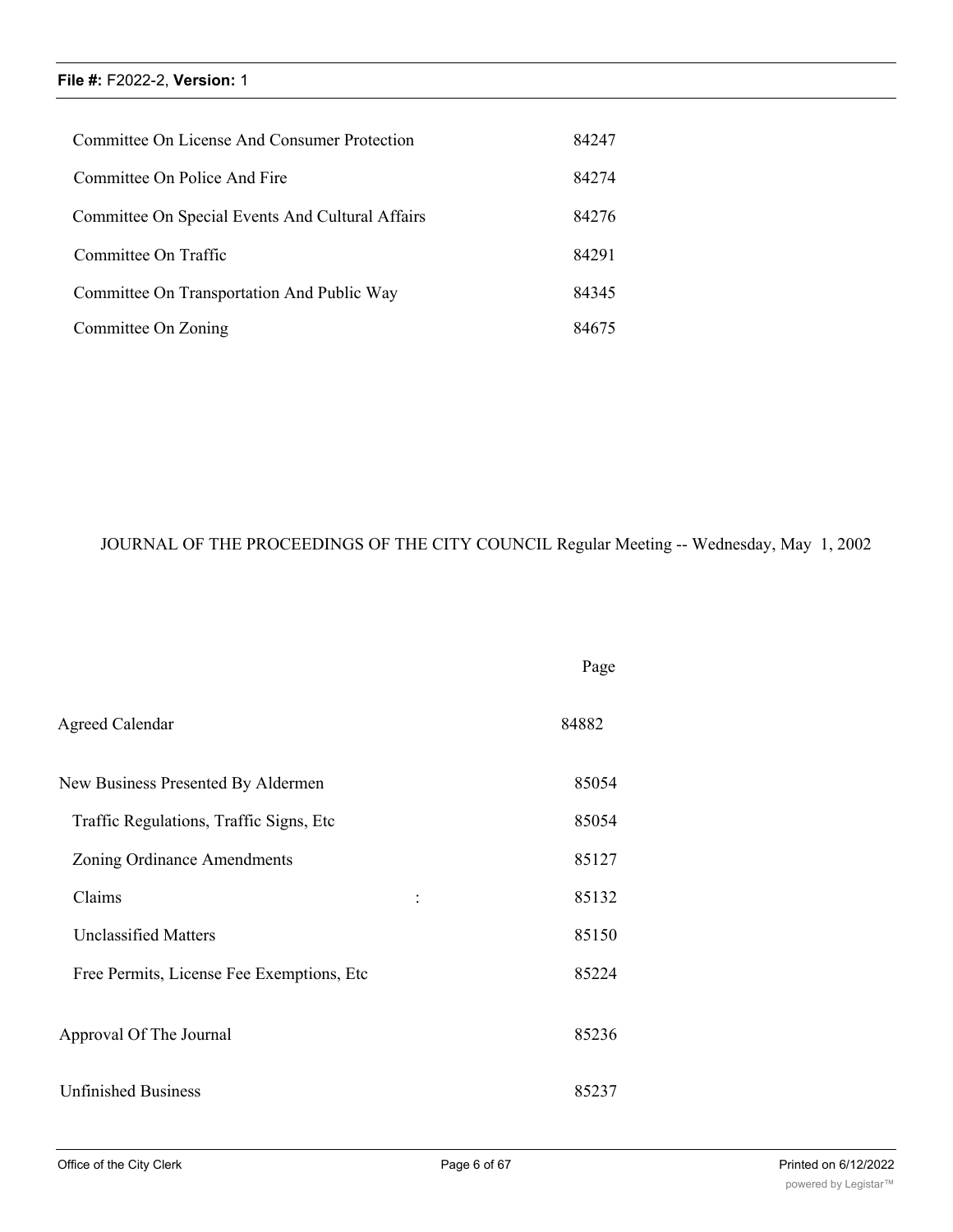Miscellaneous Business 85239 COMMUNICATIONS, ETC

#### **Attendance At Meeting.**

Present -- The Honorable Richard M. Daley, Mayor, and Aldermen Granato, Haithcock, Tillman, Preckwinkle, Hairston, Lyle, Beavers, Stroger, Beale, Pope, Balcer, Frias, Olivo, Burke, T. Thomas, Coleman, L. Thomas, Murphy, Rugai, Troutman, DeVille, Munoz, Zalewski, Chandler, Solis, Ocasio, Burnett,. E. Smith, Carothers, Wojcik, Suarez, Matlak, Mell, Austin, Colom, Banks, Mitts, Allen, Laurino, Doherty, Daley, Hansen, Levar, Shiller, Schulter, M. Smith, Moore, Stone.

Absent - Aldermen O'Connor, Natarus.

#### **Call To Order.**

On Wednesday, May 1, 2002 at 10:00 A.M., The Honorable Richard M. Daley, Mayor, called the City Council to order. The Honorable James J. Laski, City Clerk, called the roll of members and it was found that there were present at that time: Aldermen Granato, Haithcock, Preckwinkle, Hairston, Lyle, Beavers, Beale, Pope, Balcer, Frias, Olivo, Burke, T. Thomas, Coleman, L. Thomas, Murphy, Troutman, DeVille, Munoz, Zalewski, Chandler, Solis, Ocasio, Burnett, E. Smith, Carothers, Wojcik, Suarez, Matlak, Mell, Austin, Colom, Banks, Mitts, Allen, Laurino, Doherty, Daley, Hansen, Levar, Shiller, Schulter, M. Smith, Moore, Stone - 45.

Quorum present.

#### **Pledge Of Allegiance.**

Alderman Coleman led the City Council and assembled guests in the Pledge of Allegiance to the Flag of the United States of America.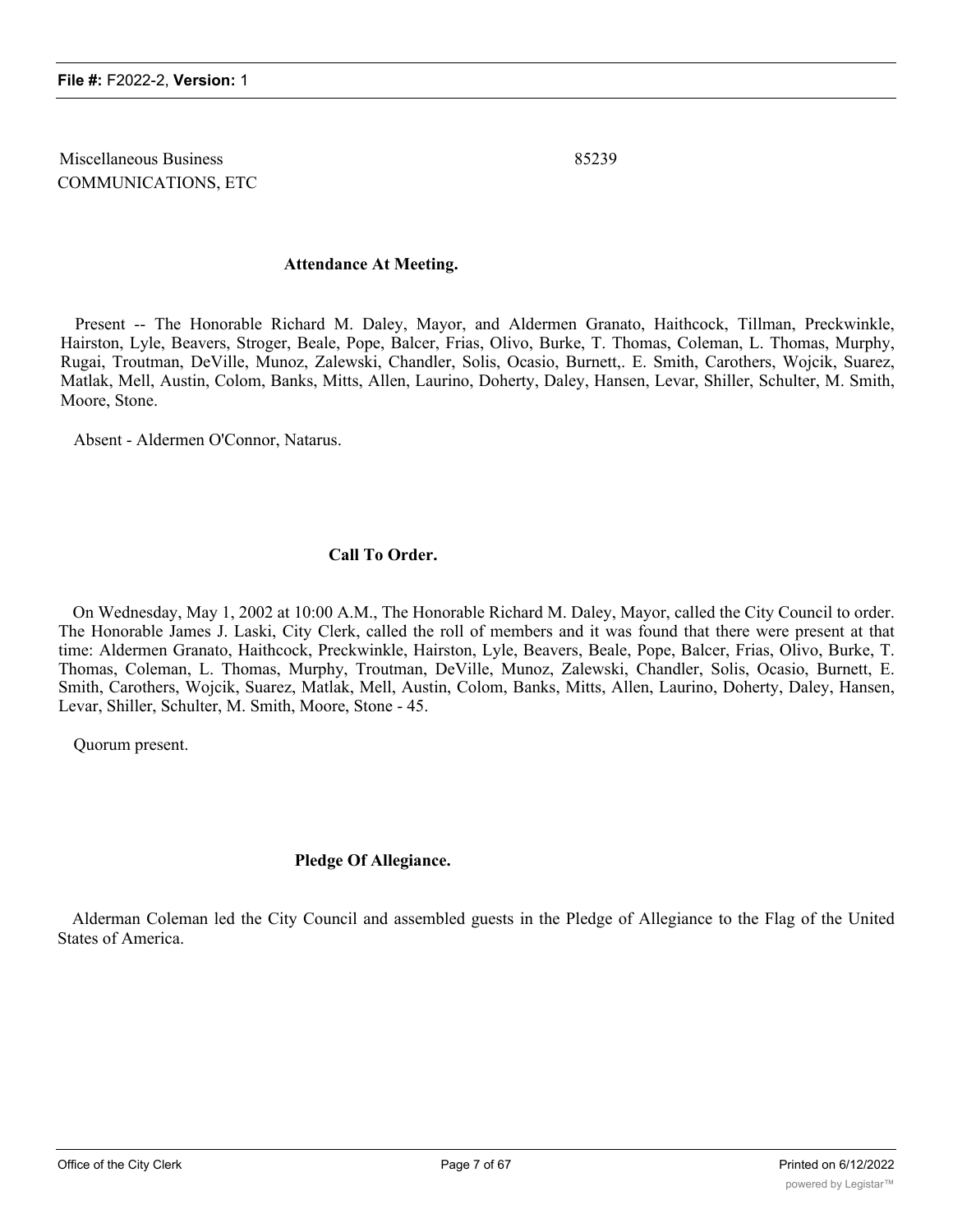#### JOURNAL--CITY COUNCIL--CHICAGO

#### AUTHORIZATION FOR ISSUANCE OF COMMERCIAL PAPER NOTES, SERIES A AND B.

The Committee on Finance submitted Lhe following report:

CHICAGO; May I, 2002.

#### *To the President and Members of the City Council:*

Your Comrnittee on Finance, having had under consideration a substitute ordinance authorizing the issuance of Commercial Paper Notes Series A and Series B, amount of notes not to exceed \$200,000,000, having had the same under advisement, begs leave to report and recommend that Your Honorable Body Pass the proposed substitute ordinance transmitted herewith.

This recommendation was concurred in by a viva voce vote ofthe members ofthe Committee.

Respectfully submitted,

(Signed) EDWARD M. BURKE,

*Chairman.*

Alderman Burke presented the following amendment to the proposed substitute ordinance transmitted with the foregoing committee report:

I hereby move to amend the commercial paper ordinance by adding a new Section 29, following Section 28 of the ordinance.

Section 29. Reporting Requirement. The Chief Financial Officer shall report to the City Council with respect to the expenditure of the proceeds of any Authorized Debt issued hereunder. Such reports shall be made no later than April, 1 and October 1 of each year, commencing October 1, 2002, with respect to expenditures made during the six (6) month period ending on September 1. April 1 reports shall cover expenditures made during Lhe six (6) month period ending on March 1.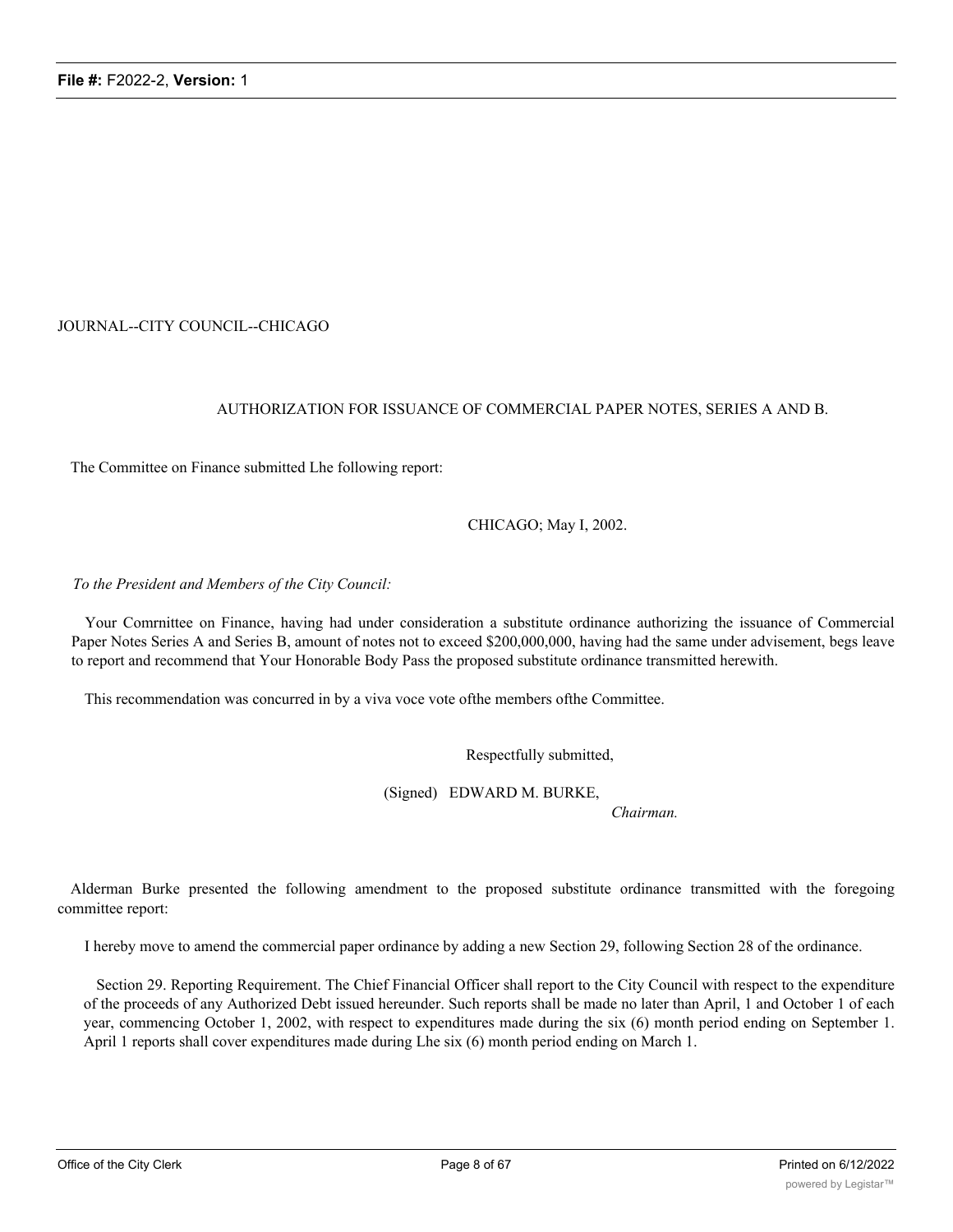#### REPORTS OF COMMFITEES

On motion of Alderman Burke, the foregoing amendment was Adopted by yeas and nays as follows:

Yeas Aldermen Granato, Haithcock, Tillman, Preckwinkle, Hairston, Lyle, Beavers, Stroger, Beale, Pope, Balcer, Frias, Olivo, Burke, T. Thomas, L. Thomas, Murphy, Rugai, Troutman, DeVille, Munoz, Zalewski, Chandler, Solis, Ocasio, Burnett, E. Smith, Carothers, Wojcik, Suarez, Matlak, Mell, Austin, Colom, Banks, Mitts, Allen, Laurino, Doherty, Daley, Hansen, Levar, Shiller, Schulter, M. Smith, Moore, Stone -- 47.

Nays - None.

Thereupon, on motion of Alderman Burke, the said proposed substitute ordinance, as amended, was Passed by yeas and nays as follows:

Yeas - Aldermen Granato, Haithcock, Tillman, Preckwinkle, Hairston, Lyle, Beavers, Stroger, Beale, Pope, Balcer, Frias, Olivo, Burke, T. Thomas, L. Thomas, Murphy, Rugai, Troutman, DeVille, Munoz, Zalewski, Chandler, Solis, Ocasio, Burnett, E. Smith, Carothers, Wojcik, Suarez, Matlak, Mell, Austin, Colom, Banks, Mitts, Allen, Laurino, Doherty, Daley, Hansen, Levar, Shiller, Schulter, M. Smith, Moore, Stone - 47.

Nays - None.

Alderman Beavers moved lo reconsider the foregoing vote. The motion was lost. The following is said ordinance as passed:

WHEREAS, The City of Chicago (the "City") is a duly constituted and existing municipality within the meaning of Section 1 of Article VII of the 1970 Constitution ofthe State of Illinois (the "Constitution") having a population in excess of twenty-five thousand (25,000) and is a home rule unit of local government under Section 6(a) of Article VII ofthe Constitution; and

WHEREAS, The City proposes to establish a Commercial Paper Program (the "CP. Program") an Auction Rate Securities Program (the "Auction Rate Program") a Variable Rate Securities Program (the "Variable Rate Program") and a Line of Credit Program (the "Line of Credit Program") for the City to provide interim financing for capital projects of the City and for the shortterm financing of the working capital needs of the City (the "Borrowing Plan"); and

WHEREAS. There have been prepared and presented to this meeting forms ofthe following documents:

#### J O U R N A L - C1TY C OIJ N CIL- C HIC A G O

1) Commercial Paper Trust Indenture (Lhe "CP. Indenture") between the City and a bank or trust company to be designated as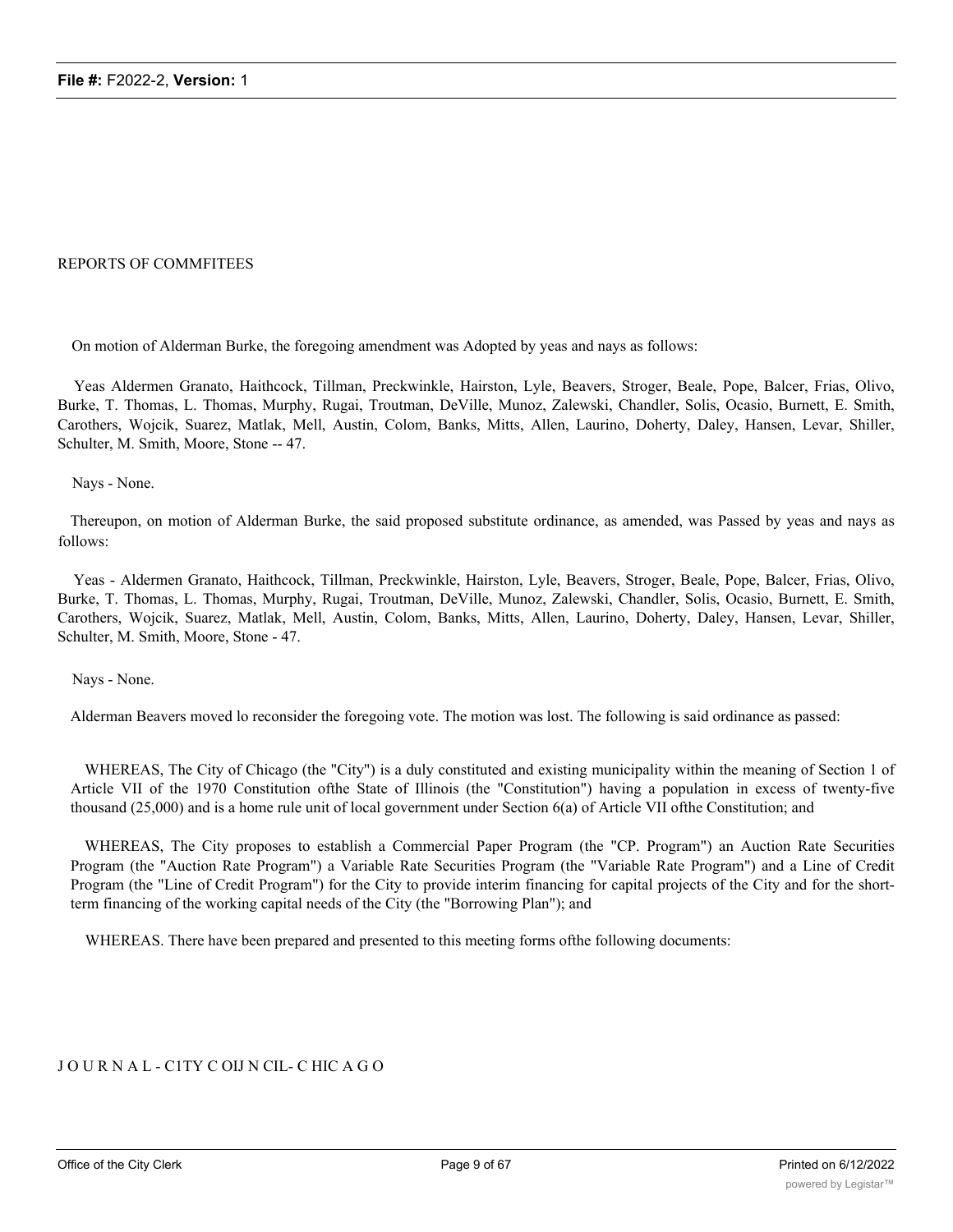1) Commercial Paper Trust Indenture (Lhe "CP. Indenture") between the City and a bank or trust company to be designated as provided herein (the "CP. Trustee") (Exhibit A); and

2) Comrnercial Paper Dealer Agreement (the "CP Dealer Agreement") between the City and a commercial paper dealer designated as provided herein (the "Dealer") (Exhibit B); and

3) Issuing and Paying Agent Agreement (the "CP. Paying Agent Agreement") between the City and an issuing and paying agent designated as provided herein (Exhibit C); and

4) Auction Rate Securities Trust Indenture (the "Auction Rate Indenture") between the City and a bank or trust company to be designated as provided herein (the "Auction Rate Trutitee") (Exhibit D); and

5) Auction Agreement (the "Auction Agreement") between the City and an auction agent designated as provided herein (the "Auction Agent") (Exhibit E); and

6) Variable Rate Securities Trust Indenture (the "Variable Rate Indenture") between the City and a bank or trust company to be designated as provided herein (the "Variable Rate Trustee") (Exhibit F); and

WHEREAS, It is necessary and advisable to implement the Borrowing Plan; now, therefore,

*Be It Ordained by the City Council of the City of Chicago:*

SECTION 1. Findings And Determinations. The City hereby Finds and determines as follows:

- a) that from time to time interim financing of capital projects is needed prior to the issuance of long-term bonds;
- b) that from time to lime working capital needs of the City require the short-term borrowing of funds;

c) that the City's ability to borrow pursuant to the Borrowing Plan as herein provided without further action by this City Council for such purposes will enhance the City's opportunities to obtain financing upon the most favorable terms available; and

d) that the delegations of authority that are contained herein are necessary and desirable because this City Council cannot itself as advantageously, expeditiously or conveniently exercise such authority.

## **I ANDREA M. VALENCIA**

## **CITY CLERK'S OFFICE-CITY OF CHICAGO**

STATE OF ILLINOIS ) )SS.

COUNTY OF COOK )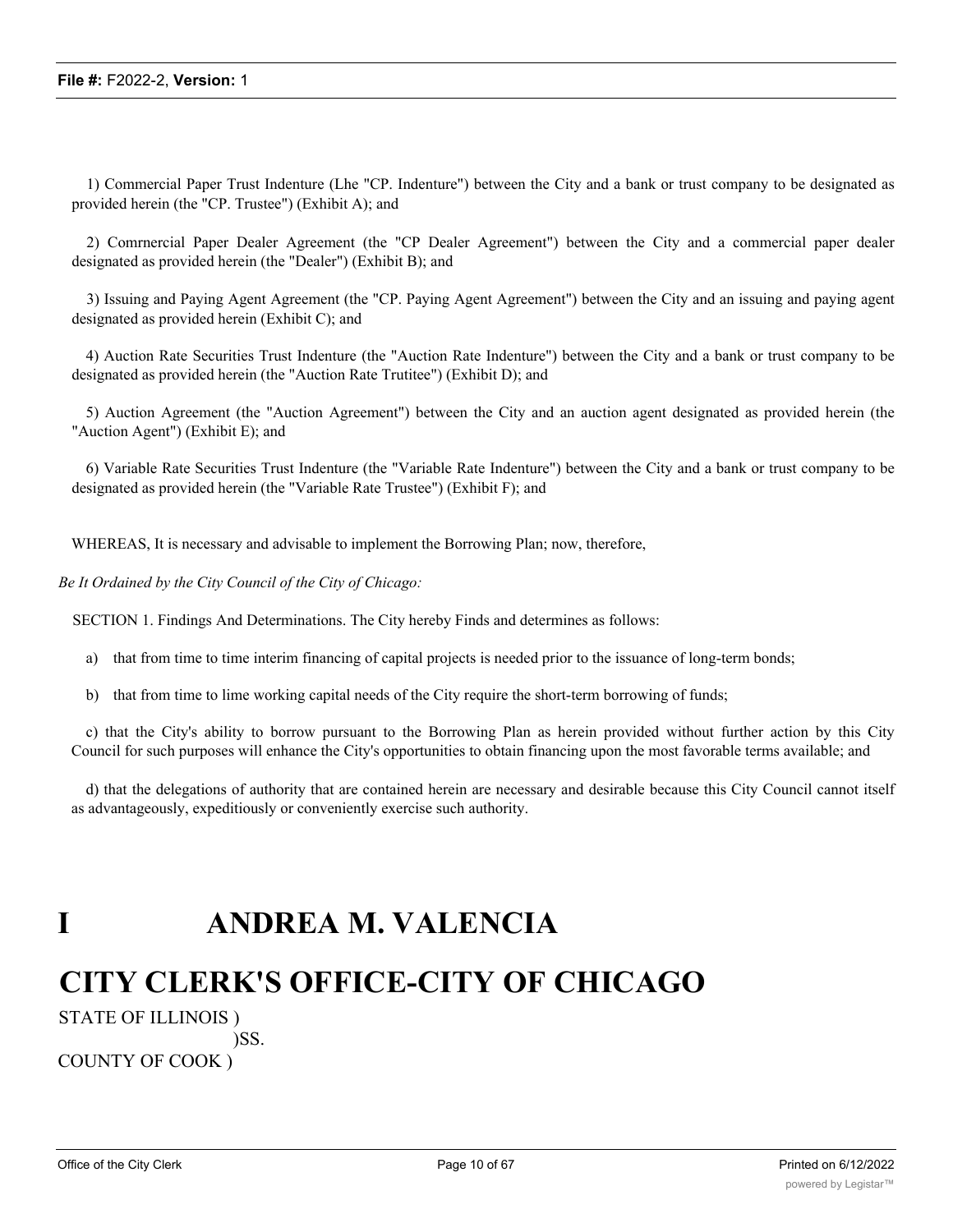I, ANDREA M. VALENCIA, City Clerk ofthe City of Chicago in the County of Cook and State of Illinois, DO HEREBY CERTIFY that the annexed and foregoing is a true and correct copy of that certain ordinance now on file in my office Issuance of City of Chicago General Obligation Bonds, Series 2012 and Amendments to Commercial Paper Program. Filed under Docket Number 02012-648.

I DO FURTHER CERTIFY that the said ordinance was passed by the City Council ofthe said City of Chicago on the fourteenth  $Q4^{\text{nl}}$ ) day of March. 2012.

I DO FURTHER CERTIFY that the vote on the question ofthe passage ofthe said ordinance by the said City Council was taken by yeas and nays and recorded in the Journal of the Proceedings of the said City Council, and that the result of said vote so taken was as follows, to wit:

Yeas 47 Nays 0

I DO FURTHER CERTIFY that the said ordinance was delivered to the Mayor of the said City of Chicago after the passage thereof by the said City Council, without delay, by the City Clerk of the said City of Chicago, and that the said Mayor failed to return the said ordinance to the said City Council with her written objections thereto at the next regular meeting of the said City Council occurring not less than five (5) days after the passage of the said ordinance.

I DO FURTHER CERTIFY that the original, of which the foregoing is a true copy, is entrusted to my care for safekeeping, and that I am the lawful keeper of the same.

> IN WITNESS WHEREOF, I have hereunto set my hand and affixed the corporate seal of the City of Chicago aforesaid, at the said City, in the County and State aforesaid, this first  $(1<sup>st</sup>)$  day of September 2021.

## $[T.P.]$

## REPORTS OF COMMITTEES

Whereas, the City of Chicago (the "City') is a body politic and corporate under the laws of the State of Illinois and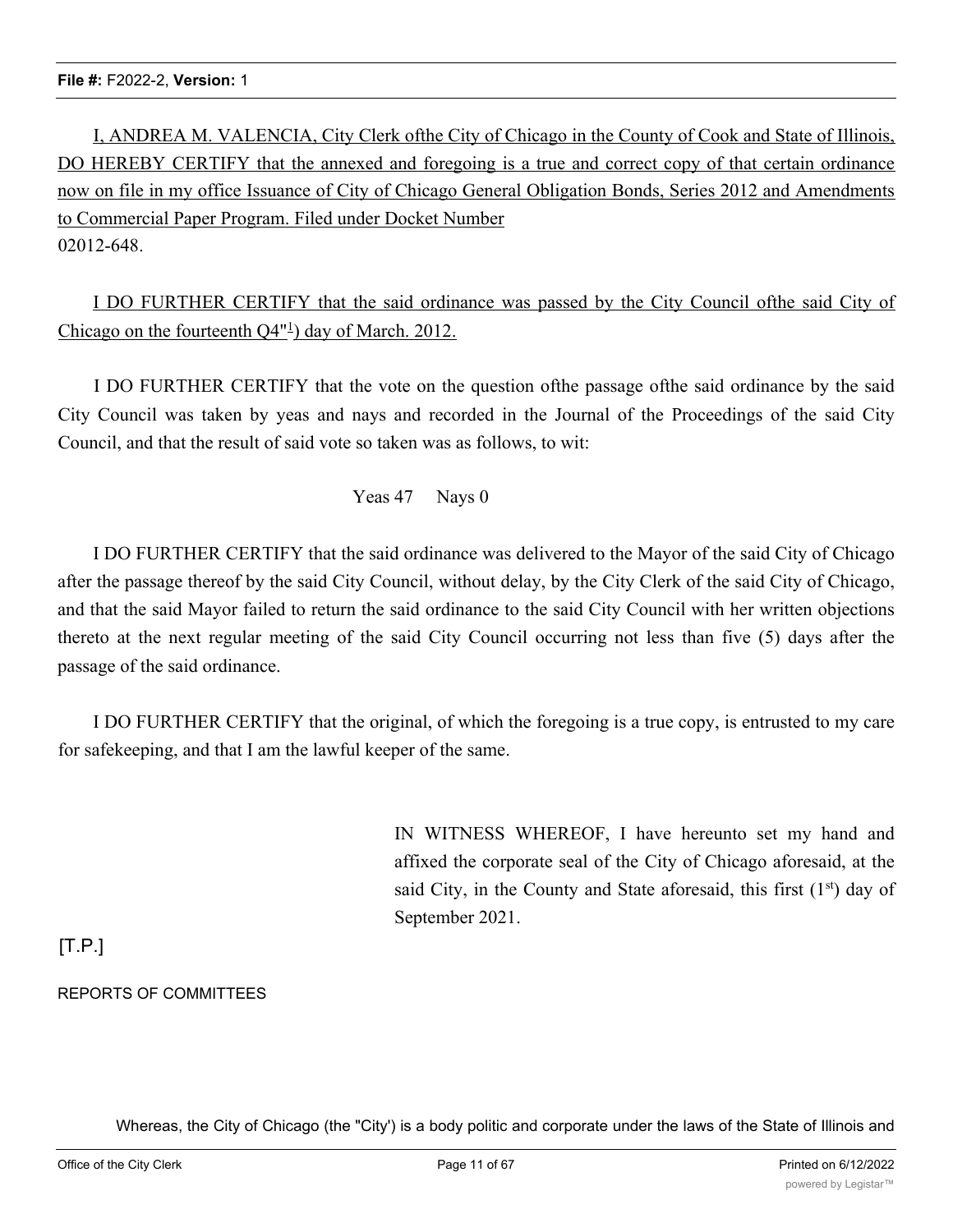a home rule unit under Article VII of the Illinois Constitution of 1970; and

WHEREAS, the City has heretofore authorized the issuance of its general obligation bonds and notes and has established a commercial paper program authorizing the issuance of its general obligation commercial paper from time to time; and

Whereas, the City's general obligation bonds and notes currently outstanding and its general obligation commercial paper currently or hereafter outstanding from time to time (collectively, the "Outstanding Indebtedness") mature and are subject to optional and mandatory redemption as provided in the respective proceedings authorizing the Outstanding Indebtedness; and

Whereas, the City has heretofore entered into agreements of the type described in Section 14 hereof which are in existence as of the date of adoption of this Ordinance (the "Existing Interest Rate Exchange Agreements'); and

Whereas, it is in the best interests of the inhabitants of the City and necessary for the welfare of the government and affairs of the City to authorize (i) refunding all or a portion of the Outstanding Indebtedness and (ii) terminating, amending or otherwise modifying all or any portion of the Existing Interest Rate Exchange Agreements and paying any settlement, breakage or termination amounts that may be due and owing in connection therewith, in order to achieve debt service savings for the City, restructure debt service of the Outstanding Indebtedness or reduce, limit or manage the City's exposure to interest rate risk (collectively, the "Refunding Purposes'); and

Whereas, it is in the best interests of the inhabitants of the City and necessary for the welfare of the government and affairs of the City to finance (i)' public right-of-way infrastructure improvements in City neighborhoods, including street and alley construction and improvements, lighting improvements, sidewalk improvements and replacement, and curb and gutter repairs and replacement; (ii) infrastructure improvements to enhance the development of economic activity, including industrial street construction and improvements, streetscaping, median landscaping, demolition of hazardous, vacant or dilapidated buildings that pose a threat to public safety and welfare, shoreline reconstruction, riverbank stabilization, residential and commercial infrastructure redevelopment and railroad viaduct clearance improvements; (iii) transportation improvements (to City property and facilities and to property and facilities

#### JOURNAL-CITY COUNCIL-CHICAGO

located within the City limits which are owned by other governmental entities), including street resurfacing, bridge and freight tunnel rehabilitation, traffic signal modernization, new traffic "signal installation, intersection safety improvements and transit facility improvements; (iv) grants or loans to assist not-for-profit organizations or educational or cultural institutions, or to assist other municipal corporations, units of local government, school districts, the State of Illinois or the United States of America; (v) cash flow needs of the City; (vi) the acquisition of personal property, including, but not limited to, computer hardware and software, vehicles or other capital items useful or necessary for City purposes; (vii) the duly authorized acquisition of improved and unimproved real property within the City for municipal, industrial, commercial or residential purposes, or any combination thereof, and the improvement, demolition and/or remediation of any such property; (viii) constructing, equipping, altering and repairing various municipal facilities including fire stations, police stations, libraries, senior and health centers and other municipal facilities; (ix) the enhancement of economic development within the City by making direct grants or loans to, or deposits to funds or accounts to secure the obligations of, not-forprofit or for-profit organizations doing business or seeking to do business in the City; (x) the funding of (A) judgments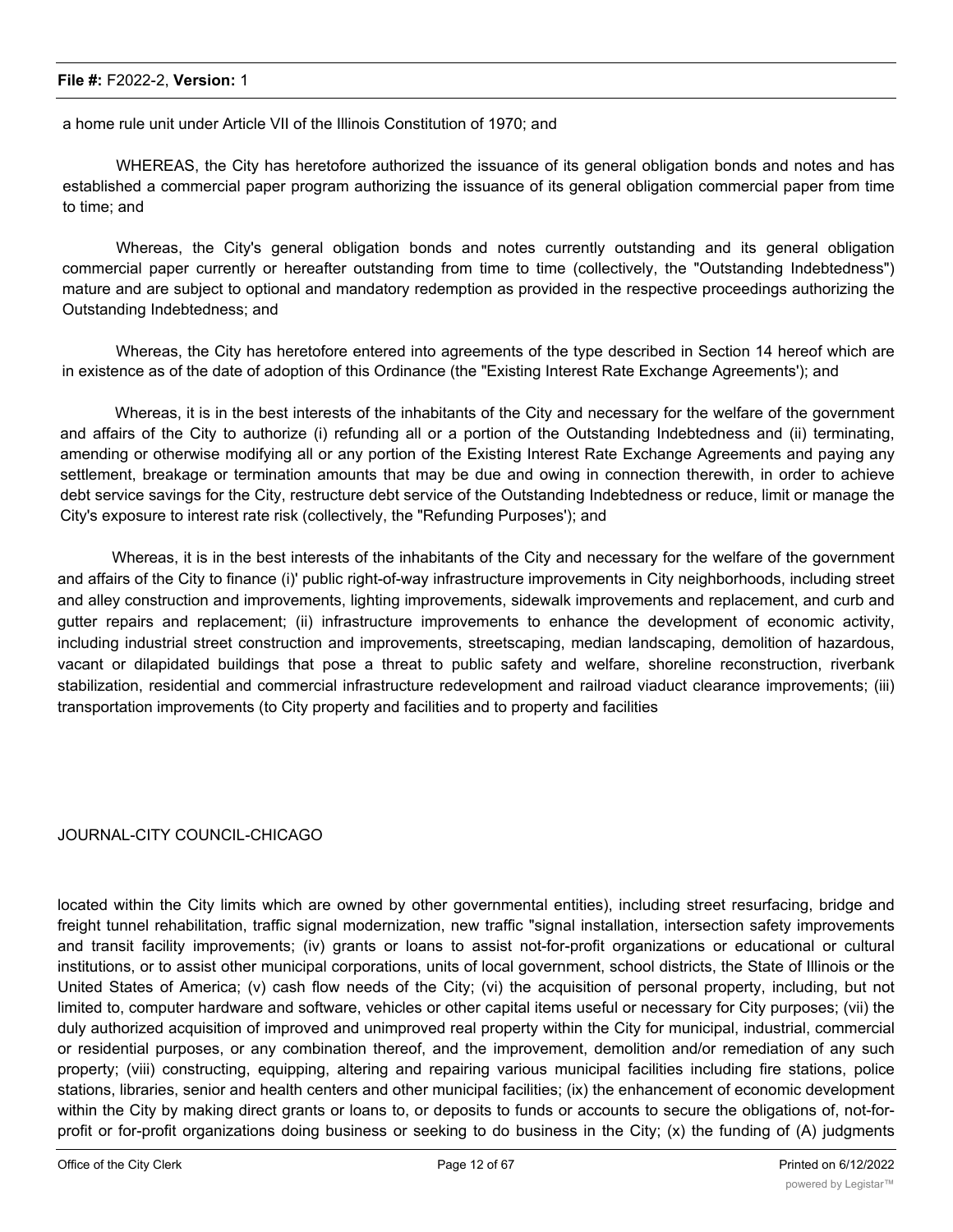entered against the City, (B) certain settlements or other payments required to be made by the City as a condition to the resolution of litigation or threatened litigation or arbitration and (C) such escrow accounts or other reserves as shall be deemed necessary for any of said purposes; (xi) the payment of certain contributions (the "Pension Contributions') to the Policemen's Annuity and Benefit Fund, the Firemen's Annuity and Benefit Fund, the Municipal Employees', Officers' and Officials' Annuity and Benefit Fund and the Laborers' and Retirement Board Employees' Annuity and Benefit Fund (collectively, the "Pension Funds'); (xii) the provision of facilities, services and equipment to protect and enhance public safety, including, but not limited to, increased costs for police and fire protection services, emergency medical services, staffing at the City's emergency call center and other City facilities, and enhanced security measures at.airports and other major City facilities; and (xiii) acquiring motor vehicles for a term of years or lease period (the purposes described in clauses (i) through (xiii) above being referred to herein as the "Project'); and

Whereas, the cost of the Refunding Purposes and the Project is estimated to be not less than \$900,000,000 and the City expects to pay a portion of such costs by borrowing money and issuing its general obligation bonds in one or more series and at one or more times in the aggregate principal amount of not to exceed \$900,000,000 (plus the amount of any original issue discount as herein provided); and

Whereas, the City has determined that it is advisable and necessary to authorize the borrowing of the sum necessary at this time for any or all of the purposes of (i), paying costs of the Refunding Purposes, (ii) paying costs of the Project, including capitalizing or funding such interest on the bonds herein authorized for said purpose as may be necessary, (iii) capitalizing or funding interest on Outstanding Indebtedness and (iv) paying the expenses of issuing the bonds herein authorized for the purposes described herein, and in evidence thereof to authorize the issuance of its General Obligation Bonds (the "Bonds'), in one or more series and at one or

#### REPORTS OF COMMITTEES

more times as herein provided, such borrowing being for a proper public purpose and in the public interest, and the City, by virtue of its constitutional home rule powers and all laws applicable thereto, has the power to issue such Bonds; and

WHEREAS, the Bonds may include one or more series of bonds the interest on which is, as designated by series, either includible or excludable from gross income for federal income tax purposes under Section 103 of the Internal Revenue Code of 1986, as amended (the "Code"); and

Whereas, the City-has authorized the issuance of certain bonds, notes and commercial paper of the City secured by and payable from a specified revenue source, including, without limitation, airport revenues, sales tax revenues, motor fuel tax revenues, water system revenues and sewer system revenues (such bonds and notes being hereinafter referred to as "Revenue Bonds and Notes" and such commercial paper being hereinafter" referred to as "Revenue Commercial Paper"), and

Whereas, the City has determined that it is necessary to provide for various restructuring-amendments (i) to the Outstanding Indebtedness, (ii) to the Revenue Bonds and Notes currently outstanding and the Revenue Commercial Paper currently or hereafter outstanding from time to time (collectively, the "Outstanding Revenue Indebtedness") and (iii) to the extent issued and outstanding from time to time in the future, the Bonds; and

Whereas, the City has determined that it is necessary to amend certain sections of the ordinance adopted by the City Council of the City of Chicago on May 1, 2002 (the "2002 Ordinance"), which authorized the issuance of Commercial Paper Notes Series A and Series B in an amount not to exceed \$200,000,000 and pursuant to which the City proposed to establish a commercial paper program, an auction rate securities program, a variable rate securities program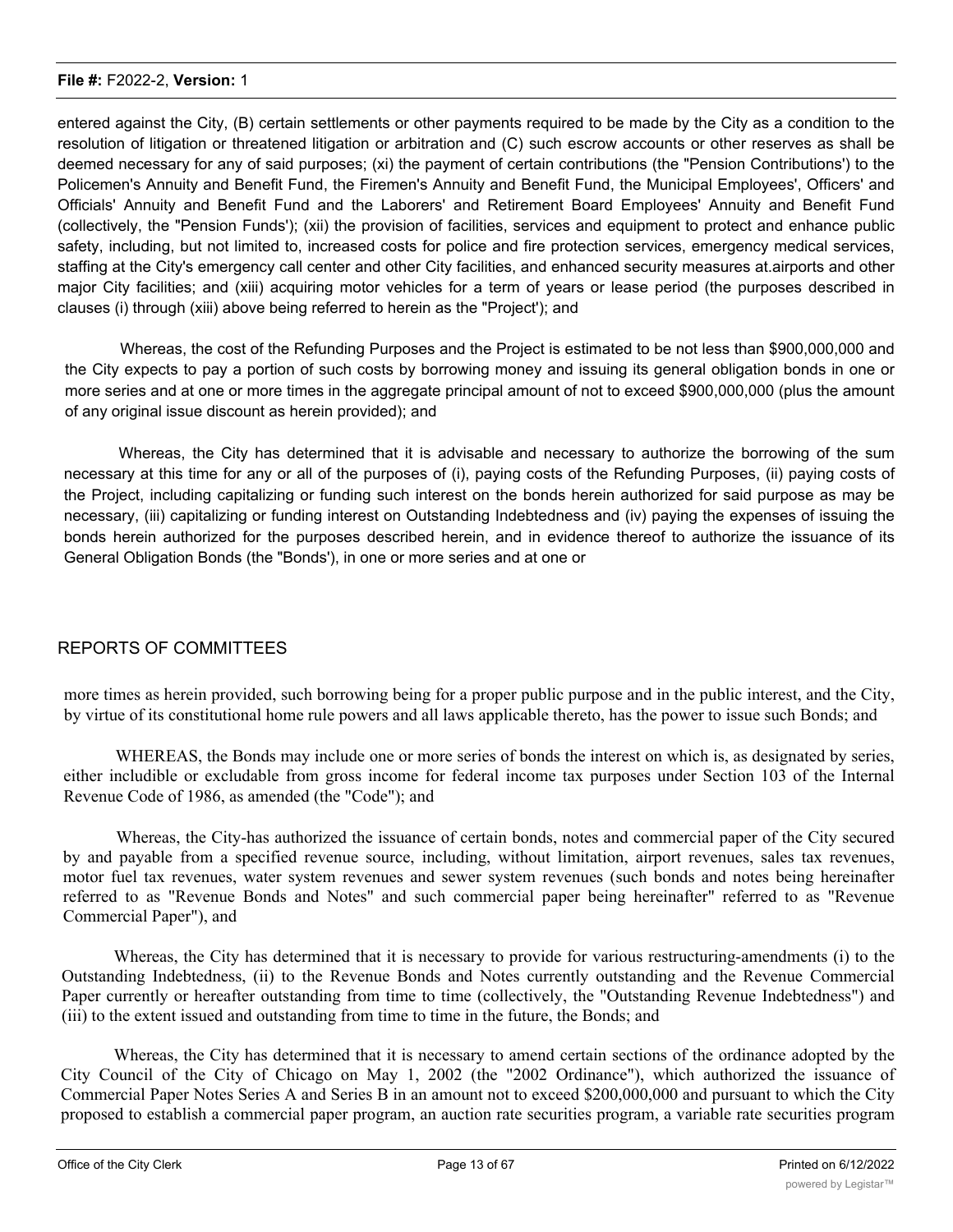and a line of credit program (collectively, the "Borrowing Plan"); and

Whereas, the Borrowing Plan authorizes the issuance of one or more series of Authorized Debt (as defined in the 2002 Ordinance) for (i) the payment, or reimbursement of the City for the payment, of the cost of all or any portion of any capital project approved by City Council, (ii) cash flow needs of the City, (iii) the deposit of monies into funds and accounts as are provided for in any indenture entered into under the Borrowing Plan, and (iv) the payment of costs of issuance incurred in connection with each series of Authorized Debt; and

Whereas, the City desires to amend the 2002 Ordinance in order to, among other things, (i) increase the maximum aggregate principal amount of Authorized Debt to be outstanding under the 2002 Ordinance from \$200,000,000 to \$500,000,000 and (ii) further delegate authority and establish the borrowing parameters for the line of credit program; now, therefore,

Be It Ordained By the City Council of the city of Chicago:

Section 1. The City Council of the City (the "City Council'), after a public meeting heretofore held on this Ordinance by the Committee on Finance of the City Council, pursuant to

#### JOURNAL-CITY COUNCIL-CHICAGO

proper notice and in accordance with the findings and recommendations of such Committee, hereby finds that all ofthe recitals contained in the preambles to this Ordinance are full, true and correct and does incorporate them into this Ordinance by this reference.

Section 2. There shall be borrowed on the credit of and for and on behalf of the City in one or more series and at one or more times the sum of not to exceed \$900,000,000 plus an amount equal to the amount of any net original issue discount used in the marketing of the Bonds (not to exceed 10 percent of the principal amount of each series thereof) for the purposes aforesaid; and the Bonds shall be issued from time to time in said aggregate principal amount, or such lesser amount, as may be determined by the *City's Chief Financial Officer or the City Comptroller (each such officer being hereinafter referred to as an "Authorized Officer).*

All or any portion of the Bonds may be issued as Bonds payable in one payment on a fixed date {"Capital Appreciation Bonds"). Each series of Capital Appreciation Bonds shall be dated the date of issuance thereof and shall also bear the date of authentication, shall be in fully registered form, shall be numbered as determined by the applicable Bond Registrar (as hereinafter defined), and shall be in'denominations equal to the original principal amounts of such Capital Appreciation Bonds or any integral multiple thereof, each such original principal amount representing Compound Accreted Value (as hereinafter defined) at maturity (the "Maturity Amount') of such minimum amounts and integral multiples thereof as shall be agreed upon by an Authorized Officer and the purchasers of such Capital Appreciation Bonds (but no single Bond shall represent Compound Accreted Value maturing on more than one date). As used herein, the "Compound Accreted Value" of a Capital Appreciation Bond on any date of determination shall be an amount equal to the original principal amount (or integral multiple thereof) plus an investment return accrued to the date of such determination at a semiannual compounding rate which is necessary to produce the yield to maturity borne by such Capital *Appreciation Bond (the "Yield to Maturity').*

All or any portion of the Bonds may be issued as Bonds bearing interest at fixed rates and paying interest semiannually as described below (the "Current Interest Bonds'). Each series of Current Interest Bonds shall be dated such date as shall be agreed upon by an Authorized Officer and the purchasers of such Current Interest Bonds, shall be in fully registered form, shall be in such minimum denominations and integral multiples thereof as shall be agreed upon by an Authorized Officer and the purchasers of such Current Interest Bonds (but no single Current Interest Bond shall represent installments of principal maturing on more than one date), and shall be numbered as determined by the applicable Bond Registrar.

The Bonds may be initially issued as Capital Appreciation Bonds containing provisions for the conversion of the Compound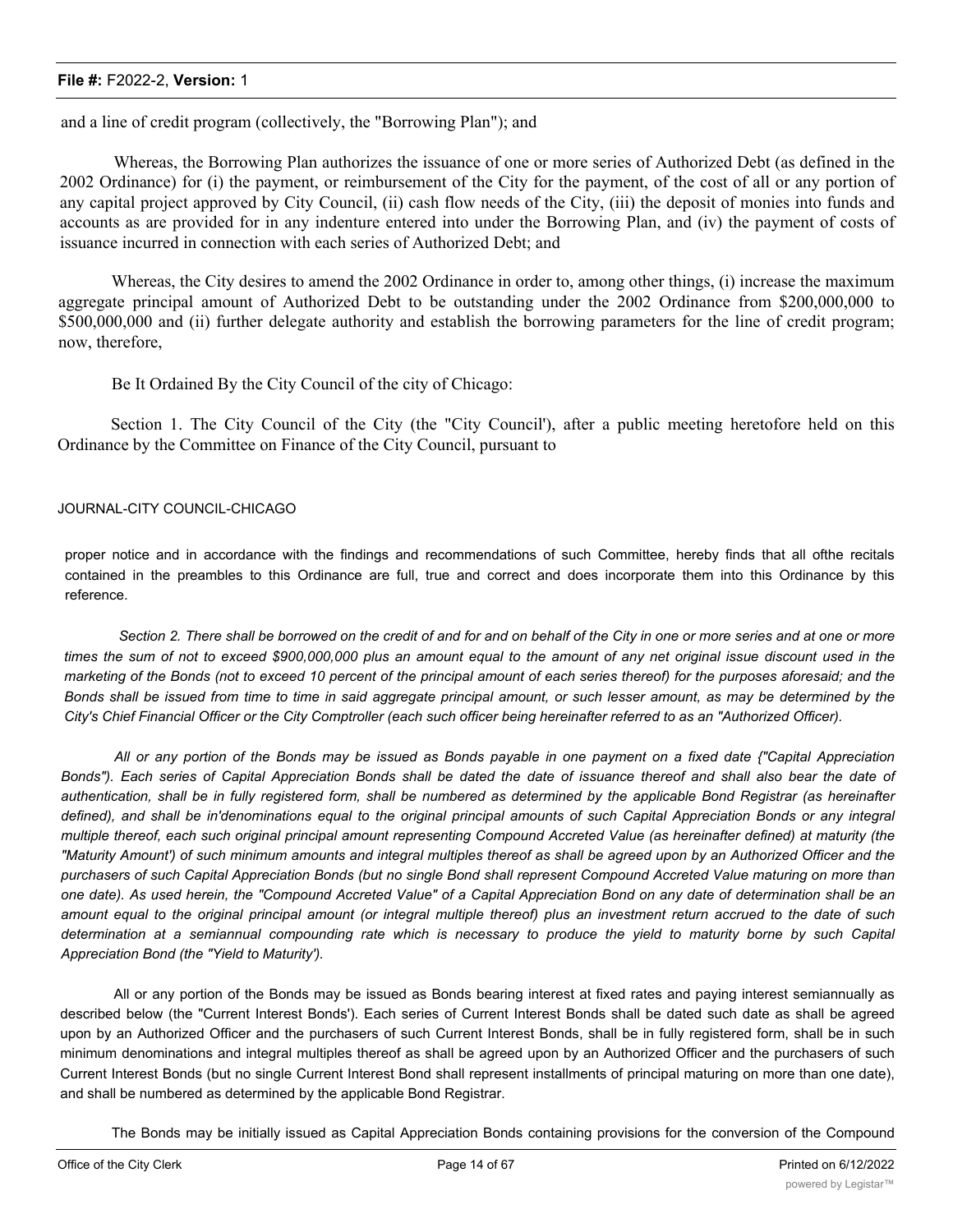Accreted Value of such Bonds into Current Interest Bonds (the "Convertible Bonds') at such time following the initial issuance as shall be approved by an Authorized Officer. While in the form of Capital Appreciation Bonds, such Convertible Bonds shall be subject to all of the provisions and limitations of this Ordinance relating to Capital Appreciation Bonds, and while in the form of Current Interest Bonds, such Convertible Bonds shall be subject to all of the provisions and limitations of this Ordinance relating to Current Interest Bonds. In particular, when Convertible Bonds are in the form of Capital Appreciation Bonds prior to their conversion to Current Interest Bonds, the transfer, exchange and

#### REPORTS OF COMMITTEES

replacement provisions of this Ordinance with respect to Capital Appreciation Bonds shall apply to such Convertible Bonds; provided that the Convertible Bonds delivered in the form of Capital Appreciation Bonds in connection with any such transfer, exchange or replacement shall have identical provisions for conversion to Current Interest Bonds as set forth in the Convertible Bonds being transferred, exchanged or replaced. In connection with the issuance and sale of any Convertible Bonds, the terms and provisions relating to the conversion of the Compound Accreted Value'of such Convertible Bonds into Current Interest Bonds shall be as approved by an Authorized Officer at the time of sale of such Convertible Bonds. Notwithstanding any other provision hereof, any series of Bonds may be issued as Capital Appreciation Bonds, Current Interest Bonds, Convertible Bonds or any combination thereof.

All or any portion of the Bonds may be issued as Bonds bearing interest at variable rates established by reference to such indices or otherwise and adjustable and payable from time to time as shall be determined by an Authorized Officer and as agreed upon by an Authorized Officer and the purchaser of the Bonds (the "Variable Rate Bonds"). Each series of Variable Rate Bonds shall be dated such date as shall be agreed upon by an Authorized Officer and the purchasers of such Bonds, shall be in fully registered form, shall be in such denominations as shall be agreed upon by an Authorized Officer and the purchasers of the Bonds (but no single Bond shall represent installments of principal maturing on more than one date), and shall be numbered as determined by the applicable Bond Registrar. Each series of Variable Rate Bonds may be issued pursuant to, and have such terms and provisions as are set forth in, a trust indenture between the City and a bank or trust company selected by an Authorized Officer. The Mayor or an Authorized Officer is hereby authorized to enter into one or more such trust indentures on behalf of the City. Each such trust indenture shall be in substantially the form of trust indentures previously entered into by the City in connection with the sale of general obligation bonds or notes bearing interest at variable rates, but with such revisions in text as the Mayor or the Authorized Officer executing the same shall determine are necessary or desirable, including such revisions as shall be necessary to incorporate provisions relating to the manner of establishing the interest rate and the payment of interest from time to time on the Variable Rate Bonds, the execution thereof, and any amendment thereto, by the Mayor or such Authorized Officer to evidence the City Council's approval of all such revisions.

All or any portion of the Bonds may be issued and sold from time to time on a retail basis to individual investors (the "Retail Bonds') or as a direct purchase to holders (the "Direct Purchase Bonds'). The Retail Bonds and the Direct Purchase Bonds shall be sold as provided in Section 12 hereof.

The principal of the Bonds of each series shall become due and payable on or before the earlier of (i) January 1, 2054, or (ii) 40 years after the date of issuance thereof. Each series of Current Interest Bonds shall bear interest at a rate or rates and each series of Capital Appreciation Bonds shall have Yields to Maturity not to exceed 15 percent per annum. Each series of Variable Rate Bonds shall bear interest from time to time at such rates determined by such remarketing or other indexing agent as shall be selected by an Authorized Officer for that purpose or as provided in the related trust indenture referred to above not to exceed 15 percent per annum. Any portion of the Bonds may be issued as bonds the interest on which is not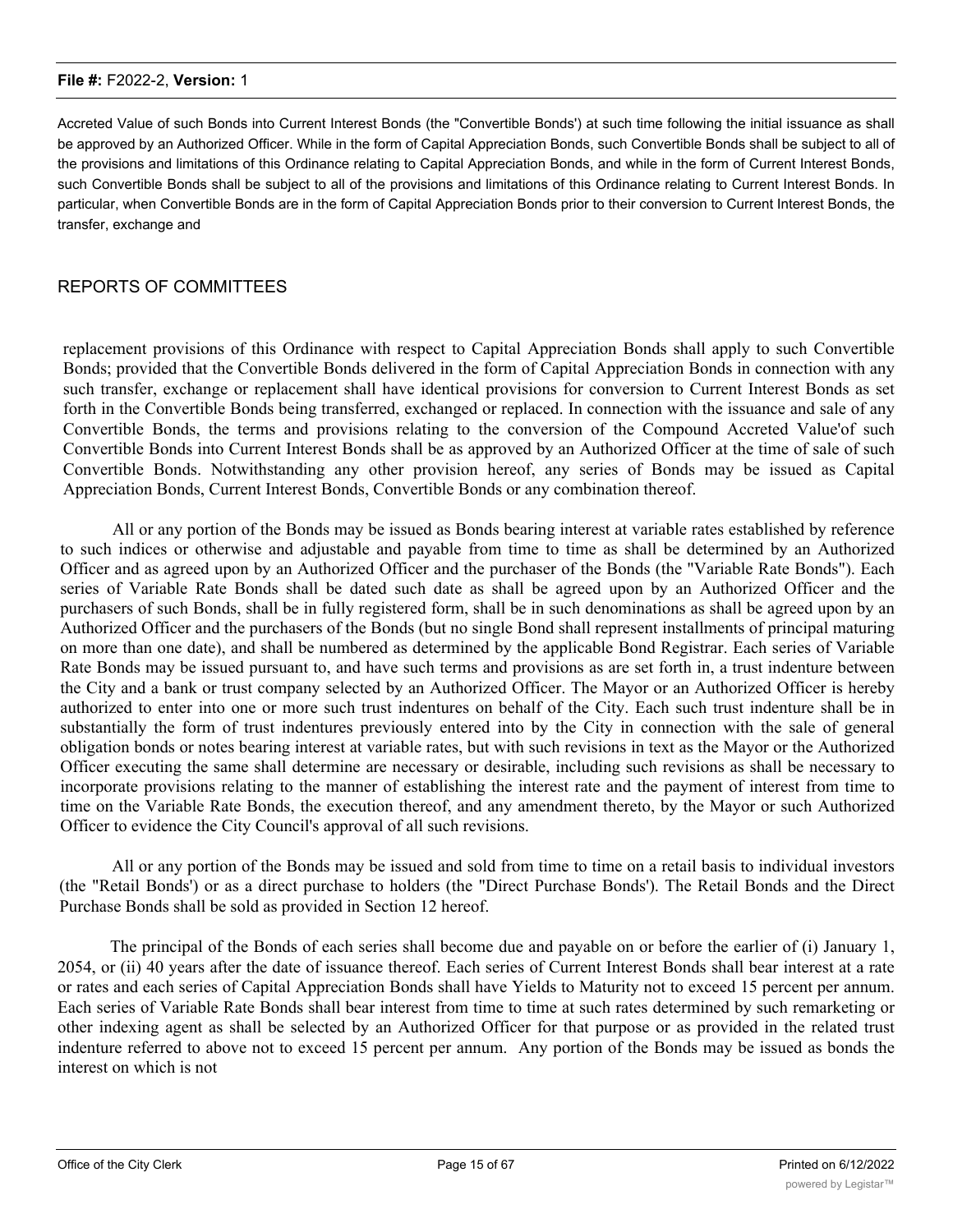#### JOURNAL-CITY COUNCIL-CHICAGO

excludable from the gross income of the owner thereof for federal income tax purposes if determined by an Authorized Officer to be beneficial to the City.

Each Capital Appreciation Bond shall accrue interest from its date at the rate per annum compounded semiannually on each January 1 and July 1, commencing on such January 1 or July 1 as determined by an Authorized Officer at the time of sate of such Capital Appreciation Bonds, which will produce the Yield to Maturity identified therein until the maturity date thereof. Interest on the Capital Appreciation Bonds shall be payable only at the respective maturity dates thereof.

Each Current Interest Bond shall bear interest from the later of its date or the most recent interest payment date to which interest has been paid or duly provided for, until the principal ampunt of such Bond is paid, such interest (computed upon the basis of a 360-day period of twelve 30-day months) being payable on January 1 and July 1 of each year, commencing on such January 1 or July 1 as shall be determined by an Authorized Officer at the time of the sale of each series of Current Interest Bonds. Interest on each Current Interest Bond shall be paid to the person in whose name such Bond is registered at the close of business on the 15th day of the month next preceding the interest payment date, by check or draft of the applicable Bond Registrar, or, at the option of any registered owner of \$1,000,000 or more in aggregate principal amount of Current Interest Bonds of a series, by wire transfer of immediately available funds'to such bank in the continental United States of America as the registered owner of such Bonds shall request in writing to the applicable Bond Registrar.

Each series of Variable Rate Bonds shall bear interest (computed from time to time at such rates and on such basis as shall be determined by an Authorized Officer or at the time of sale of such series of Variable Rate Bonds) payable on such dates as shall be determined by an Authorized Officer at the time of sale of such Variable Rate Bonds. Any Variable Rate Bonds may be made subject to optional or mandatory tender for purchase by the owners thereof at such times and at such prices (not to exceed 105 percent of the principal amount thereof) as shall be determined by an Authorized Officer at the time of sale of such Variable Rate Bonds In connection with the remarketing of any Variable Rate Bonds of a series so tendered for purchase under the terms and conditions so specified by an Authorized Officer, the Mayor and each Authorized Officer are hereby authorized to execute on behalf of the City a remarketing agreement, and any amendment thereto, with respect to such series of Variable Rate Bonds in substantially the form previously used for variable rate financings of the City with appropriate revisions to reflect the terms and provisions of such Bonds sold as Variable Rate Bonds and such other revisions in text as an Authorized Officer shall determine are necessary or desirable in connection with the sale of such Bonds as Variable Rate Bonds. The annual fee paid to any remarketing agent serving in such capacity pursuant to any such remarketing agreement with respect to a series of Variable Rate Bonds shall not exceed one-quarter of one percent (0.25%) of the average principal amount of such Variable Rate Bonds of such series outstanding during such annual period.

The Compound Accreted Value of the Capital Appreciation Bonds, the principal of the Current Interest Bonds and the Variable Rate Bonds and any redemption premium shall.be <http://shall.be>

#### REPORTS OF COMMITTEES

payable in lawful money of the United States of America upon presentation and surrender thereof at the designated corporate trust office of the applicable Bond Registrar.

Each of the Bonds shall be designated "General Obligation Bonds, Series ," with such additions, modifications or revisions as shall be determined to be necessary by an Authorized Officer at the time of the sale of such Bonds to reflect the calendar year of issuance of the Bonds, the order of sale of the Bonds, the specific series of the Bonds, whether the Bonds are being issued on a taxable basis, whether the Bonds are Capital Appreciation Bonds, Current Interest Bonds, Convertible Bonds, Variable Rate Bonds, Retail Bonds -or Direct Purchase Bonds, whether the Bonds are being issued and sold for the purpose of paying costs of the Refunding Purposes, paying costs of the Project or a combination thereof and any other authorized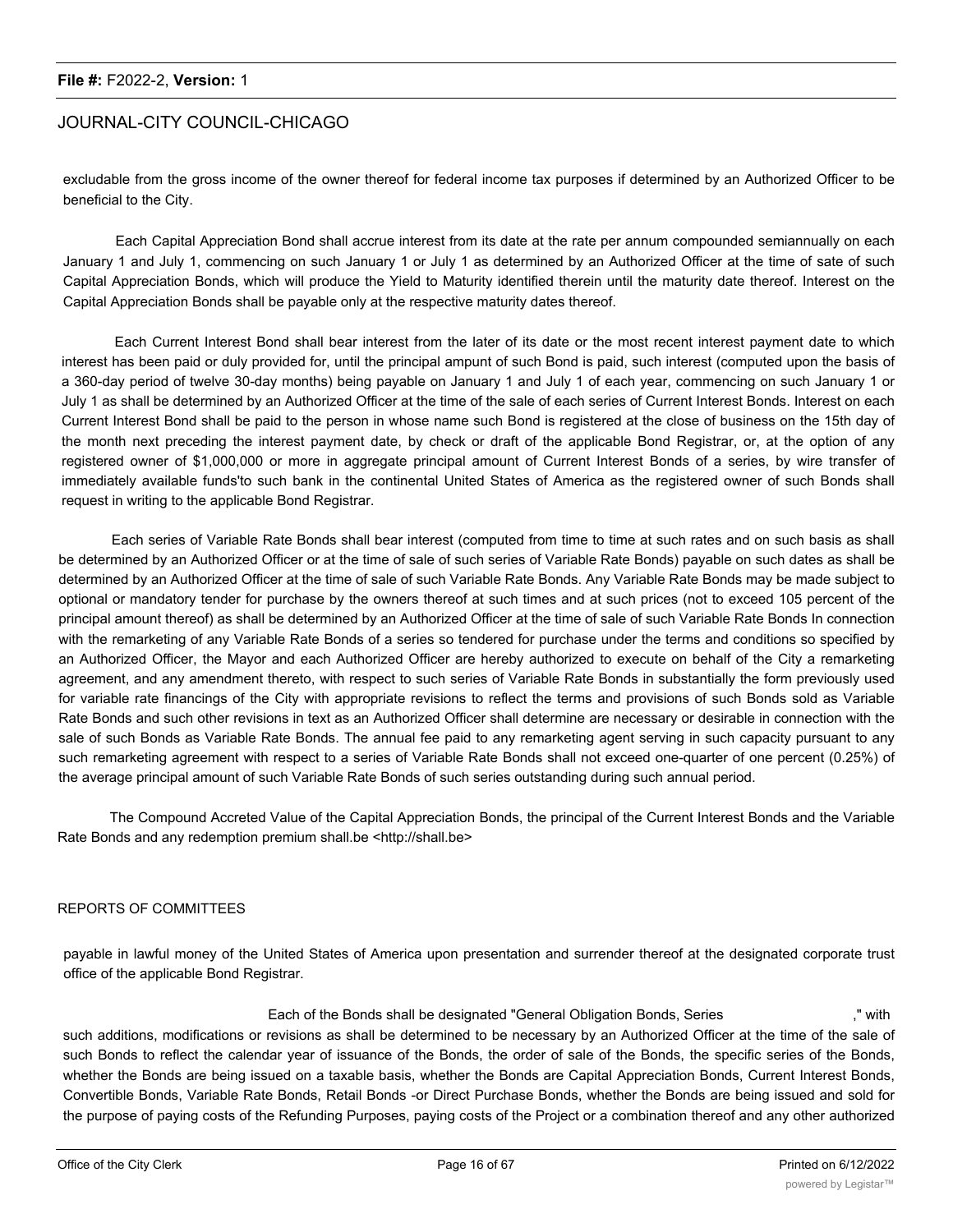features of the Bonds determined by an Authorized Officer as desirable to be reflected in the title of the Bonds being issued and sold.

*i*

The seal of the City or a facsimile thereof shall be affixed to or printed on each of the Bonds, and the Bonds shall be executed by the manual or facsimile signature of the Mayor and attested by the manual or facsimile signature of the City Clerk, and in case any officer whose signature shall appear on any Bond shall cease to be such officer before the delivery of such Bond, such signature shall nevertheless be valid and sufficient for all proposes, the same as if such officer had remained in office until delivery. As used in. this Ordinance. "City Clerk" shall mean the duly qualified and acting City Clerk of the City or any Deputy City Clerk or other person that may lawfully take a specific action or perform a specific duty prescribed for the City Clerk pursuant to this Ordinance.

All Bonds shall have thereon a certificate of authentication substantially in the form hereinafter set forth duly executed by the applicable Bond Registrar as authenticating agent of the City and showing the date of authentication. No Bond shall be valid or obligatory for any purpose or be entitled to any security or benefit under this Ordinance unless and until such certificate of authentication shall have been duly executed by the applicable Bond Registrar by manual signature, and such certificate of authentication upon any such Bond shall be conclusive evidence that such Bond has been authenticated and delivered under this Ordinance. The certificate of authentication on any Bond shall be deemed to have been executed by the applicable Bond Registrar if signed by an authorized officer of such Bond Registrar, but it shall not be necessary that the same officer sign the certificate of authentication on all of the Bonds issued hereunder.

Section 3. (a) Registration and Transfer. The City shall cause books (the "Bond Register") for the registration and for the transfer of each series of Bonds as provided in this Ordinance to be kept at the designated corporate trust office of a bank or trust company designated by an Authorized Officer (the "Bond Registrar^, as the registrar for the City in connection with such series of Bonds. The City is authorized to prepare multiple Bond blanks executed by the City for use in the transfer and exchange of Bonds.

Upon surrender for transfer of any Bond at the designated corporate trust office of the applicable Bond Registrar, duly endorsed by. or accompanied by a written instrument or instruments of transfer in form satisfactory to such Bond Registrar and duly executed by the

#### JOURNAL-CITY COUNCIL-CHICAGO 3/14/2012

registered owner or its attorney duly authorized in writing, the City shall execute and such Bond Registrar shall authenticate, date and deliver in the name of the transferee or transferees (a) in the case of any Capital Appreciation Bond, a new fully registered Capital Appreciation Bond or Bonds of the same series, maturity and yield to maturity of authorized denominations, for a like aggregate original principal amount of Capital Appreciation Bond or Bonds of the same series, maturity and yield to maturity of other authorized denominations, or (b) in the C3se of any other Bonds, one or more fully registered Bonds of the same series, type (Current Interest Bonds or Variable Rate Bonds), interest rate (or in the case of Variable Rate Bonds, method of interest rate determination) and maturity of authorized denominations, for a like principal amount. Any Capital Appreciation Bond or Bonds may be exchanged at said office of the applicable Bond Registrar for a like aggregate original principal amount of Capital Appreciation Bond or Bonds of the same series, maturity and yield to maturity of other authorized denominations. Any other Bond or Bonds may be exchanged at said office of the applicable Bond Registrar for a like aggregate principal amount of Bonds ofthe same series, type, interest rate and maturity of other authorized denominations. The execution by the City of any fully registered Bond shall constitute full and due authorization of such Bond, and the applicable Bond Registrar shall thereby be authorized to authenticate, date and deliver such Bond; provided that (a) the aggregate original principal amount of outstanding Capital Appreciation Bonds of each series, maturity and yield to maturity authenticated by the applicable Bond Registrar shall not exceed the authorized aggregate original principal amount of Capital-Appreciation Bonds of such series and maturity less previous retirements and (b) the principal amount of Current Interest Bonds or Variable Rate Bonds of each series, maturity and interest rate (or interest rate determination method) authenticated by the applicable Bond Registrar shall not exceed the authorized principal amount of Current Interest Bonds or Variable Rate Bonds for such series, maturity and interest rate (or interest rate determination method) less previous retirements.

The applicable Bond Registrar shall not be required to transfer or exchange (a) any Bond after notice calling such Bond for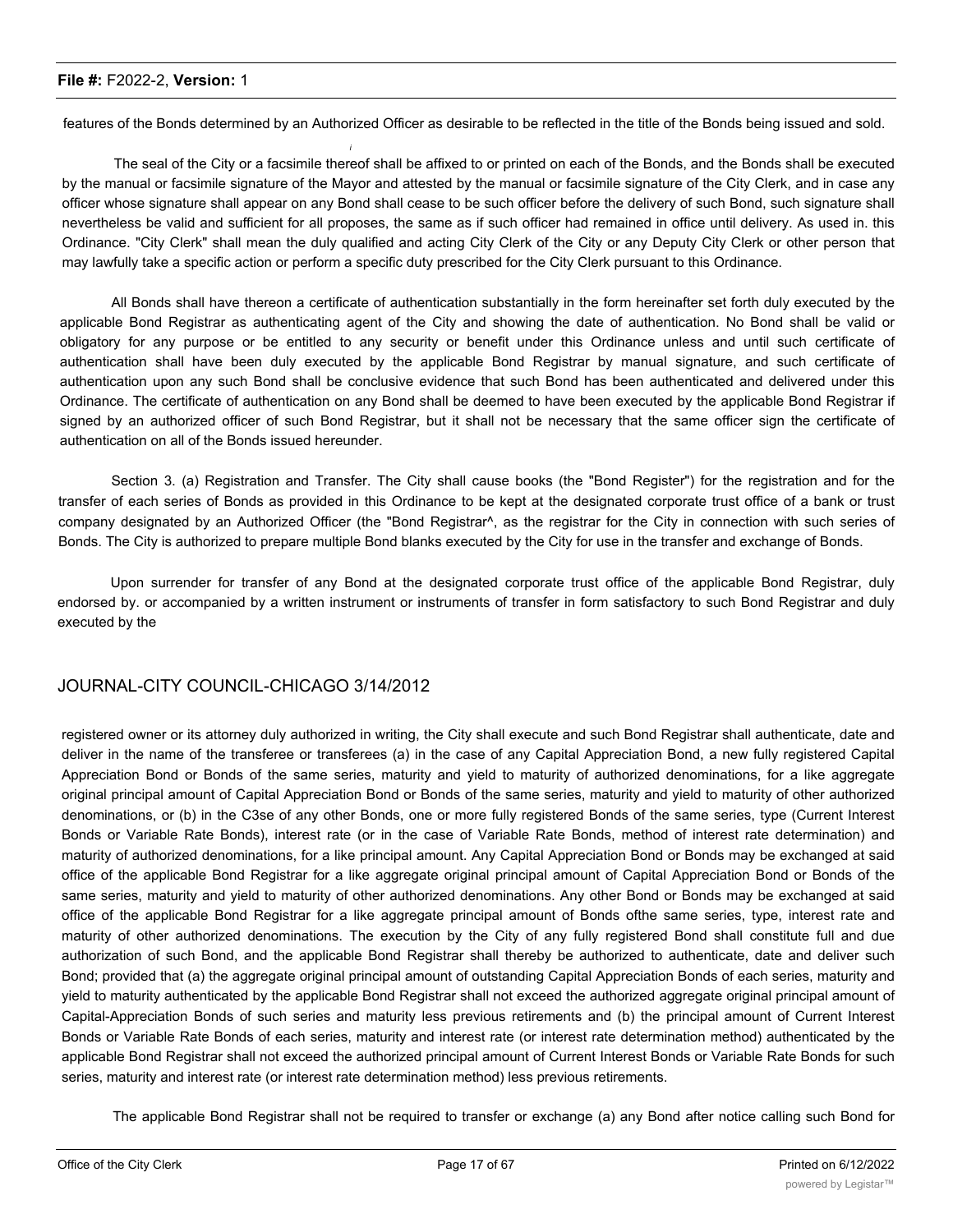redemption has been mailed, or (b) any Bond during a period of 15 days next preceding mailing of a notice of redemption of such Bond; provided, however, that provisions relating to the transfer or exchange of Variable Rate Bonds of a series shall be as determined by an Authorized Officer at the time of the sale thereof and may be set forth in the trust indenture securing such series of Variable Rate Bonds as authorized in Section 2 hereof.

The person in whose name any Bond shall be registered shall be deemed and regarded as the absolute owner thereof for all purposes, and payment of the Compound Accreted Value of. principal of, redemption premium, if any, or interest on any Bond, as appropriate, shall be made only' to or upon the order of the registered owner thereof or its legal representative. All such payments shall be valid and effectual to satisfy and discharge the liability upon such Bond to the extent of the sum or sums so paid. f

No service charge shall be made for any transfer or exchange of Bonds, but the City or the applicable Bond Registrar may require payment of a sum sufficient to cover any tax or other governmental charge that may be imposed in connection with any transfer or exchange of Bonds, except that no such payment may be required in the case of the issuance of a Bond or Bonds for the unredeemed portion of a Bond surrendered for redemption.

#### REPORTS OF COMMITTEES

b) Book-Entry Oniy System. If so determined and directed by an Authorized Officer in connection with the sale of any of the Bonds, such Bonds may'be issued in book-entry only form. In connection with the issuance of Bonds in book-entry only form, an Authorized Officer is authorized to execute and deliver to .the book-entry depository selected by such Authorized Officer such depository's standard form of representation letter. If any of the Bonds are registered in the name of a securities depository which uses a book-entry system, the standing of the beneficial owner to enforce any of the covenants herein may be established through the books and records of such securities depository or a participant therein.

c) Bonds Lost, Destroyed, etc. If any Bond, whether in temporary or definitive form, is lost (whether by reason of theft or otherwise), destroyed (whether by mutilation, damage, in whole or in part, or otherwise) or improperly cancelled, the applicable Bond Registrar may authenticate a new Bond of like series, date, maturity date, interest rate (or, in the case of Capital Appreciation Bonds, yield to maturity, and in the case of Variable Rate Bonds, method of interest rate determination), denomination and original principal amount (in the case of Capital Appreciation Bonds) or principal amount (in the case of other Bonds) and bearing a number not contemporaneously outstanding; provided that (i) in the case of any mutilated Bond, such mutilated Bond shall first be surrendered to the applicable Bond Registrar, and (ii) in the case of any lost Bond or Bond destroyed in whole, there shall be first furnished to the applicable Bond Registrar evidence of such loss or destruction, together with indemnification of the City and such Bond Registrar, satisfactory to such Bond Registrar. If any lost, destroyed or improperly cancelled Bond shall have matured or is about to mature, or has been called for redemption, instead of issuing a duplicate Bond, the applicable Bond Registrar shall pay the same without surrender thereof if there shall be first furnished to such. Bond Registrar evidence of such loss, destruction or cancellation, together with indemnity, satisfactory to it. Upon the issuance of any substitute Bond, the applicable Bond Registrar may require the payment of a sum sufficient to cover any tax or other governmental charge that may be imposed in relation thereto.

d) Redemption and Repurchase. The Bonds may be made subject to redemption prior to maturity at the option of the City, in whole or in part on any date, at such times and at such redemption prices (to- be expressed as a percentage of the principal amount of Current Interest Bonds or Variable Rate Bonds being redeemed or as a formula as described below and expressed as a percentage of the Compound Accreted Value of Capital Appreciation" Bonds to be redeemed or as a formula as described below) not to exceed 105 percent, plus, in the case of Current Interest Bonds and Variable Rate Bonds, accrued interest to the date of redemption, as determined by an Authorized Officer at the time of the sale thereof.

Notwithstanding the foregoing, such 105 percent limitation on the redemption price of Bonds shall not apply where the redemption price is based upon a formula designed to compensate the owner of the Bonds to be redeemed based upon prevailing market conditions on the date fixed for redemption, commonly known as a "make-whole" redemption price (the "Make-Whole Redemption Price'). At the time of sale of the Bonds, an Authorized Officer shall determine the provisions of the formula to be used to establish any Make-Whole Redemption Price, which may vary depending on whether the Bonds are issued on a taxable or tax-exempt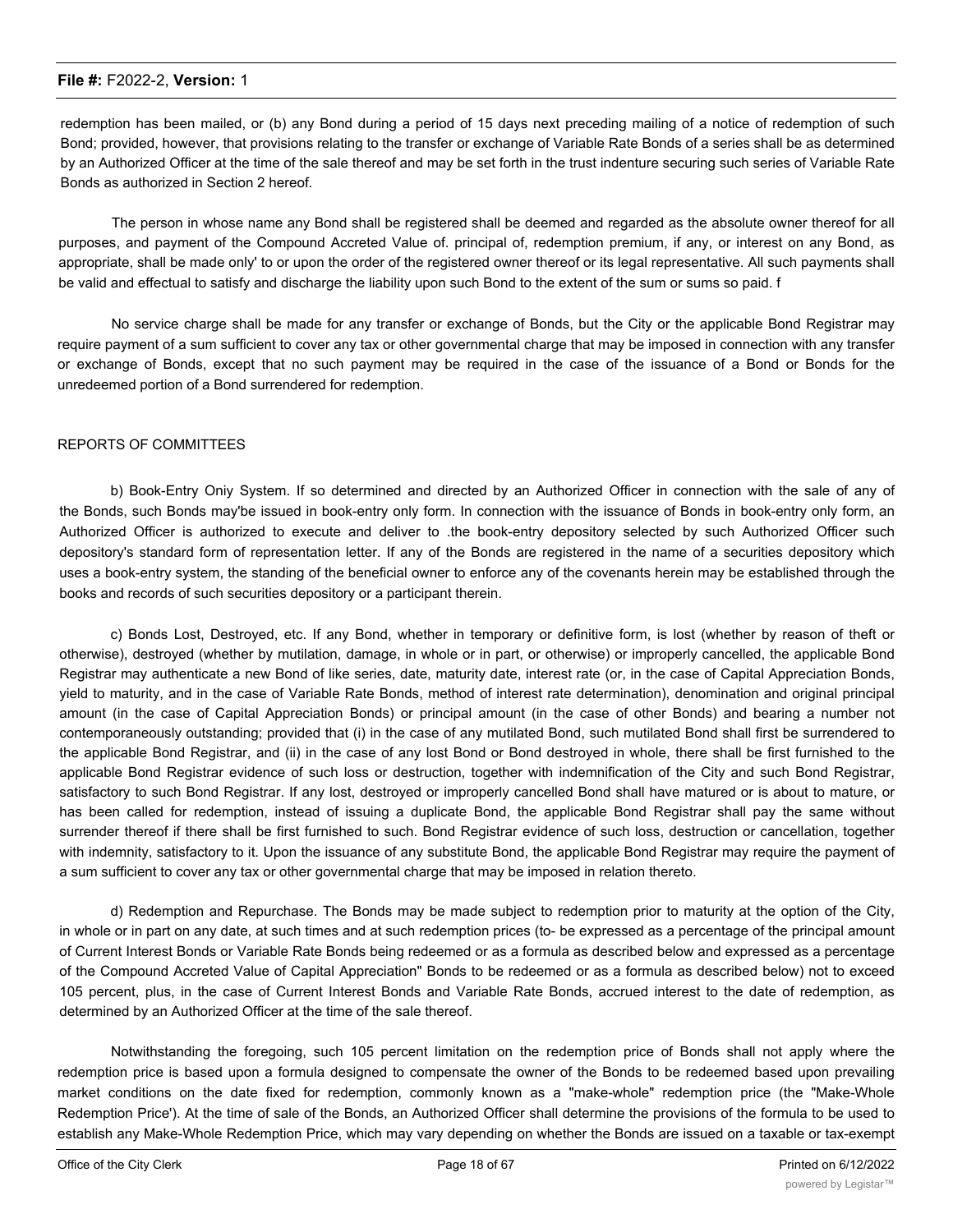basis. An Authorized Officer shall confirm and transmit the applicable Make-Whole Redemption Price on such dates and to such parties as shall be necessary-to effectuate such redemption.

#### JOURNAL-CITY COUNCIL-CHICAGO

If fewer than all of the outstanding Bonds of a series are to be optionally redeemed, the Bonds to be called shall be called from such maturities and interest rates of such series as may be determined by an Authorized Officer.

Certain of the Bonds of a series may be made subject to mandatory redemption, at par and accrued interest to the date fixed for redemption, as determined by an Authorized Officer at the time of the sale thereof. Further, an Authorized Officer is hereby authorized to sell (at a price determined by such Authorized Offtcer to be in the best interests of the City) or waive any right the City may have to call any of the Bonds or Outstanding Indebtedness for optional redemption, in whole or in part, and is hereby further authorized to expend the proceeds of any such sales for any purpose for which the proceeds of the Bonds are authorized to be expended and for the payment or prepayment of any City debt obligations, all as determined by an Authorized Officer; provided however, to the extent that interest on such Bonds or Outstanding Indebtedness is excluded from gross income for federal income tax purposes, such expenditures shall not adversely affect such exclusion. If determined to be necessary or appropriate, an Authorized Officer is authorized to solicit the consent of holders of outstanding Bonds or Outstanding Indebtedness to any such sale or waiver. ,

Retail Bonds may be made subject to repurchase by the City upon the demand of certain holders thereof at a price of not to exceed 105 percent of par, as more fully described in Section 12 hereof.

At the time of sale of Bonds of a series, an Authorized Officer is authorized to determine the manner of redeeming such Bonds, either by lot in the manner hereinafter provided or pro-rata in the manner determined by an Authorized Officer at the time of sale, in the event less than all of the Bonds of the same series, maturity and interest rate are to be redeemed.

The Current Interest Bonds shall be redeemed only in amounts equal to the respective minimum authorized denominations and integral multiples thereof and the Capital Appreciation Bonds shall be redeemed only in amounts representing the respective minimum authorized Maturity Amounts and integral multiples thereof. In the event of the redemption of fewer than ail the Bonds of the same series, maturity and interest rate by lot, the aggregate principal amount or Maturity Amount (as appropriate) thereof to be redeemed shall be the minimum authorized denomination or Maturity Amount (as appropriate) for such series or an integral multiple thereof, and the applicable Bond Registrar shall assign to each Bond of such series, maturity and interest rate, a distinctive number for each minimum authorized denomination or Maturity Amount (as appropriate) of such Bond and shall select by lot from the numbers so assigned as many numbers as, at such minimum authorized denomination or Maturity Amount (as appropriate) for each number, shall equal the principal amount or. Maturity Amount (as appropriate) of such Bonds to be redeemed. In such case, the Bonds to be redeemed shall be those to which were assigned numbers so selected; provided that only so much of the principal amount or Maturity Amount (as appropriate) of each Bond shall be redeemed as shall equal such minimum authorized denomination or Maturity Amount (as appropriate) for each number assigned to it and so selected. In the event of the redemption of fewer than all Bonds of the same series, maturity and interest rate on a pro-rata basis, if the Bonds are held in book-entry form at the time of redemption, at the time of sale of the Bonds, an Authorized Officer is

#### REPORTS OF COMMITTEES

authorized to direct the Bond Registrar to instruct the book-entry depository to select the specific Bonds within such maturity and interest rate for redemption pro-rata among such Bonds. The City shall have no responsibility or obligation to ensure that the bookentry depository properly selects such Bonds for redemption.

The City shall, at least 45 days prior to any optional redemption date (unless a shorter time period shall be satisfactory to the applicable Bond Registrar), notify the applicable Bond Registrar of such redemption date and of the principal amount or Maturity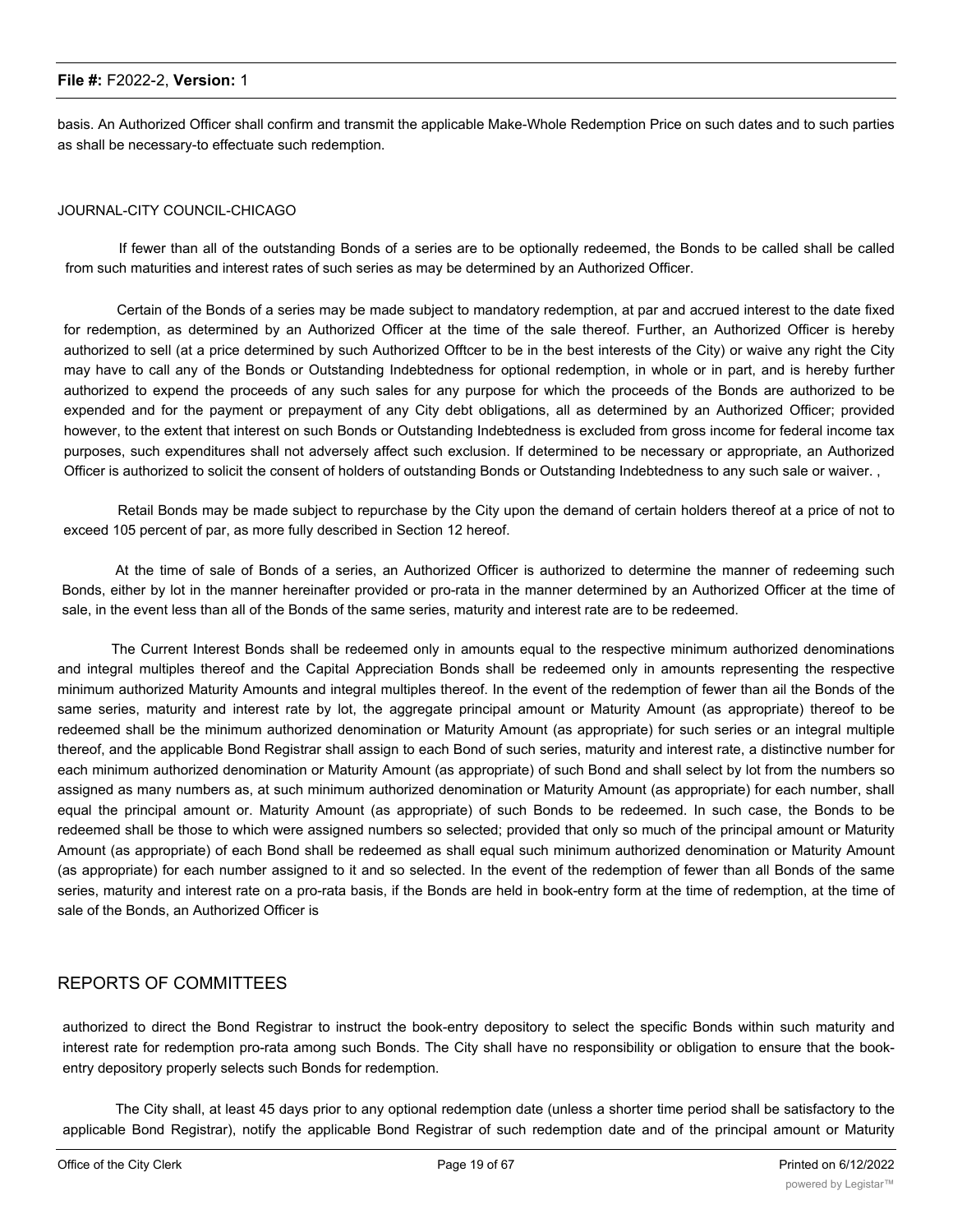Amount (as appropriate) of Bonds of such series to be redeemed.

In connection with any mandatory redemption of Bonds of a series as authorized above, the principal amounts of Bonds (or the Compound Accreted Value of the Capital Appreciation Bonds) of such series to be mandatorily redeemed in each year may be reduced through the earlier'optional redemption thereof, with any partial optional redemptions of such Bonds of such series' credited against future mandatory redemption requirements in such order of the mandatory redemption dates as an Authorized Officer may determine. In addition, on or prior to the 60th day preceding any mandatory redemption date of Bonds of a series, the applicable Bond Registrar may, and if directed by an Authorized Officer shall, purchase Bonds of such series required to be retired on such mandatory redemption date at such prices as an Authorized Officer shall determine. Any such Bonds so purchased shall be cancelled and the principal amount (or Compound Accreted Value, as appropriate) thereof shall be credited against the payment required on such next mandatory redemption date with respect to such series of Bonds.

The applicable Bond Registrar shall promptly notify the City in writing of the Bonds, or portions thereof, selected for redemption and, in the case of any Bond selected for partial redemption, the principal amount. Compound Accreted Value or Maturity Amount (as appropriate) thereof, and the interest rate thereof to be redeemed.

Subject to the limitation on redemption price set forth above, in the case of redemption of any Variable Rate Bonds, the terms of such redemption shall be determined by an Authorized Officer at the time of sale of such Variable Rate Bonds and may be set forth in the trust indenture securing such Variable Rate Bonds as authorized in Section 2 hereof.

Section 4. Except as may otherwise be determined as provided below for Variable Rate Bonds, unless waived by any owner of Bonds to be redeemed, notice of the call for any such redemption shall be given by the applicable Bond Registrar on behalf of the City by mailing the redemption notice by first class mail at least 30 days and not more than 60 days prior to the date fixed for redemption to the registered owner of the Bond or Bonds to be redeemed at the address shown on the applicable Bond Register or at such other address as is furnished in writing by such registered owner to such Bond Registrar, but the failure to mail any such notice or any defect therein as to any Bond shall not affect the validity of the proceedings for the redemption of any other Bond. Any notice of redemption mailed as provided in this Section shall be conclusively presumed to have been given whether or not actually received by the addressee. In the case of redemption of any Variable Rate Bonds of a series, the time and manner of giving such notice shall be determined by an Authorized Officer at the time of sale of

#### JOURNAL-CITY COUNCIL-CHICAGO

such Variable Rate Bonds and may be set forth in the trust indenture secunng such Variable Rate Bonds as authorized in Section 2 hereof.

All notices of redemption shall state:

- 1) the series designation of the Bonds to be redeemed,
- 2) the redemption date,

3) the redemption price, or in the case of . a redemption of Bonds at a Make-Whole Redemption Price, a description of the formula by which the redemption price shall be determined,

4) if less than all outstanding Bonds of a series are. to be redeemed, the identification (and, in the case of partial redemption, the respective principal amounts and interest rates, Compound Accreted Values or Maturity Amounts) of the Bonds to be redeemed,

5) that on the redemption date the redemption price will become due and payable upon each such Bond or-.portion thereof called for redemption, and that interest thereon shall cease to accrue or compound from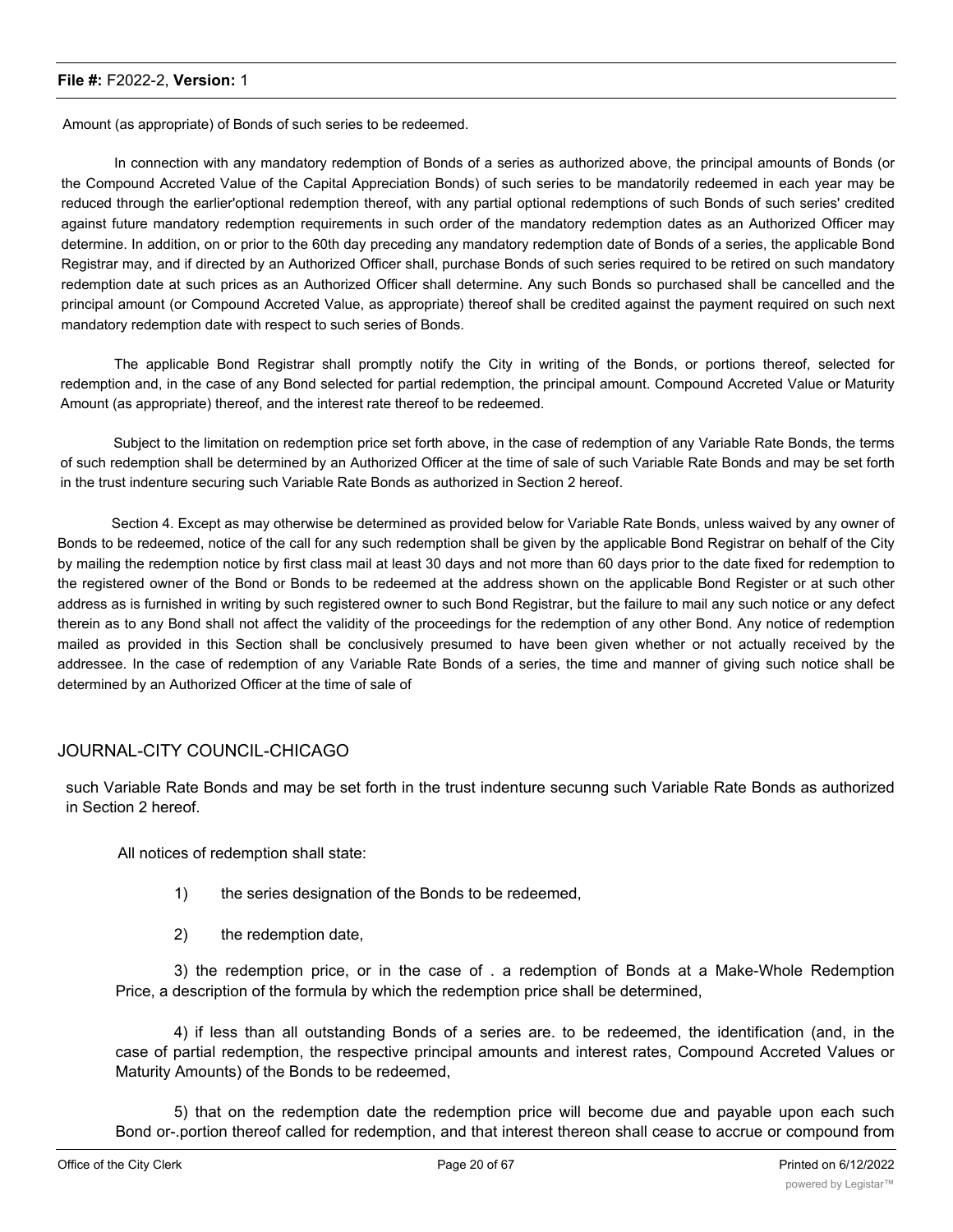and after said date,

6) the place where such Bonds are to be surrendered for payment of the redemption price, which place of payment shall be the designated corporate trust office of the applicable Bond Registrar, and

7) such other information as shall be deemed necessary by the applicable Bond Registrar at the time such notice is given to comply with law, regulation or industry standard.

With respect to an optional redemption of any series of Bonds, such notice may state that said redemption is conditioned upon the receipt by the applicable Bond Registrar on or prior to the date fixed for redemption of moneys sufficient to pay the redemption price of the Bonds of such series. If such moneys are not so received, such redemption notice shall be of no force and effect, the City shall not redeem such Bonds and the applicable Bond Registrar shall give notice, in the same manner in which the notice of redemption was given, that such moneys were not so received and that such Bonds will not be redeemed: Unless the notice of redemption shall be made conditional as provided above, on or prior to any redemption date for a series of Bonds, the City shall deposit with the applicable Bond Registrar an amount of money sufficient to pay the redemption price of all the Bonds or portions thereof of such series which are to be redeemed on that date.

Notice of redemption having been given as aforesaid, the Bonds, or portions thereof, so to be redeemed shall, on the redemption date, become due and payable at the redemption price therein specified, and from and after such date (unless the City shall default in the payment of the redemption price or unless, in the event of a conditional notice as described above, the

#### REPORTS OF COMMITTEES

necessary moneys were not deposited) such Bonds, or portions thereof, shall cease to bear, accrue or compound interest Upon surrender of such Bonds for redemption in accordance with said notice, such Bonds shall be paid by the applicable Bond Registrar at the redemption price. Installments of interest due on or prior to the redemption date shall be payable as herein provided for payment of interest. Upon surrender for any partial redemption (i) of any Current Interest Bond or Variable Rate Bond, there shall be prepared for the registered owner a new Bond or Bonds of the same series, type (Current Interest Bonds or Variable Rate Bonds), interest rate or, in the case of Variable Rate Bonds, method of interest rate determination, and maturity in the amount of the unpaid principal or (ii) of any Capital Appreciation Bond, there shall be prepared for the registered owner a new Capital Appreciation Bond or Bonds of the same series, Yield to Maturity and maturity date in the amount of the unpaid Maturity Amount.

If any Current Interest Bond or Variable Rate Bond, or portion thereof, called for redemption shall not be so paid upon surrender thereof for redemption, the principal shall, until paid, bear interest from the redemption date at the rate borne by such Bond, or portion thereof, so called for redemption. If any Capital Appreciation Bond, or portion thereof, called for redemption shall not be so paid upon surrender thereof for redemption, the Compound Accreted Value at such redemption date shall continue to accrue interest from such redemption date at the Yield to Maturity borne by such Capital Appreciation Bond, or portion thereof, so called for redemption. All Bonds which have been redeemed shall be cancelled and destroyed by the applicable Bond Registrar and shall not be reissued.

If any Bond is not presented for payment when the principal amount, Compound Accreted Value or Maturity Amount thereof becomes due, either at maturity or at a date fixed for redemption thereof or otherwise, and rf moneys sufficient to pay such Bond are held by the applicable Bond Registrar for the benefit of the registered owner of such Bond, such Bond Registrar shall hold such moneys for the benefit of the registered owner of such Bond without liability to the registered owner for interest. The registered owner of such Bond thereafter shall be restricted exclusively to such funds for satisfaction of any claims relating to such Bond.

Section 5. The Capital Appreciation Bonds and the Current Interest Bonds of each series shall be prepared in substantially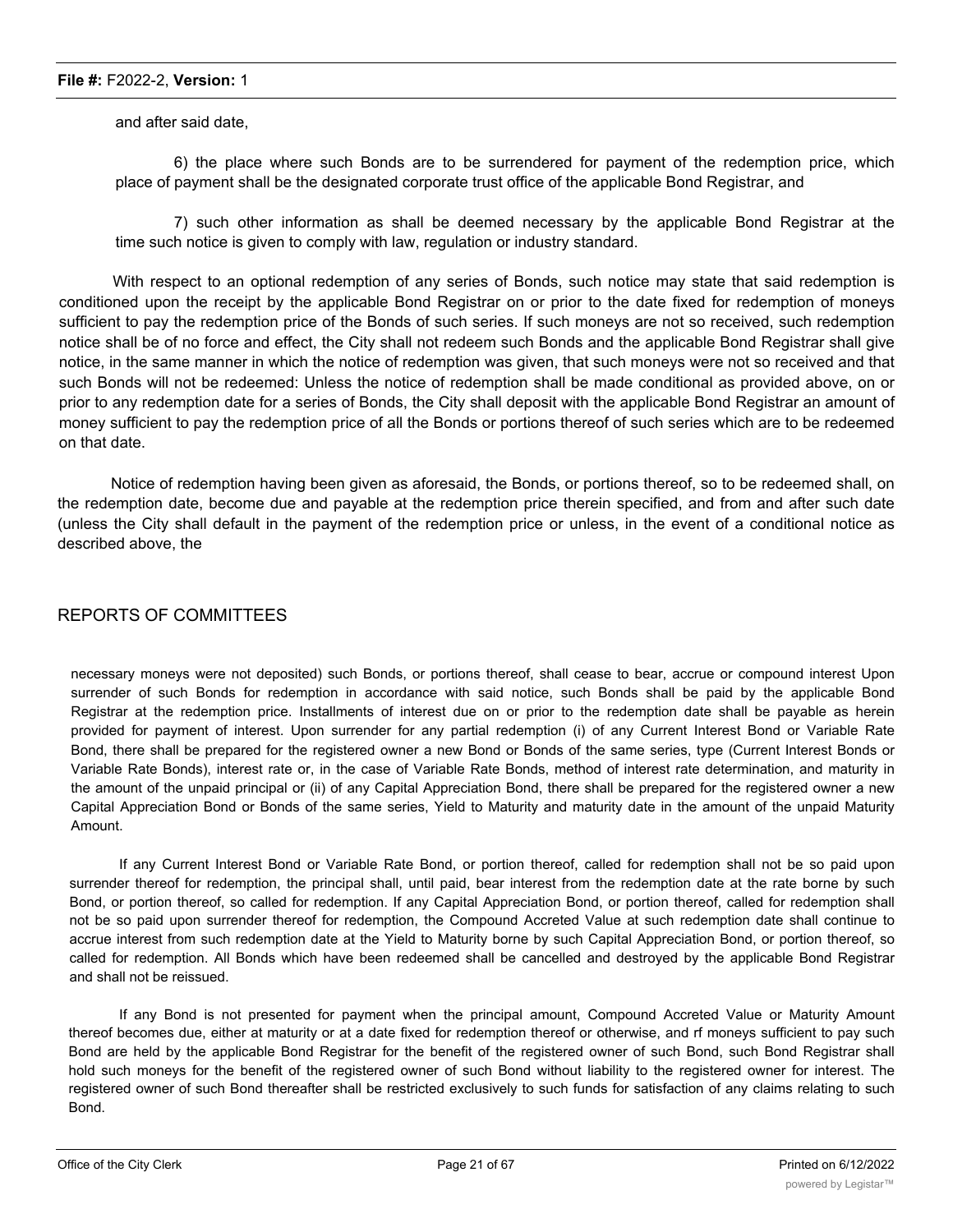Section 5. The Capital Appreciation Bonds and the Current Interest Bonds of each series shall be prepared in substantially the following forms with such insertions and revisions as shall be necessary to reflect the terms and provisions of the sale of the Bonds of such series pursuant to Section 12 hereof; provided that if the text of any Bond is to be printed in its entirety on the front side of such Bond, then the text shown or appearing on the reverse side of such Bond shall replace paragraph [2] and the legend, "See Reverse Side for Additional Provisions," shall be omitted. The Convertible Bonds shall be prepared incorporating the provisions of the forms of Capital Appreciation Bonds and Current Interest Bonds set forth below as necessary to reflect the terms and provisions of the sale of the Convertible Bonds pursuant to Section 12 hereof. The Variable Rate Bonds shall be prepared in substantially the form of the Current Interest Bonds set forth below, or as provided in the applicable trust indenture securing such Variable Rate Bonds as authorized in Section 2 hereof, with such insertions and revisions as shall be necessary to reflect the terms and provisions of the sale of the Variable Rate Bonds pursuant to Section 12 hereof.

All Bonds may be prepared with such insertions and revisions as shall be necessary in connection with the issuance of such Bonds as Retail Bonds or Direct Purchase Bonds.

JOURNAL-CITY COUNCIL-CHICAGO

{Form of Capital Appreciation Bond - Front Side]

Registered No.

| \$                |                                       |      | Compound Accreted Value at Maturity ("Maturity Amount") |            |
|-------------------|---------------------------------------|------|---------------------------------------------------------|------------|
|                   | United States of America              |      |                                                         |            |
|                   | State of Illinois                     |      |                                                         |            |
|                   | City of Chicago                       |      |                                                         |            |
|                   | <b>General Obligation Bond Series</b> |      |                                                         |            |
| See<br>Provisions | Reverse                               | Side | for                                                     | Additional |

Maturity . 20

Yield to Maturity

\$ 000 Maturity Amount: %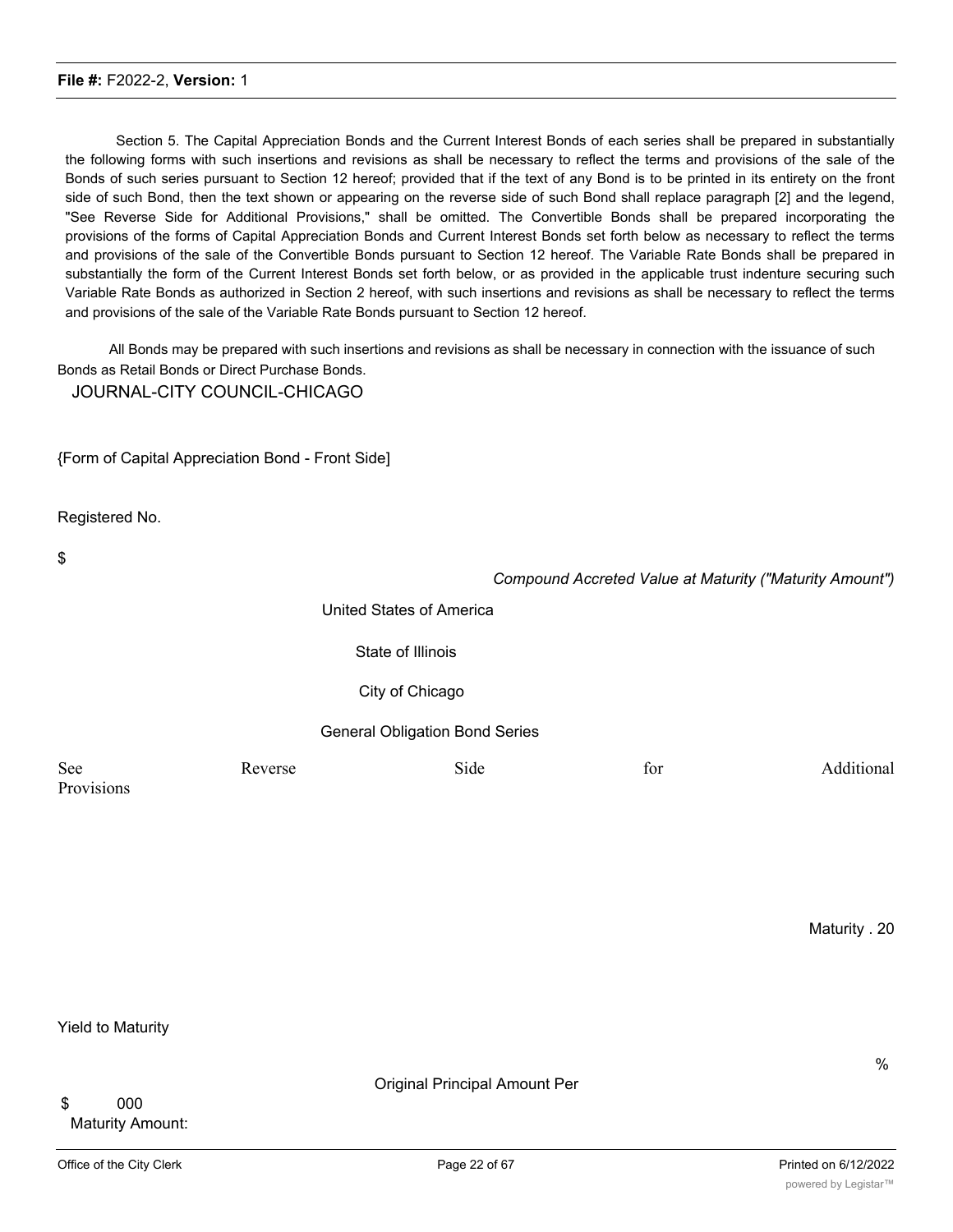\$

Dated Date

Registered Owner:

The City of Chicago (the "City') hereby acknowledges itself to owe and for value, received promises to pay to the Registered Owner identified above, or registered assigns as hereinafter provided, on the Maturity Date identified above, the Maturity Amount identified above. The amount of interest payable on this 8ond on the Maturity Date hereof is the amount of interest accrued from the Dated Date hereof at a semiannual compounding rate necessary to produce the Yield to Maturity set forth above, compounded semiannually on each January 1 and July 1, commencing 1, 20 . The Maturity Amount of this Bond is payable in lawful money of the United States of America'upon presentation and surrender of this Bond at the designated corporate trust office of  $\blacksquare$ , Chicago, Illinois, or its successor, as bond registrar and paying agent (the "Bond Registrar"). The Compound Accreted Value of this Bond per \$ ,000 Maturity Amount on January 1 and July 1 of each year, commencing 1, 20 , determined by the semiannual compounding described in this paragraph shall be as set forth in the Table of Compound Accreted Value Per \$ .000 of Compound Accreted Value at Maturity contained herein.

#### REPORTS OF COMMITTEES

Reference is hereby made to the further provisions of this Bond set forth on the reverse hereof and such further provisions shall for all purposes have the same effect as if set forth at this place.

It is hereby certified and recited that all conditions, acts and things required by law to exist or to be done precedent to and in the issuance of this Bond did exist, have happened, been done and performed in regular and due form and time as required by law; that the indebtedness ofthe City, including the issue of Bonds of which this is one, does not exceed any limitation imposed by law; and that provision has been made for the collection of a direct annual tax sufficient to pay the Maturity Amount hereof at maturity.

This Bond shall not be valid or become obligatory.for any purpose until the certificate of authentication hereon shall have been signed by the Bond Registrar.

In Witness Whereof, the City of Chicago by the City Council has caused its corporate seal to be imprinted by facsimile hereon and this Bond to be signed by the duly authorized facsimile signature of the Mayor and attested by the facsimile signature of the City Clerk, all as of the Dated Date identified above.

> (Facsimile Signature) Mayor City of Chicago

Attest:

(Facsimile Signature) City Clerk City of Chicago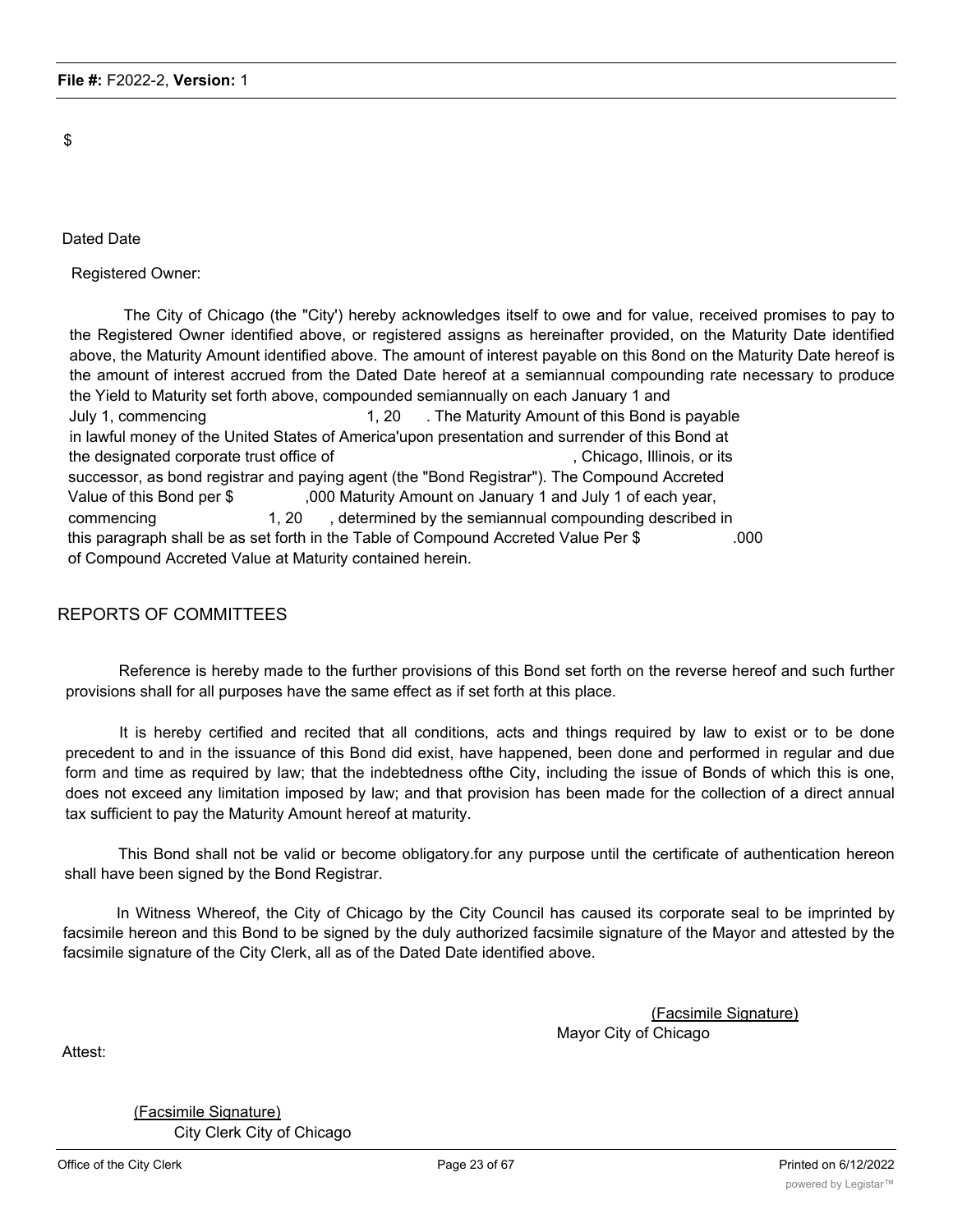[Seal]

Date of Authentication.

#### Certificate of Authentication

This Bond is one of the Bonds described in the within-mentioned Bond Ordinance and is one of the General Obligation Bonds, Series, of the City of Chicago.

> (Manual Signature) Authorized Officer

#### JOURNAL-CITY COUNCIL-CHICAGO

#### [Form of Capital Appreciation Bond - Reverse Side]

City of Chicago General Obligation Bond Series

For the prompt payment of the Maturity Amount of this Bond as the same becomes due, and for the levy of taxes sufficient for that purpose, the full faith, credit and resources of the City are hereby irrevocably pledged.

This Bond is one of a series of Bonds aggregating the original principal amount of \$ issued pursuant to the constitutional home rule powers of the City for the purposes of (i) paying costs of the Refunding Purposes described in the hereinafter-defined Bond Ordinance, (ii) paying costs of the Project described in the Bond Ordinance, and (iii) paying expenses incidental to the issuance of the Bonds, and was authorized by an *Ordinance adopted by the City Council of the City on , 20 (the "Bond Ordinance').*

The Bonds maturing on or after January 1, example are redeemable prior to maturity at the option of the City, in whole or in part on any date on or after 1, and if  $\sim$  1, and if

less than all of the outstanding Bonds are to be redeemed, the Bonds to be called shall be called from such maturities as shall be determined by the City, and if less than all of the Bonds of the same maturity and yield to maturity are to be redeemed, then [by lot) [pro-rata] for the Bonds of the same maturity and yield to maturity in the manner hereinafter provided, the Bonds to be redeemed at the redemption prices (being expressed as a percentage of the Compound Accreted Value ofthe Bonds to be redeemed) set forth below:

Dates of Redemption **Redemption** Redemption Price

[Redemption by lot] In the event of the redemption of less than all the Bonds of like maturity and yield to maturity, the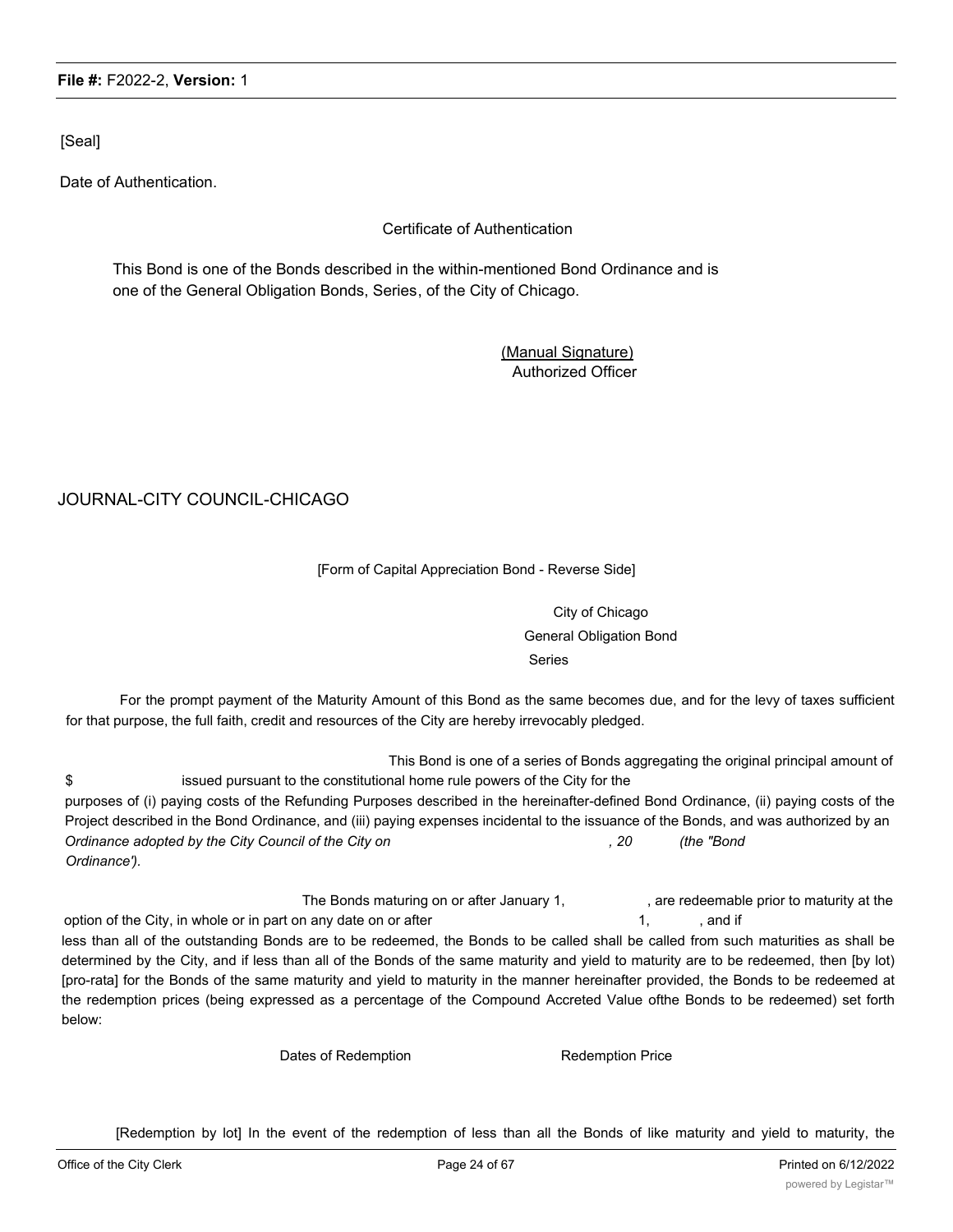aggregate Maturity Amount thereof to be redeemed shall be \$ ,000 or an integral multiple thereof, and the Bond Registrar shall assign to each Bond of such maturity and yield to maturity' a distinctive number for each \$ ,000 Maturity Amount of such Bond and shall select by lot from the numbers so assigned as many numbers as, at \$ ,000 for each number, shall equal the Maturity Amount of such Bonds to be redeemed. The Bonds to be redeemed shall be the Bonds to which were assigned numbers so selected; provided that only so much of the Maturity Amount of each . Bond shall be redeemed as shall equal \$ ,000 for each number assigned to it and so selected.

[Redemption pro-rata] In the event of the redemption of less than all the Bonds of like maturity and yield to maturity, the Bonds to be redeemed will be selected pro-rata in the manner determined pursuant to the Bond Ordinance.

#### REPORTS OF COMMITTEES

Notice of any such redemption shall be sent by first class mail not fewer than 30 days nor more than 60 days prior to the date fixed for redemption to the Registered Owner of each Bond to be redeemed at the address shown on the registration books of the City maintained by the Bond Registrar or at such other address as is furnished in writing by such Registered Owner to the Bond Registrar; provided that the failure to mail any such notice or any defect therein as to any Bond shall not affect the validity of the proceedings for the redemption of any other Bond. When so called for redemption, this Bond shall cease to accrue interest on the specified redemption date; provided that funds for redemption are on deposit at the place of payment at that time, and shall not be deemed to be outstanding.

This Bond is transferable by the Registered Owner hereof in person or by its attorney duly authorized in writing at the designated corporate trust office of the Bond Registrar in Chicago, Illinois, but only in the manner, subject to the limitations and upon payment of the charges provided in the Bond Ordinance, and upon surrender and cancellation of this Bond. Upon such transfer a new Bond or Bonds of authorized denominations, of the same maturity and yield to maturity and for the same aggregate Original Principal Amount will be issued to the transferee in exchange therefor. The Bond Registrar shall not be required to transfer or exchange this Bond (A) after notice calling this Bond for redemption has been mailed, or (B) during a period of 15 days next preceding mailing of a notice of redemption of this Bond.

The Bonds are issued in fully registered form in Original Principal Amounts representing \$ ,000 Maturity Amount or any integral multiple thereof. This Bond may be exchanged at the designated corporate trust office of the Bond Registrar for a like aggregate Original Principal Amount of Bonds of the same series and maturity, upon the terms set forth in the Bond Ordinance. \*

The City and the Bond Registrar may deem and treat the Registered Owner hereof as the absolute owner hereof for the purpose of receiving payment of or on account of the Maturity Amount hereof and redemption premium, if any, hereon and for all other purposes and neither the City nor the Bond Registrar shall be affected by any notice to the contrary.

> Table of Compound Accreted Value Per \_\_\_\_\_\_\_\_,000 of Compound Accreted Value at Maturity

#### (Assignment)

For Value Received, the undersigned sells, assigns and transfers unto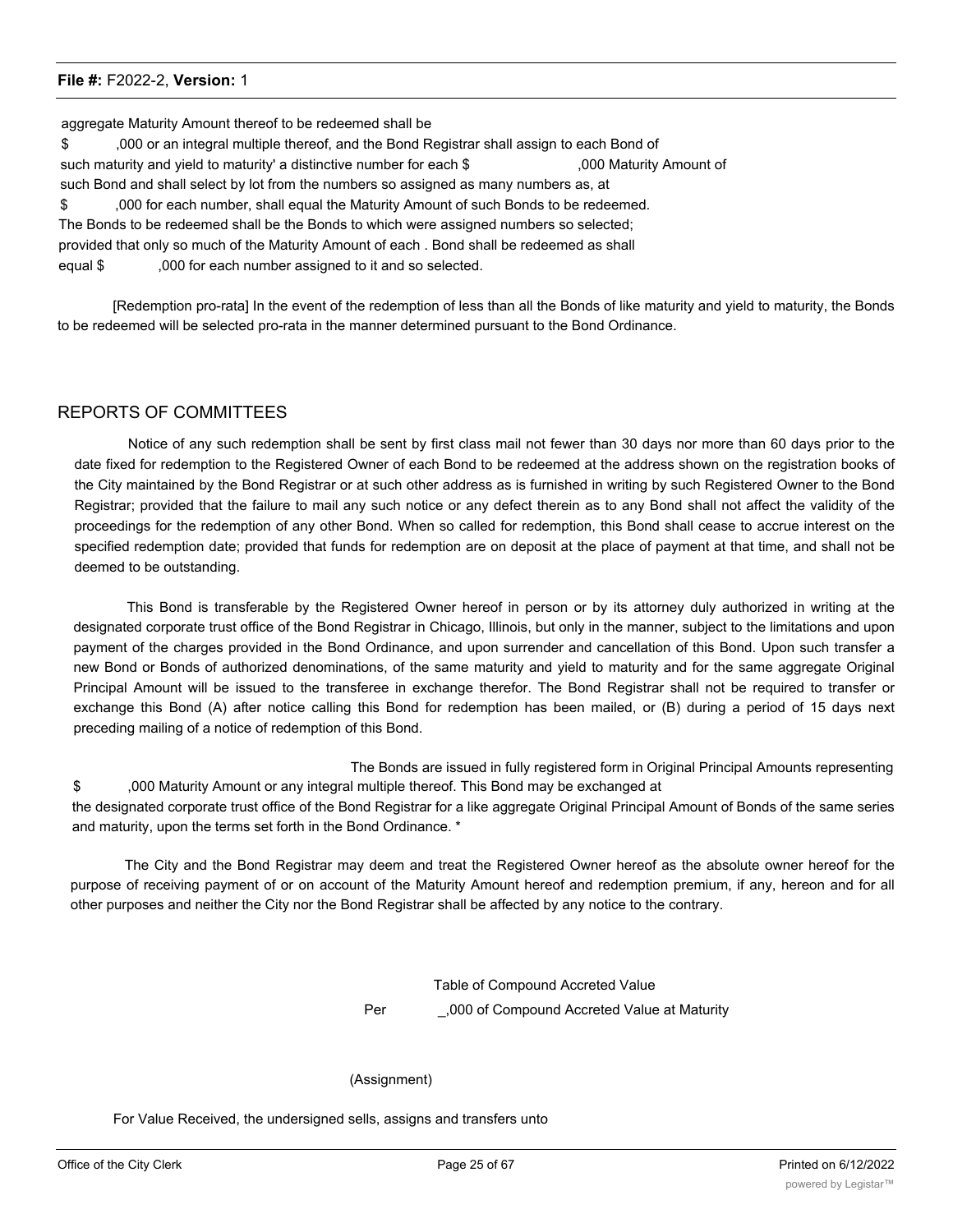(Name and Address of Assignee) the within Bond and does

hereby irrevocably constitute and appoint

attorney to transfer the said Bond on the books kept for registration thereof with full power of - substitution in the premises.

#### JOURNAL-CITY COUNCIL-CHICAGO

Dated-

Signature guaranteed.

Notice. The signature to this assignment must correspond with the name of the Registered Owner as it appears upon the face of the within Bond in every particular, without alteration or enlargement or any change whatever.

[Form of Current Interest Bond - Front Side]

REGISTERED  $NO.$   $.S.$ 

United States of America

State of Illinois

City of Chicago

General Obligation Bond Series

Sec Reverse Side for Additional Provisions

Interest Maturity Date: Dated Date. Rate: % January 1,20 , 20\_\_ CUSIP:

Registered Owner: Principal Amount:

The City of Chicago (the "City") hereby acknowledges itself to owe and for value received promises to pay to the Registered Owner identified above, or registered assigns as hereinafter provided, on the Maturity Date identified above, the Principal Amount identified above and to pay interest (computed on the basis of a 360-day year of twelve 30-day months) on such Principal Amount from the later of the date of this Bond or the most recent interest payment date to which interest has been paid at the Interest Rate per annum set forth above on

#### January 1 and July 1 of each year commencing 1, 20 , until said Principal

Amount is paid. Principal of this Bond and redemption premium, if any, shall be payable in lawful money of the United States of America upon presentation and surrender at the

designated corporate trust office of  $\qquad \qquad \ldots$  , Chicago, Illinois, as bond

registrar and paying agent (the "Bond Registrar"). Payment of the installments of interest shall be made to the Registered Owner hereof as shown on the registration books of the City maintained by the Bond Registrar at the close of business on the 15th day of the month next preceding each interest payment date and shall be paid by check or draft of the Bond Registrar mailed to the address of such Registered Owner as it appears on such registration books or at such other address furnished in writing by such Registered Owner to the Bond Registrar or, at the option of any Registered Owner of \$1,000,000 or more in aggregate principal amount of the Bonds, by wire transfer of immediately available funds to such bank in the continental United States of America as the Registered Owner hereof shall request in writing to the Bond Registrar.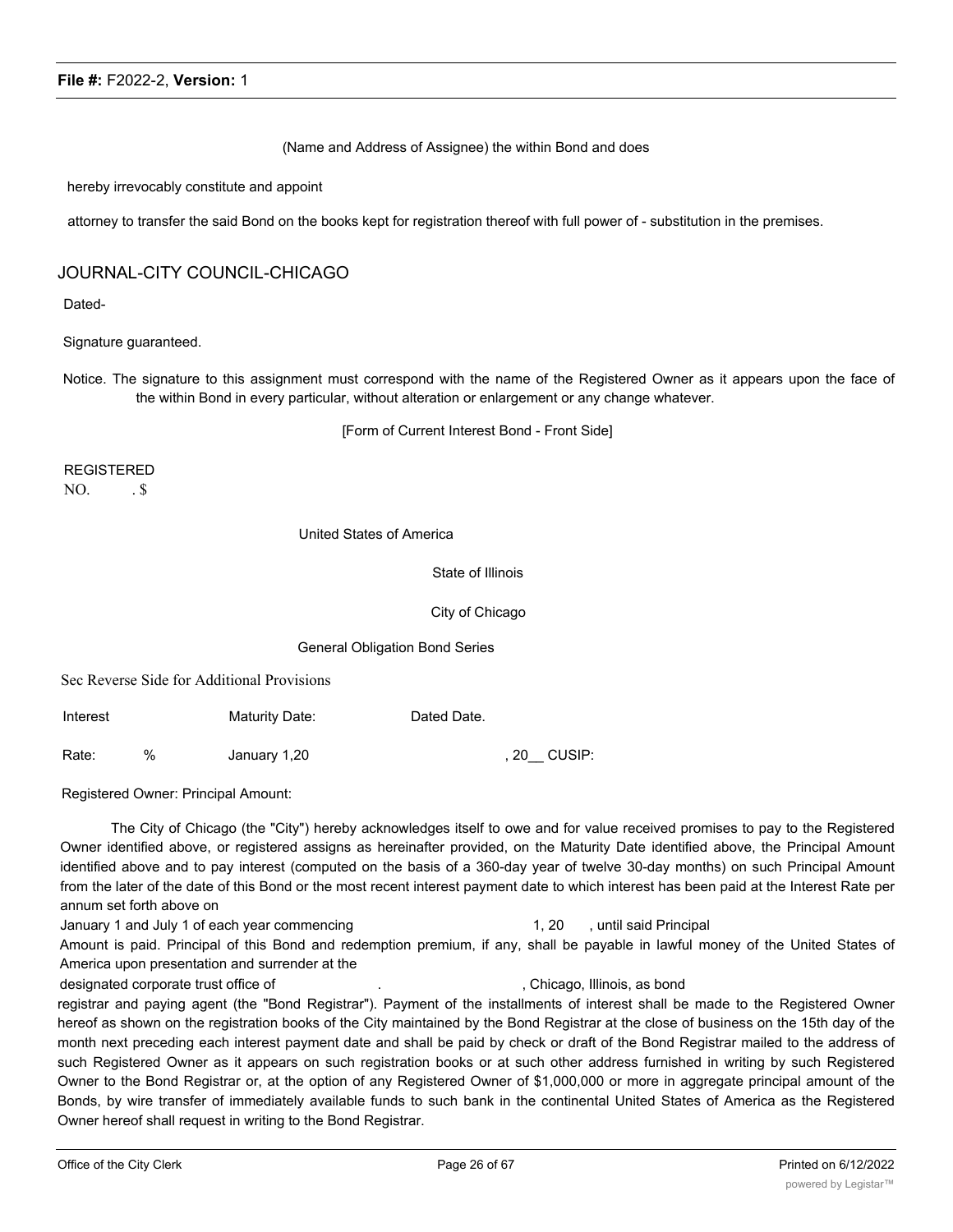#### REPORTS OF COMMITTEES

Reference is hereby made fo the further provisions of this Bond set forth on the reverse hereof and such further provisions shall for all purposes have the same effect as if set forth at this place.

It is hereby certified and recited that all conditions, acts and things required by law to exist or to be done precedent to and in the issuance of this Bond did exist, have happened, been done and performed in regular and due form and time as required by law; that the indebtedness of the City, including the issue of Bonds of which this is one, does not exceed any limitation imposed by law; and that provision has been made for the collection of a direct annual tax sufficient to pay the interest hereon as it falls due and also to pay and discharge the principal hereof at maturity.

This Bond shall not be valid or become obligatory for any purpose until the certificate of authentication hereon shall have been signed by the Bond Registrar.

In Witness Whereof, the City of Chicago by the City Council has caused its corporate seal to be imprinted by facsimile hereon and this Bond to be signed' by the duly authorized facsimile signature of the Mayor and attested by the facsimile signature of the City Clerk, all as of the Dated Date identified above.

> ■ (Facsimile Signature) Mayor City of Chicago

Attest:

(Facsimile Signature) City Clerk City of Chicago

[SEAL]

Date of Authentication:

Certificate of Authentication

This Bond is one of the Bonds described in the within-mentioned Bond Ordinance and is one of the General Obligation Bonds, Series , ofthe City of Chicago.

> By: (Manual Signature) Authorized Officer

JOURNAL-CITY COUNCIL-CHICAGO

[Form of Current Interest Bond - Reverse Side]

City of Chicago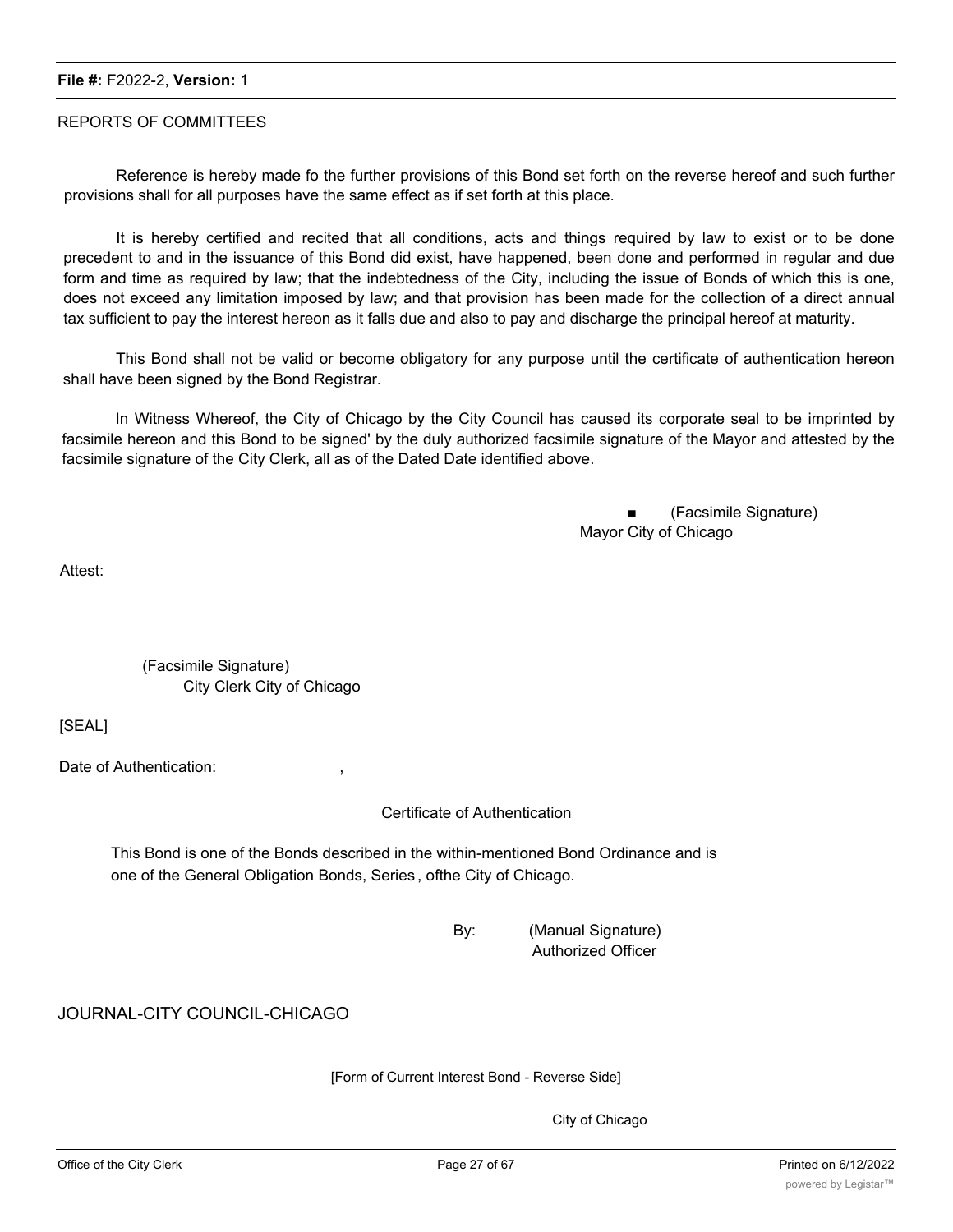General Obligation Bond Series

For the prompt payment of this Bond, both principal and interest, as aforesaid, as the same become due, and for the levy of taxes sufficient for that purpose, the full faith, credit and resources of the City are hereby irrevocably pledged.

This Bond is one of a series of Bonds aggregating the principal amount of \$ issued pursuant to the constitutional home rule powers of the City for the purposes- of (i) paying costs of the Refunding Purposes described in the hereinafter-defined Bond Ordinance, (ii) paying costs of the Project described in the Bond Ordinance, and (iii) paying expenses incidental to the issuance of the Bonds, and was authorized by an *Ordinance adopted by the City Council of the City on , 20 (the "Bond Ordinance').*

The Bonds maturing on or after January 1, example are redeemable prior to maturity at the option of the City, in whole or in part on any date on or after 1, and if less than all of the outstanding Bonds are to be redeemed, the Bonds to be called shall be called from such maturities and interest rates as shall be determined by the City and if less than all of the Bonds of a single maturity and the same interest rate are to be redeemed then [by lot] [pro-rata] within such maturity and interest rate in the manner hereinafter provided, the Bonds to be redeemed at the redemption prices (being expressed as a percentage of the principal amount) set forth below, plus accrued interest to the date of redemption:

Dates of Redemption **Redemption** Redemption Price

The Bonds maturing on January 1, The Bonds maturing on January 1, are subject to mandatory redemption prior to maturity on January 1 of the'years to the to help inclusive, and the Bonds maturing on January 1, J , are subject to mandatory redemption prior to maturity on January 1 of the years to ; inclusive, in each case at par and accrued interest to the date fixed for redemption.

[Redemption by lot] In the event of the redemption of less than all the Bonds of like maturity and interest rate, the aggregate principal amount thereof to be redeemed shall be

\$ ,000 or an integral multiple thereof, and the Bond Registrar shall assign to each Bond of such maturity and interest rate a distinctive number for each \$ ,000 principal amount of such Bond and shall select by lot from the numbers so assigned as many numbers as, at \$ ,000 for each number, shall equal the principal amount of such Bonds to be redeemed. The Bonds to be redeemed shall be the Bonds to which were assigned numbers so selected; provided that only so much of the principal amount of each Bond shall be redeemed as shall equal \$ ,000 for each number assigned to it and so selected.

#### REPORTS OF COMMITTEES

[Redemption pro-rata) In the event of the redemption of less than all of the Bonds of like maturity and interest rate, the Bonds to be redeemed will be selected pro-rata in the manner determined pursuant to the Bond Ordinance.

Notice of any such redemption shall be sent by first class mail not less than 30 days nor more than 60 days prior to the date fixed for redemption to the Registered Owner of each Bond to be redeemed at the address shown on the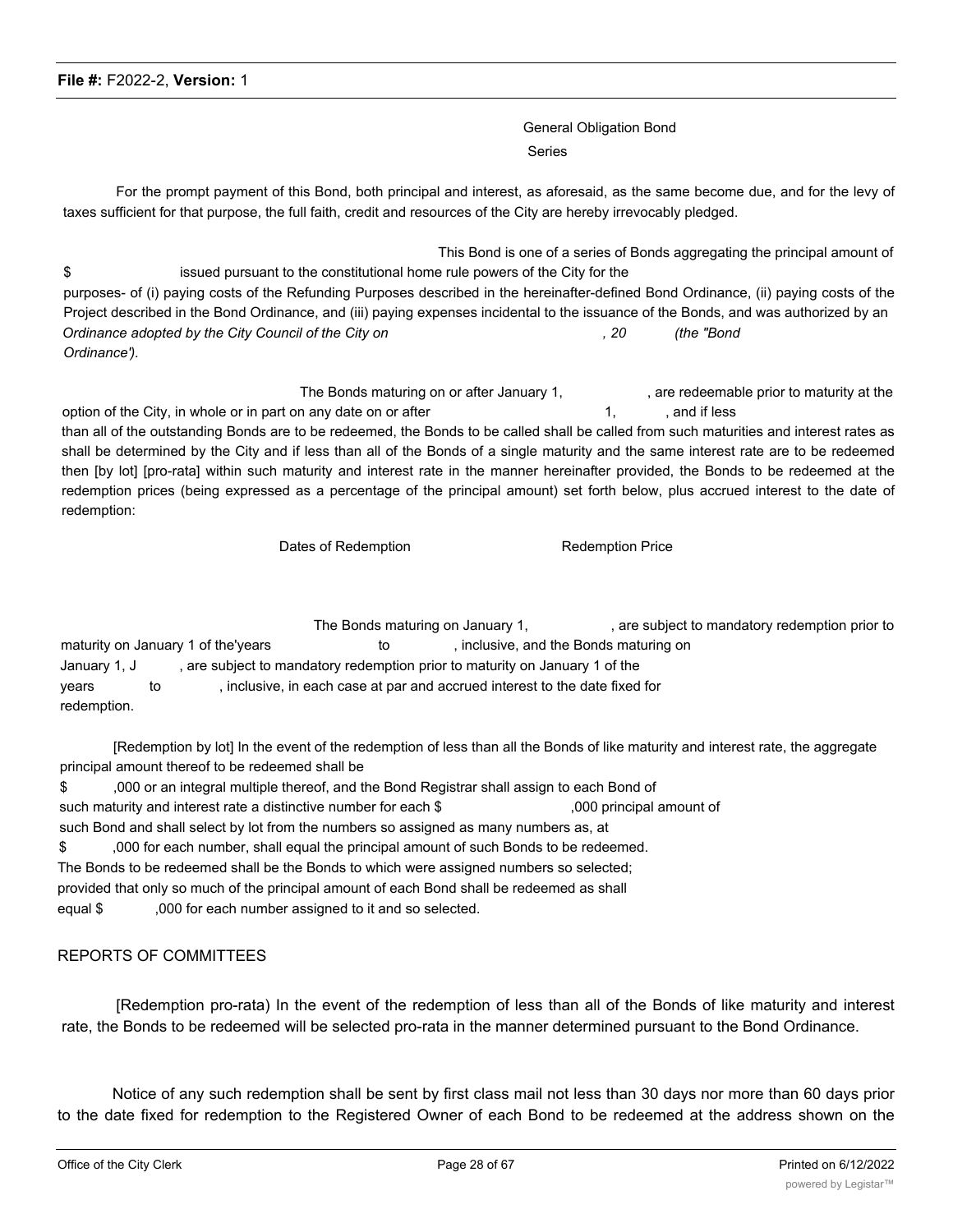registration books of the City maintained by the Bond Registrar or at such other address as is furnished in writing by such Registered Owner to the Bond Registrar; provided that the failure to mail any such notice or any defect therein as to any Bond shall not affect the validity of the proceedings for the redemption of any other Bond. When so called for redemption, this Bond shall cease to bear interest on the specified redemption date, provided that funds for redemption are on deposit at the place of payment at that time, and shall not be deemed to be outstanding.

This Bond is transferable by the Registered Owner hereof in person or by its attorney duly authorized in writing at the designated corporate trust office of the Bond Registrar in Chicago, Illinois, but only in the manner, subject to the limitations and upon payment of the charges provided in the Bond Ordinance, and upon surrender and cancellation of this Bond. Upon such transfer a new Bond or Bonds of authorized denominations, of the same interest rate, series and maturity and for the same aggregate principal amount will be issued to the transferee in exchange therefor. The Bond Registrar shall not be required to transfer or exchange this Bond (A) after notice calling this Bond for redemption has been mailed, or (B) during a period of 15 days next preceding mailing of a notice of redemption of this Bond.

The Bonds are issued in fully registered form in the denomination of ,000 each or authorized integral multiples thereof. This Bond may be exchanged at the designated corporate trust office of the Bond Registrar for a like aggregate principal amount of Bonds of the same interest rate, series and maturity of other authorized denominations, upon the terms set forth in the Bond Ordinance.

The City and the Bond Registrar may deem and treat the Registered Owner hereof as the absolute owner hereof for the purpose of receiving payment of or on account of principal hereof and interest due hereon and redemption premium, if any, and for all other purposes and neither the City nor the Bond Registrar shall be affected by any notice to the contrary.

## 21728 JOURNAL-CITY COUNCIL-CHICAGO 3/14/2012

#### (Assignment)

For Value Received, the undersigned sells, assigns and transfers unto

(Name and Address of Assignee) the within Bond and does

hereby irrevocably constitute and appoint

attorney to transfer the said Bond on the books kept for registration thereof with full power of substitution in the premises.

Dated.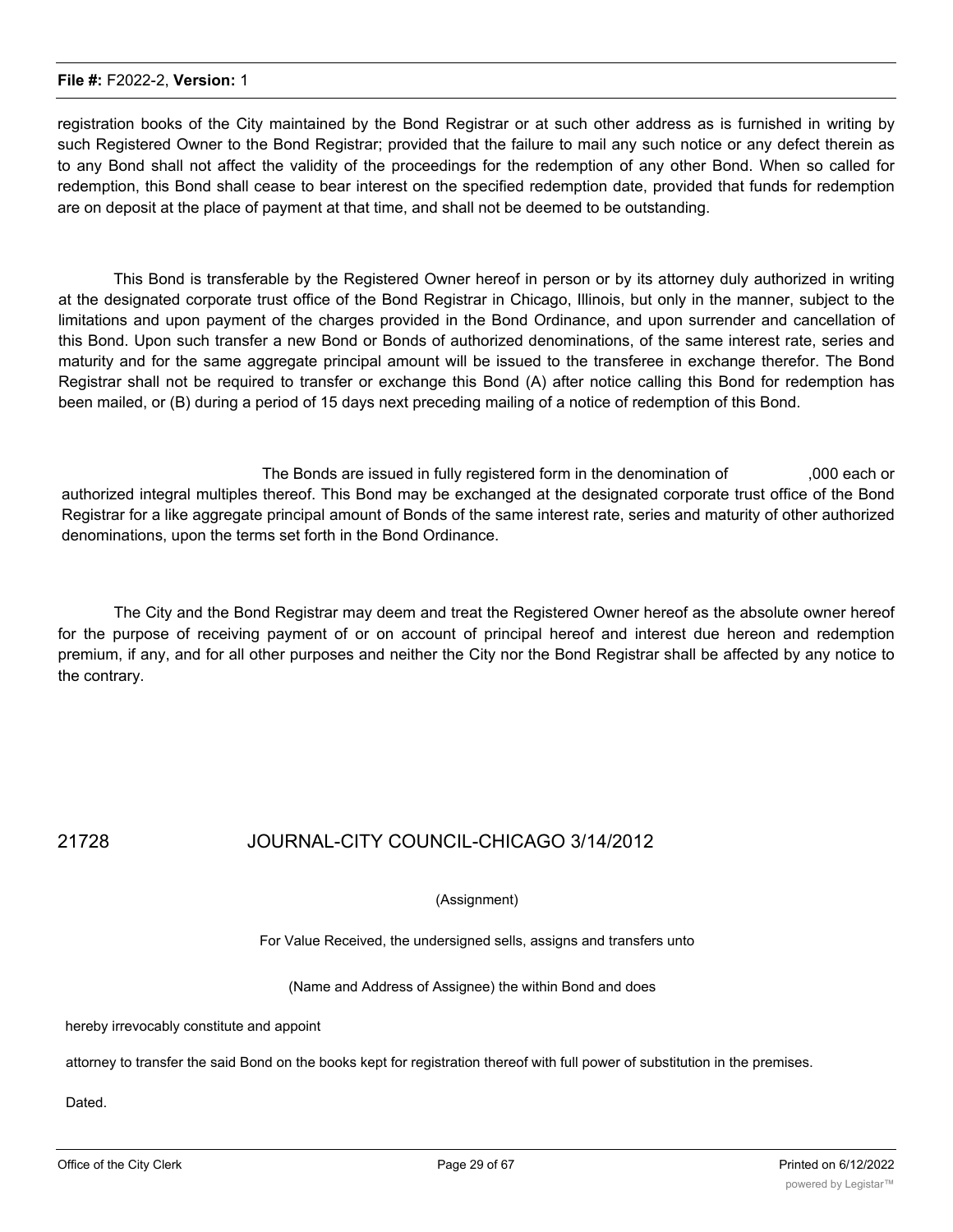Signature guaranteed:

NOTICE: The signature to this assignment must correspond with the name of the Registered Owner as it appears upon the face of the within Bond in every particular, without alteration or enlargement or any change whatever.

*\*

Section 6. Each Bond shall be a direct and general obligation of the City for the payment of which (as to Compound Accreted Value, principal, interest and redemption premium, if any, as appropriate) the City pledges its full faith and credit. Each Bond shall be payable (as to Compound Accreted Value, principal, interest and redemption premium, if any, as appropriate) from any moneys, revenues, receipts, income, assets or funds of the City legally available for such purpose, including but not limited to the proceeds of the Pledged Taxes (as defined in Section 7 hereof).

Section 7. For the purpose of providing the funds required to pay as the same become due (i) the principal of and interest and redemption premium, if any, on the Bonds (including the Compound Accreted Value of any Capital Appreciation Bonds), (ii) the purchase price of Bonds that are subject to optional or mandatory tender for purchase by the owners thereof, to the extent not otherwise provided for pursuant to the terms of a Credit Facility (as defined in Section 12 hereof), (iii) such amounts as may be payable under Interest Rate Exchange Agreements (as defined in Section 14 hereof) from the direct annual tax described below, (iv) amounts (other than periodic fees and expenses) payable to providers of Credit Facilities as described in Section 12 hereof and (v) to the extent determined by an Authonzed Officer to be necessary or desirable, periodic fees and expenses payable to parties involved in the provision of ongoing services relating to the Bonds, the Outstanding Indebtedness, the Existing Interest Rate Exchange Agreements or Interest Rate Exchange Agreements, including parties such as those identified by an Authorized Officer in a notification of sale as described in Section 12 hereof and parties providing similar ongoing services, such as rating agencies and entities providing financial market information to be used in connection with the structuring and sale of the Bonds (the "Ongoing Financing Services'), there is hereby levied and there shall be collected a direct annual tax upon all taxable property<sup>^</sup> in the City for the years and in the amounts as follows'

#### REPORTS OF COMMITTEES

#### Amount

2012 2013 2014 2015 2016 2017 2018 2019 2020 2021 2022 2023 2024 2025 2026 2027 2028 2029 2030 2031 2032 \$150,000,000 150.000,000 150,000,000 150,000,000 150,000,000 150,000,000 150,000,000 150,000,000 150,000.000 150,000,000 150,000,000 150.000,000 150,000,000 150,000,000 150,000,000 150.000,000 150.000.000 150,000,000 150,000,000 150,000,000 150,000,000

2033 2034 2035 2036 2037 2038 2039 2040 2041 2042 2043 2044 2045 2046 2047 2048 2049 2050 2051 2052 \$150,000,000 150,000,000 150,000,000 150,000.000 150,000,000 150,000,000 150,000,000 150,000,000 150,000,000 150,000,000 150,000.000 150,000,000 150,000,000 150,000.000 150.000,000 150.000,000 150,000,000 150,000,000 150,000,000 150,000.000

; provided that collections of such levy for any year in an amount in excess of that necessary to make the payments described in clauses (i), (ii), (iii), (iv) and (v) above (a) may be used for any lawful public purpose designated by the City Council or (b) may be reduced and abated by an Authorized Officer if such reduction is deemed desirable by an Authorized Officer in connection with the sale or sales of the Bonds, in each case as determined from time to time by an Authorized Officer as provided in Section 12 hereof.

The tax levy made in this Section is not subject to the "Aggregate Levy" limitation contained in the Chicago Property Tax Limitation Ordinance contained in Chapter 3-92 of the Municipal Code of Chicago (the 'Municipal Code"), and Section 3-92-020 of the Municipal Code is hereby superseded to exclude the tax levy herein from the definition of "Aggregate Levy" contained therein.

The term "Pledged Taxes" means (i) the taxes hereinabove levied for collection for the purpose of providing the funds necessary to make the payments described in clauses (i), (ii), (iii), (iv) and (v) of the first paragraph of this Section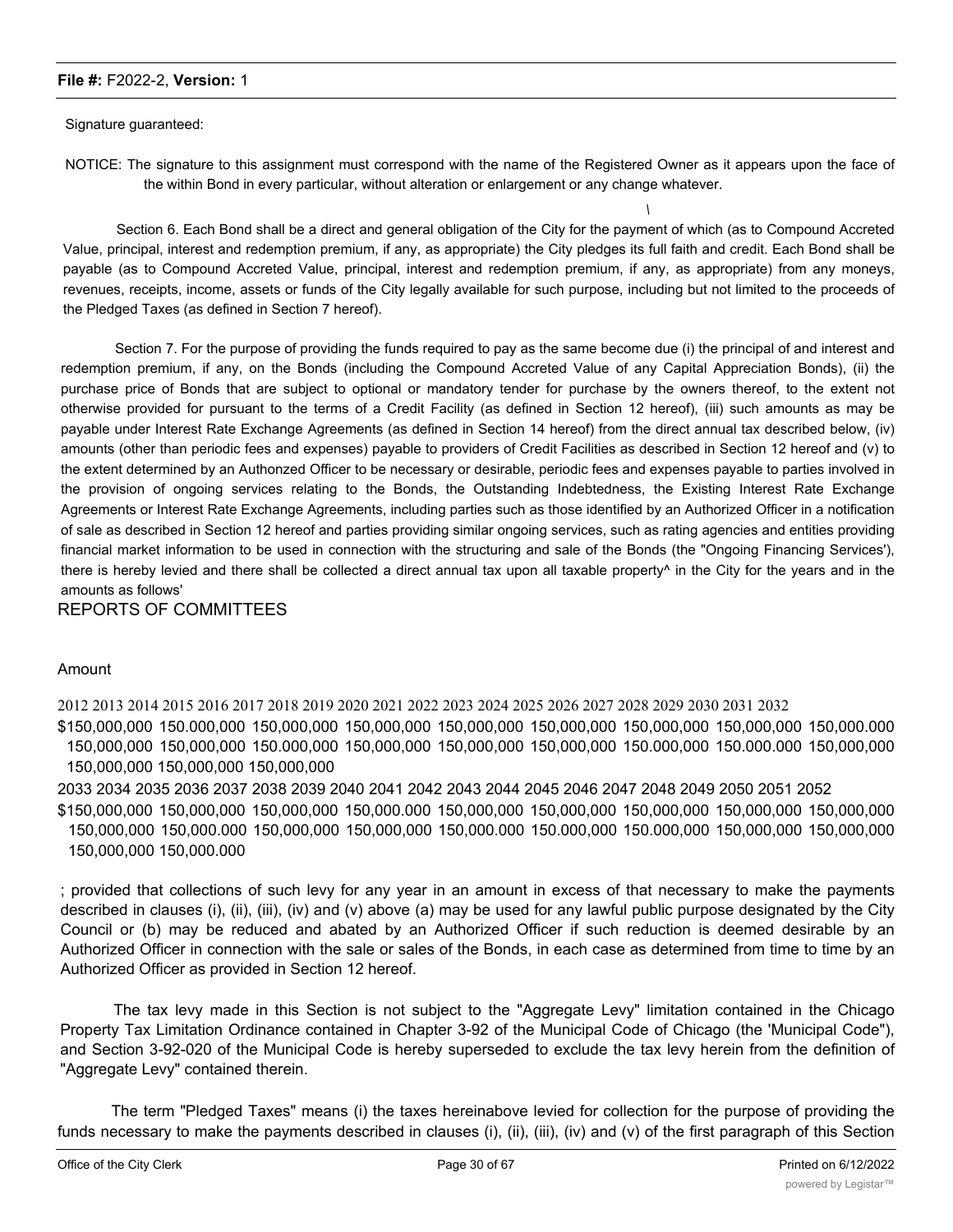7. and (ii) subject to the provisions of Section 15 hereof, the proceeds of taxes levied for the years from and after 2011 in connection with" the issuance of the Outstanding Indebtedness to the extent such tax collections are not necessary for the^payment of the Outstanding Indebtedness due to the refunding thereof as authorized herein or pursuant to any other authorization, and the term "Pledged Taxes" shall also include any amounts deposited into the hereinafter-defined Bond Fund or deposited with

#### JOURNAL-CITY COUNCIL-CHICAGO

the Ad Valorem Tax Escrow Agent (as hereinafter defined) by an Authorized Officer for the purpose of paying principal of and interest on the Bonds and any accrued interest received and deposited in the Bond Fund or the Ad Valorem Tax Escrow Account, if established pursuant to Section 9 hereof.

As provided in Section 12 or otherwise, the City reserves the right to abate alt or a portion of the Pledged Taxes required to be levied in any year if and to the extent on or before March 31 of the next succeeding calendar year (or such earlier date as may be required by law), the City has on hand amounts dedicated to the payments described in clauses (i), (ii), (iii) and (iv) of the first paragraph of this Section 7 due during the one-year period commencing on January 2 of such succeeding calendar year. The City may, but shall not be required to, cause the levy or extension in any year of taxes for the payment of the costs of Ongoing Financing Services.

Section 8. The City shall appropriate or otherwise provide amounts sufficient to pay (i) principal of and interest on the Bonds (including the Compound Accreted Value of any Capital Appreciation Bonds), (ii) amounts (other than periodic fees and expenses) payable to providers of Credit Facilities as described in Section 12 hereof to the payment of which the City has pledged its full faith and credit and (iii) Interest Rate Exchange Agreements to the payment of which the City has pledged its full faith and credit for the years such amounts are due, and the City hereby covenants to take timely action as required by law to carry out the provisions of this Section, but, if for any such year it fails to do so, this Ordinance shall constitute a continuing appropriation ordinance of such amounts without any further action on the part of the City Council.

Section 9. Each Authorized Officer is authorized to establish one or more special accounts, if determined to be necessary in connection with the sale of any of the Bonds, separate and segregated from all other funds and accounts of the City, which shall either be (i) held by an Authorized Officer (each a "Bond Fund') or (ii) maintained with a bank or trust company to be designated by an Authorized Officer (each an "Ad Valorem Tax Escrow Account') pursuant to an escrow agreement (each an "Ad Valorem Tax Escrow Agreement"), between the City and the applicable Escrow Agent named therein (each an "Ad Valorem Tax Escrow Agent'), and one or more of the Mayor or an Authorized Officer are hereby authorized to > execute and deliver one or more Ad Valorem Tax Escrow Agreements in connection with the sale of the Bonds in such form as the officers so executing such agreement may deem appropriate in accordance with the provisions of this Ordinance.

In lieu of the proceeds of such taxes being deposited with the City Treasurer, any such Ad Valorem Tax Escrow Agreement may authorize the County Collectors of Cook and DuPage Counties, Illinois to deposit the proceeds of such taxes directly into the applicable Ad Valorem Tax-Escrow Account, if such Account has been created.

Section 10. If the Pledged Taxes to be applied to the payment of the Bonds are not available in time to make any payments of principal of or interest on the Bonds when due, then the appropriate fiscal officers of the City are hereby directed to make such payments from any other moneys, revenues, receipts, income, assets or funds of the City that are legally available

#### REPORTS OF COMMITTEES

for that purpose in advancement of the collection of such Pledged Taxes, and when the proceeds thereof are received, such other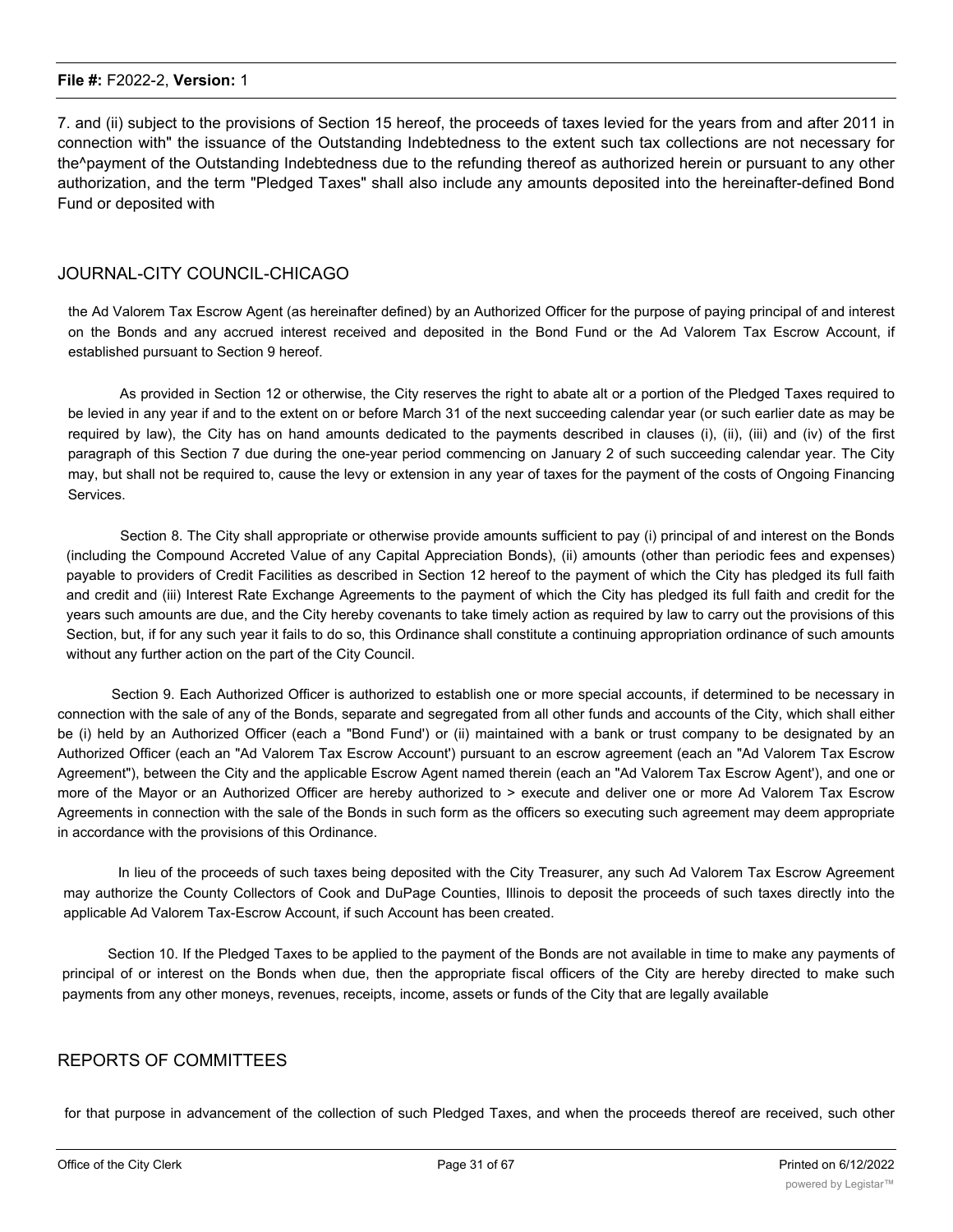funds shall be replenished, all to the end that the credit of the City may be preserved by the prompt payment of the principal of and interest on the Bonds as the same become due.

Section 11. A copy of this Ordinance, duly certified by the City Clerk, shall be filed in the respective offices of the County Clerks of Cook and DuPage Counties, Illinois (the "County Clerks"), and such filing shall constitute the authority for and it shall be the duty of said County Clerks, in each year beginning in 2013, to and including 2053, to extend the taxes levied pursuant to Section 7 hereof for collection in such year, such taxes to be in addition to and in excess of all other taxes heretofore or hereafter authorized to be levied by the City on its behalf.

A copy of this Ordinance, duly certified by the City Clerk, shall also be filed with each applicable Ad Valorem Tax Escrow Agent, if any, each applicable Bond Registrar, and if the County Collectors of Cook and DuPage Counties are authorized to deposit the proceeds of the taxes levied pursuant to Section 7 hereof directly with an Ad Valorem Tax Escrow Agent pursuant to Section 9 hereof, with such County Collectors.

Section 12. Each Authorized Officer is hereby authorized to sell all or any portion of the Bonds, other than the Retail Bonds and the Direct Purchase Bonds which shall be sold as provided in the following two paragraphs, from time to time to or at the direction of an underwriter or group of underwriters to be selected by such Authorized Officer (the "Underwriters"), with the concurrence of the Chairman of the Committee on Finance of the City Council (the "Chairman"), on such terms as such Authorized Officer may deem to be in the best interests of the City within the limitations set forth in this Ordinance.

Each Authorized Officer is hereby authorized to sell Retail Bonds from time to time on such terms as such Authorized Officer may deem to be in the best interests of the City within the limitations contained in this Ordinance and, in connection therewith, to appoint an agent or group of agents to be selected by such Authorized Officer (the "Selling Agents'), with the concurrence of the Chairman, for the purpose of soliciting purchases of the Retail Bonds by individual investors, each sale of Retail Bonds solicited by the Selling Agents to be made with the concurrence of the Chairman.

The Bonds may be sold as Direct Purchase Bonds in a manner and containing such terms authorized by an Authorized Officer, including pursuant to a placement agent arrangement, to a purchaser or purchasers other than the Underwriters (the "Direct Purchasers'), such Direct Purchasers to be selected by an Authorized Officer and such sale being permitted either at par or with a discount or premium. The Mayor or an Authorized Officer is hereby authorized to do all such things and to execute and deliver such additional documents, agreements and certificates as shall be necessary in connection with the sale of Direct Purchase Bonds.

The principal amount of and the interest on the Bonds (including the Compound Accreted Value of any Capital Appreciation Bonds and based on reasonable estimates of the interest to be paid on Variable Rate Bonds) sold of each series and maturity in the aggregate

### JOURNAL-CITY COUNCIL-CHICAGO

(after taking into account mandatory redemptions) shall not exceed the amount levied therefor as specified in Section 7 hereof. The Bonds may be sold from time to time as an Authorized Officer shall determine that the proceeds of such sales are needed.

Subsequent to the sale of any series of Bonds or, in the case of the Retail Bonds, subsequent to the sale of all Bonds that are the subject of a Selling Agent Agreement (as hereinafter defined), an Authorized Officer shall file in the office of the City Clerk a notification of sale directed to the City Council setting forth (i) the series designation, the aggregate principal amount and authorized denominations of, maturity schedule and redemption provisions for the Bonds sold, (ii) the principal amounts of the Bonds sold as Current Interest Bonds, Capital Appreciation Bonds, Convertible Bonds and Variable Rate Bonds, respectively, and whether any of the Bonds are sold as Retail Bonds, (iii) in the case of the sale of the Retail Bonds or Direct Purchase Bonds, the principal amounts of such Bonds sold as Current Interest Bonds, Capitalized Appreciation Bonds, Convertible Bonds and Variable Rate Bonds, respectively, (iv) in the case of Bonds sold as Capital Appreciation Bonds, (A) the Original Principal Amounts of and Yields to Maturity on the Capital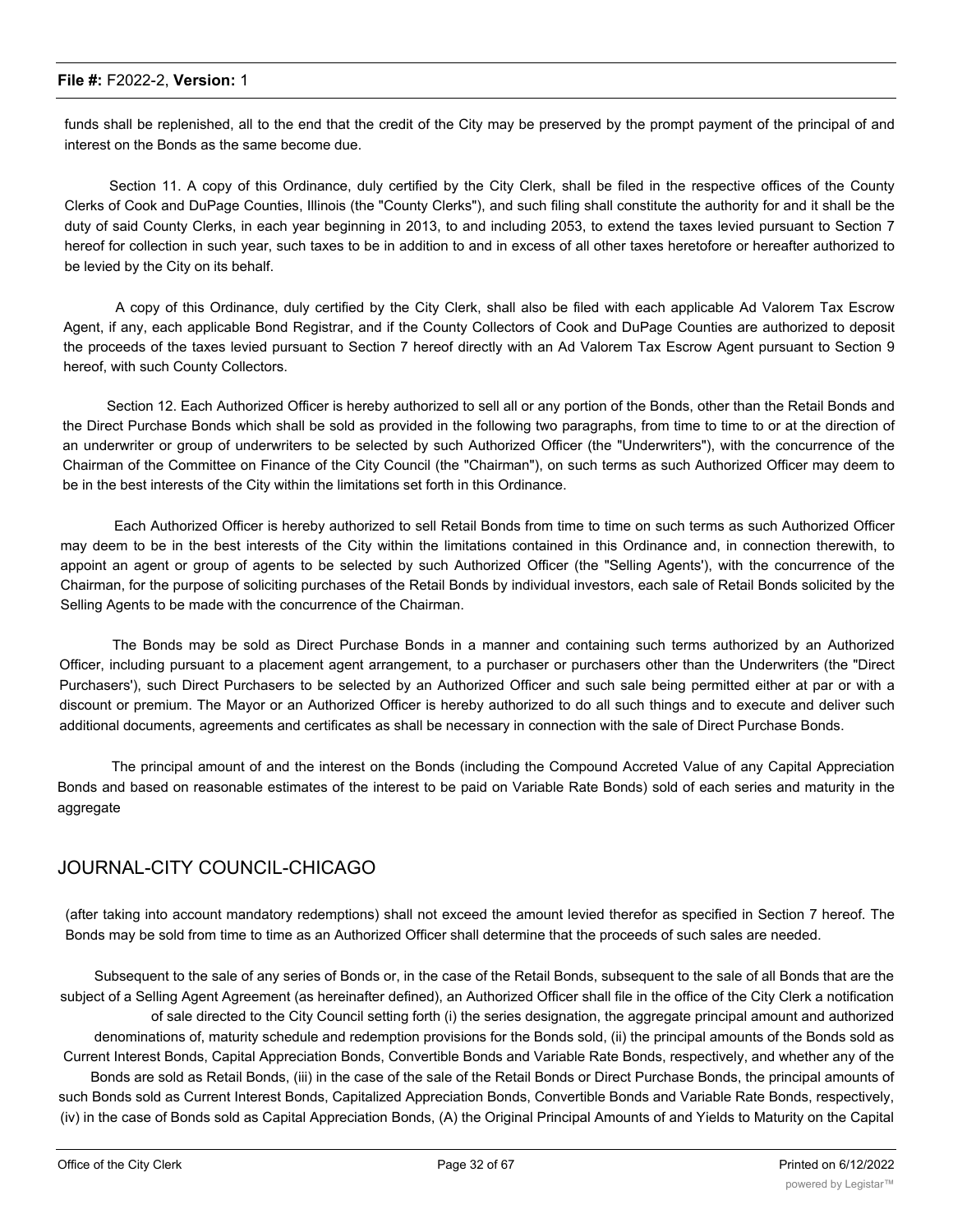Appreciation Bonds being sold and (B) a table of Compound Accreted Values per minimum authorized Compound Accreted Value at maturity for any Capital Appreciation Bonds being sold, setting forth the Compound Accreted Value of each such Capital Appreciation Bond on each semiannual compounding date, (v) the interest rates on the Current Interest Bonds sold or, in the case of Variable Rate Bonds, a description of the method of determining the interest rate applicable to such Variable Rate Bonds from time to time, (vi) the specific maturities, series and amounts of the Outstanding Indebtedness to be refunded with proceeds of the Bonds, (vii) a description of any Existing Interest Rate Exchange Agreements to be terminated, amended or otherwise modified in connection with the refunding of such Outstanding Indebtedness and identifying any settlement, breakage or termination amount to be paid in corinection with each such termination, amendment or modification, (viii) the date on and price at which the Outstanding Indebtedness selected for refunding shall be redeemed (if such redemption shall occur prior to stated maturity or pursuant to mandatory sinking fund redemption), (ix) the disposition pf the taxes levied for the years from and after 2011 for the payment of the Outstanding Indebtedness or any Existing Interest Rate Exchange Agreements as authorized by Section 15 hereof, (x) the identity of the insurer or insurers issuing the. insurance policy or policies, if any, referred to below, and the identity of the provider or providers of one or more Credit Facilities, if any, for such Bonds, (xi) the identity of the Underwriters (or, in the case of Retail Bonds, the Selling Agents and in the case of Direct Purchase Bonds, the Direct Purchasers) selected for such Bonds, (xii) the identity of the applicable Bond Registrar and any trustee or trustees selected by an Authorized Officer for such Bonds, (xiii) the identity of any remarketing agent retained in connection with the issuance of Variable Rate Bonds, if any, (xiv) the compensation paid to the Underwriters (or, in the case of Retail Bonds, the Selling Agents) in connection with such sale, (xv) the identity of any Refunding Escrow Agent (as defined in Section 13(b) hereof) appointed by an Authorized Officer in connection with the refunding of Outstanding Indebtedness, and (xvi) any other matter authorized by this Ordinance to be determined by an Authorized Officer at the time of the sale of the Bonds of each series.

Either Authorized Officer is hereby authorized and directed to cause all necessary notices of redemption of the Outstanding Indebtedness selected for refunding as provided

### REPORTS OF COMMITTEES

above to be givernn accordance with the terms of the respective ordinances or indentures, as applicable, authorizing the Outstanding Indebtedness.

The Mayor or an Authorized Officer is hereby authorized to execute and deliver a contract of purchase with respect to each sale of the Bonds to, or at the direction of, the Underwriters in substantially the form previously used for similar general obligation bonds of the City or to the Direct Purchasers, with appropriate revisions to reflect the terms and provisions of the Bonds and such other revisions in text as the Mayor or an Authorized Officer shall determine are necessary or desirable in connection with the sale of the Bonds. The compensation paid to the Underwriters in connection with any sale of Bonds shall not exceed three percent of the principal amount of the Bonds being sold. Nothing contained in this Ordinance shall limit the sale of the Bonds or any maturity or maturities thereof at a price or prices in excess of the principal amount thereof.

The Mayor or an Authorized Officer is hereby authorized to execute and deliver a contract with Selling Agents pursuant to which the Selling Agents shall solicit purchases of the Retail Bonds by individual investors (a "Selling Agent Agreement") substantially in the form of the selling agent agreement previously entered into by the City in connection with the sale of Retail Bonds, but with such revisions in text as the Mayor or an Authorized Officer executing the same shall determine are necessary or desirable, the execution thereof by the Mayor or such Authorized Officer to evidence the City Council's'approval of all such revisions. The aggregate compensation paid to the Selling Agents pursuant to any Selling Agent Agreement shall not exceed three percent of the principal amount of the Retail Bonds sold pursuant to such Selling Agent Agreement. The terms of any Selling Agent Agreement may provide for the delegation by an Authorized Officer to one or more Deputy Comptrollers of authority to approve the final terms of sale of any Retail Bonds pursuant to such Selling Agent Agreement within parameters established by an Authorized Officer consistent with the terms and limitations of this Ordinance. Any Selling Agent Agreement may also contain provisions pursuant to which a person receiving an ownership interest in any Retail Bonds through the death of a Bondholder shall have the right to sell such Retail Bonds back to the City at a price of not to exceed 105 percent of par and setting forth the terms and conditions of the exercise of such right. The Mayor or an Authorized Officer (or delegate as authorized above) is hereby authorized to do all such things and to execute and deliver such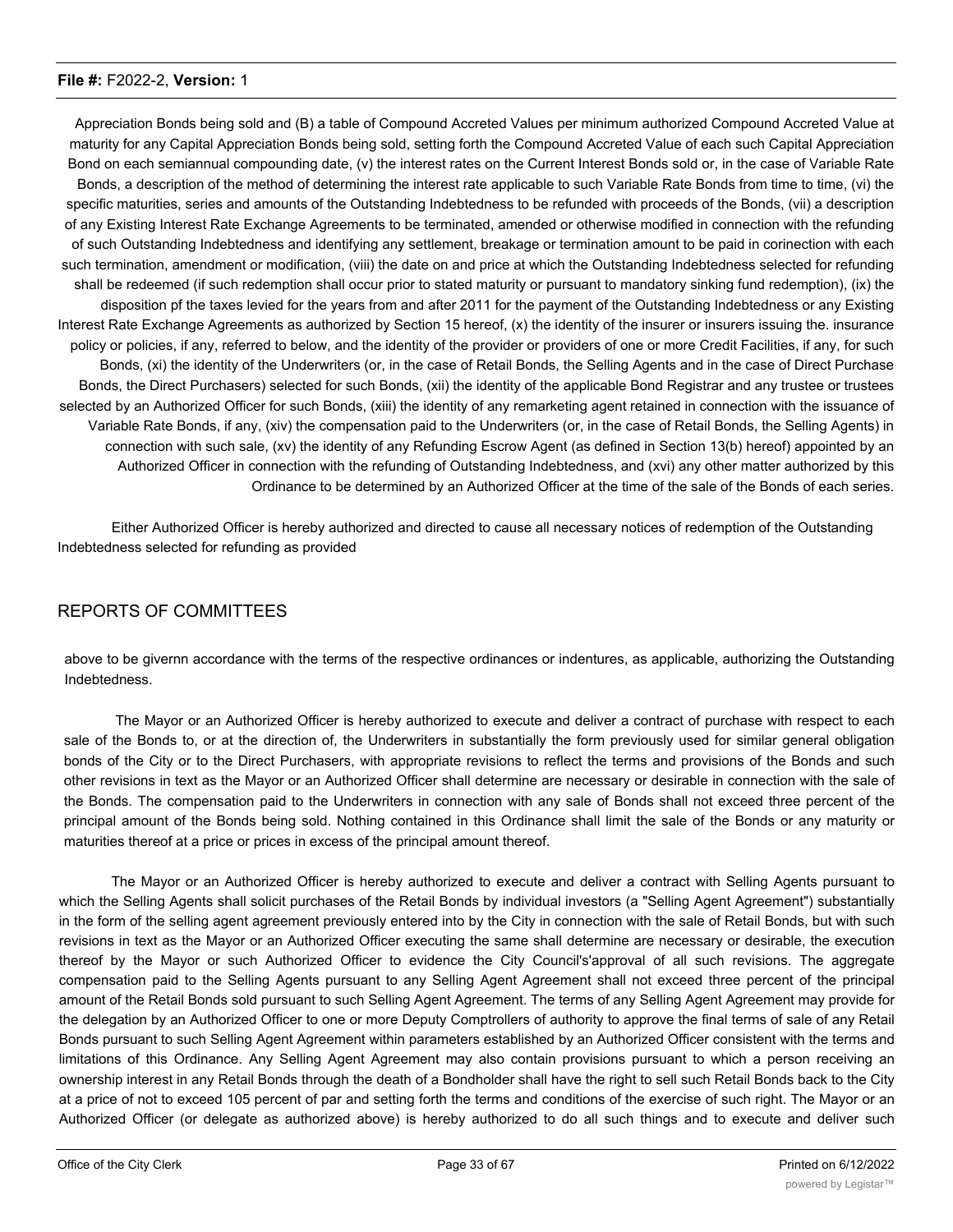additional documents, agreements and certificates as shall be necessary in connection with the sale of Retail Bonds from time to time pursuant to a Selling Agent Agreement, including any such document, agreement or certificate necessary to describe the terms of Retail Bonds then being sold.

In connection with any sale of the Bonds, an Authorized Officer is hereby authorized to obtain one or more policies of bond insurance from recognized bond insurers selected by an Authorized Officer, if such Authorized Officer determines such bond insurance to be desirable in corinection with such sale of the Bonds. Either Authorized Officer may, on behalf of the City, make covenants with such bond insurer that are not inconsistent with the provisions of this Ordinance and are necessary to carry out the purposes of this Ordinance.

In connection with any sale of the Bonds, the Mayor or an Authorized Officer is hereby authorized to obtairi one or more letters of credit, lines of credit, standby bond purchase

### JOURNAL-CITY COUNCIL-CHICAGO

agreements, or similar credit or liquidity facilities (a "Credit Facility') with one or more financial institutions. The Mayor or an Authorized Officer is hereby authorized to enter into a reimbursement agreement and/or standby bond purchase agreement and to execute and issue a promissory note in connection with the provisions of each Credit Facility. Any Credit Facility, reimbursement agreement or standby bond purchase agreement shall be in substantially the form of the credit facilities, reimbursement agreements and standby bond purchase agreements previously entered into by the City in connection with the sale of general obligation bonds or notes, but with such revisions in text as the Mayor or an Authorized Officer executing the same shall determine are necessary or desirable, the execution thereof by the Mayor or an Authorized Officer to evidence the City Council's approval of all such revisions. The annual fee paid to any financial institution that provides a Credit Facility with respect to all or a portion of a series of the Bonds shall not exceed one and one-half percent of the average principal amount of such Bonds outstanding during such annua! period. The final form of any reimbursement agreement and/or standby bond purchase agreement entered into by the City with respect to the Bonds shall be attached to the notification of sale filed in the office of the City Clerk pursuant to this section Each such promissory note shall be a general obligation of the City for the payment of which, both principal and interest, the City pledges its full faith, credit and resources. Each promissory note, and any Bond owned or held as collateral by any such financial institution in its capacity as a provider of a Credit Facility shall bear interest at a rate not exceeding 15 percent per annum and shall mature not later than the final maturity date of the related Bonds secured by such reimbursement agreement or standby bond purchase agreement. The Mayor or an Authorized Officer is hereby authorized to execute and deliver any such reimbursement agreement or standby bond purchase agreement, and any amendment thereto or replacement thereof, under the seal of the City affixed arid attested by the City Clerk.

In the event that Bonds are sold so as to require the levy of taxes for any year specified in Section 7 hereof for the purpose of making the payments described in clauses (i), (ii), (iii) and (iv) of the first paragraph of Section 7 hereof in an amount less than the amount specified for such year in the first paragraph of Section 7 hereof, then an Authorized Officer shall, on or prior to March 31 of the calendar year next succeeding such year, notify the City Council of the determination made pursuant to clauses (a) and (b) of the first paragraph of Section 7 hereof regarding the application of any resulting excess levy collections, and, in addition, in connection with a determination made pursuant to clause (b) of the first paragraph of Section 7 hereof, an Authorized Officer shall file in the respective offices of the County Clerks certificates of tax abatement for such year, ln the event that upon the final sale of the Bonds of all series, such Bonds have been sold so as to require the levy of taxes in any year specified in Section 7 hereof for the purpose of making the payments described in clauses (i), (ii), (iii) and (iv) of the first paragraph of Section 7 hereof in an amount less than the amount specified for such year in Section 7 hereof, then there shall be included, in the final notification of sale to the City Council described in the fourth  $(4<sup>th</sup>)$  paragraph of this Section 12, the determination made pursuant to clauses (a) and (b) of the first paragraph of Section 7 hereof regarding the application of any resulting excess levy collections for such year and any succeeding year and, in addition, in connection with a determination made pursuant to clause (b) of the first paragraph of Section 7 hereof, an Authorized Officer shall file in the respective offices of the County Clerks certificates of tax abatement for such year or years. If any of the Bonds are not to be sold and issued as provided herein and no levy collections are to be applied for the purposes of paying the costs of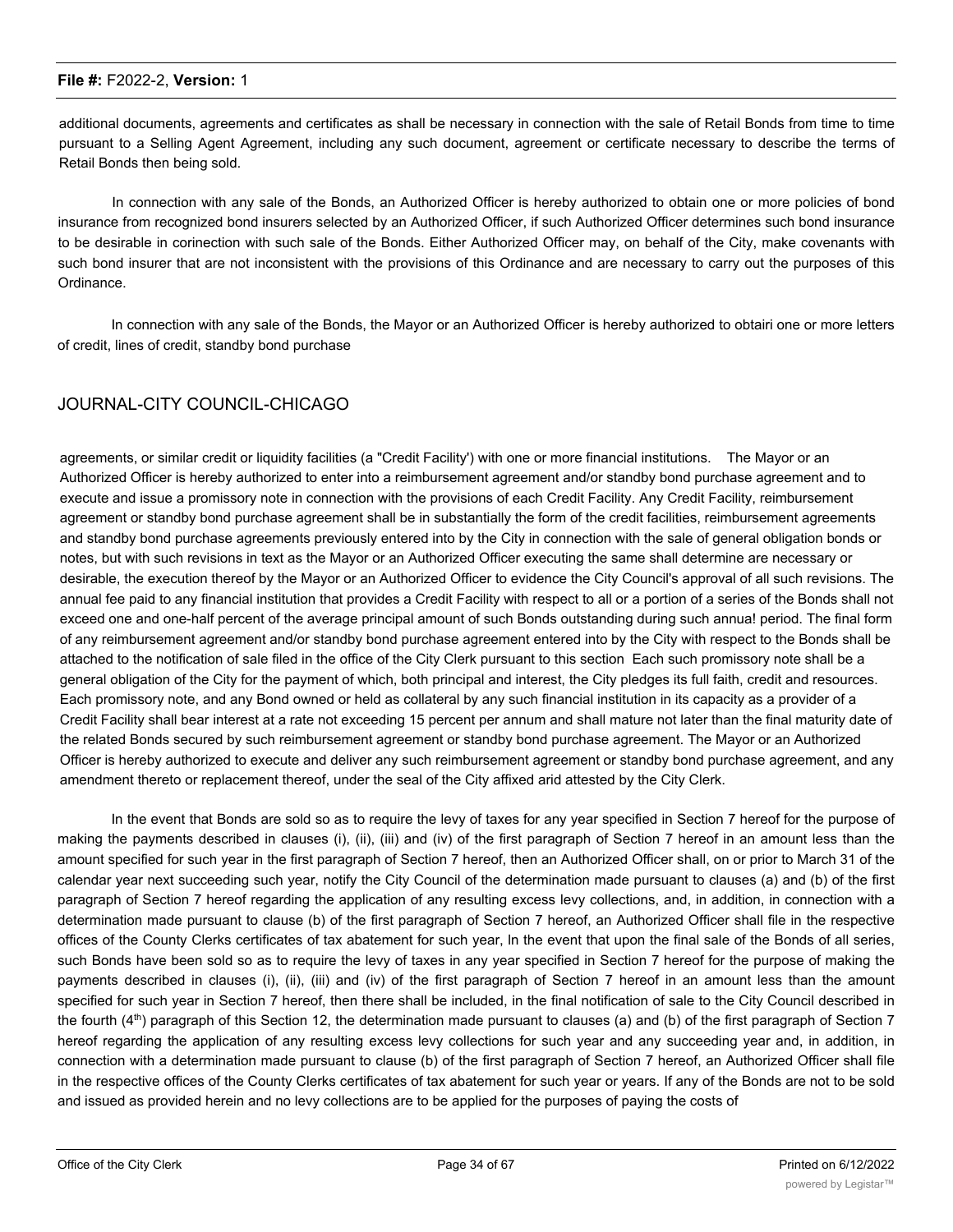#### REPORTS OF COMMITTEES

Ongoing Financing Services as determined by an Authorized Officer, the corresponding taxes herein levied to pay debt service thereon shall be abated in full. Any certificate of abatement delivered pursuant to this paragraph shall refer to the amount of taxes levied pursuant to Section 7 hereof, shall indicate the amount of reduction in the amount of taxes levied by the City resulting from the sale or sales of the Bonds or the non-issuance thereof, which reduced amount is to be abated from such taxes, and shall further indicate the remainder of such taxes which is to be extended for collection by said County Clerks

The preparation, use and distribution of a preliminary official statement, an official statement or any other disclosure document relating to each sale arid issuance of the Bonds are hereby ratified and approved. The Mayor and each Authorized Officer are each hereby authorized to execute and deliver an official statement or other disclosure document relating to each sale and issuance of the Bonds on behalf of the City. The preliminary official statement, official statement and other disclosure documents herein authorized shall be substantially similar to those previously used for general obligation bonds of the City, and shall contain the terms and provisions of the Bonds, the mariner in which the Bonds shall be sold, the use of proceeds of the Bonds, financial information for the City, and such other information as the Mayor or any Authorized Officer determines to be advisable under the circumstances.

In connection with any sale of the Bonds, an Authorized Officer is hereby authorized to execute and deliver one or more Continuing Disclosure Undertakings (each a "Continuing Disclosure Undertaking") evidencing the City's agreement to comply with the requirements of Section (b)(5) of Rule 15c2-12, adopted by the Securities and Exchange Commission (the "SEC") under the Securities Exchange Act of 1934, in a form approved by the Corporation Counsel. Upon its execution and delivery on behalf of the City as herein provided, each Continuing Disclosure Undertaking will be binding on the.City, and the officers, employees and agents of the City are hereby authorized to do all such acts and things and to execute all such documents as may be necessary to carry out and comply with.the provisions of each Continuing Disclosure Undertaking as executed. Either Authorized Officer is hereby further authorized to amend each Continuing Disclosure Undertaking in accordance with its respective terms from time to time following its execution and delivery as said officer shall deem necessary. In addition, an Authorized Officer is authorized, to make all future filings with the Electronic Municipal Market Access system operated by the Municipal Securities Rulemaking Board or such other municipal securities information repository as shall be designated by the SEC, all in accordance with the provisions of Securities and Exchange Commission Rule 15c2-12(b)(5) promulgated under the Securities Exchange Act of 1934. Notwithstanding any other provision of this Ordinance, the sole remedies for any failure by the City to comply with any Continuing Disclosure Undertaking shall be the ability of the beneficial owner of any applicable Bond to seek mandamus or specific performance by court order to cause the City to comply with its obligations under such Continuing Disclosure Undertaking.

The Bonds shall be duly prepared and executed in the form and manner provided herein and delivered to the purchasers in accordance with the applicable terms of sale.

The Mayor, each Authorized Officer, the City Treasurer and the City Clerk are each hereby authorized to execute and deliver such other documents and agreements (including

#### JOURNAL-CITY COUNCIL-CHICAGO

such contracts, such intergovernmental agreements cr such grant agreements with not-for-profit organizations, educational or cultural institutions or for-profit organizations or to assist the State of Illinois, the United States of America, or other municipal corporations, units of local government or school districts in the State of Illinois, receiving proceeds of the Bonds as an Authorized Officer shall deem necessary and appropriate) and perform such other acts prior to or following the issuance of the Bonds as may be necessary or desirable in connection with the issuance of the Bonds and any transactions contemplated herein related to the application of the proceeds of the Bonds or collections or application of taxes levied for the payment of the Bonds or the Outstanding Indebtedness or other purposes hereunder, but subject to any limitations on or restrictions of such power or authority as herein set forth, and any such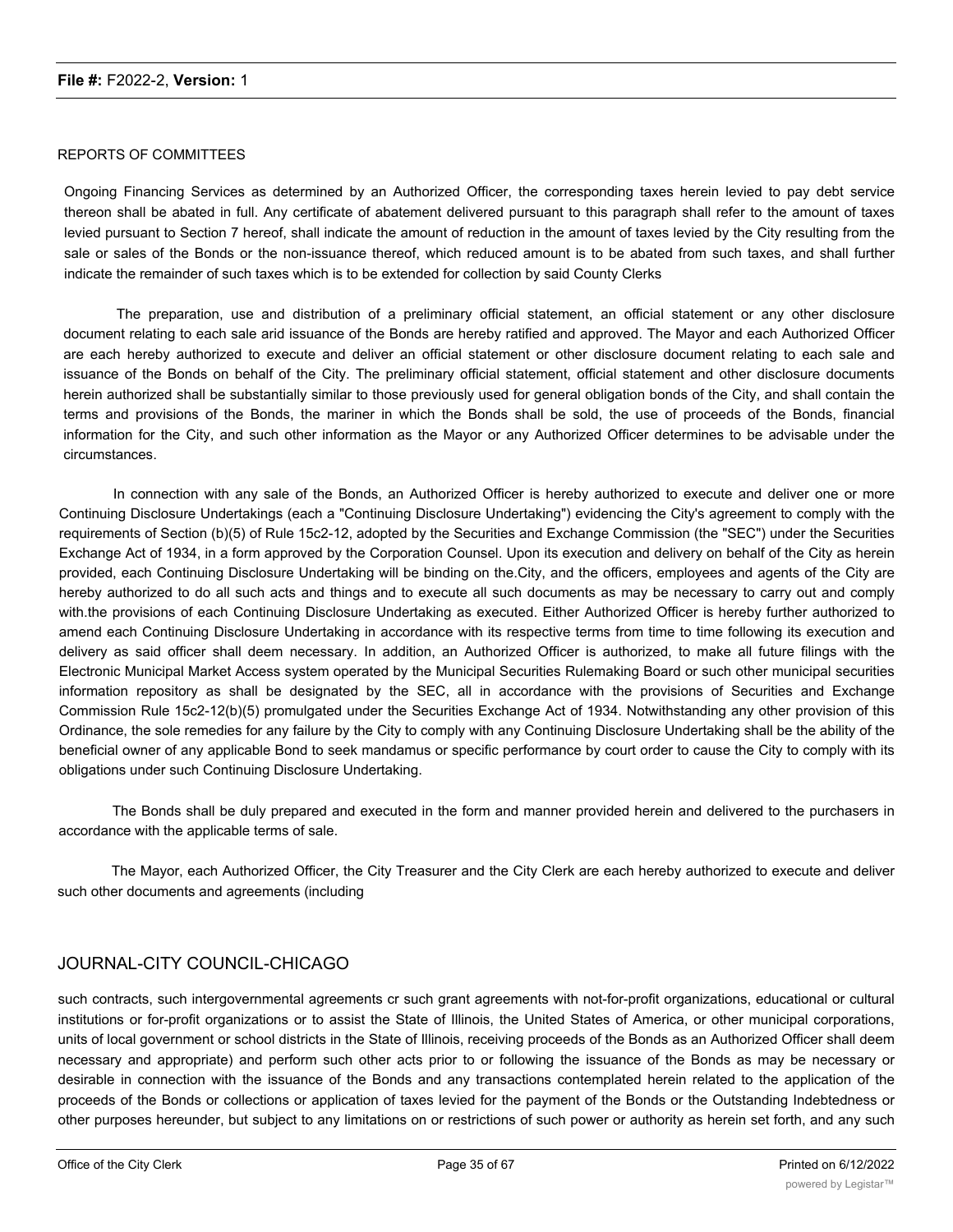actions heretofore taken by the Mayor, an Authorized Officer, the City Treasurer or the City Clerk in accordance with the provisions hereof are hereby ratified and approved. With respect to each grant of Bond proceeds, each Authorized Officer is hereby authorized to designate in writing, with the written concurrence of the Budget Director of the City (the "Budget Director"), (i) one or more City departments or agencies to administer such grant, and (ii) the head of the City department or agency who shall be authorized to execute a grant agreement and such other documents, agreements or instruments as shall be deemed necessary or desirable by such City department or agency head. Upon any such written designation by an Authorized Officer with respect to a grant of Bond proceeds, such City department or agency shall be authorized to administer such grant and the head of such City department or agency shall be authorized to execute a grant agreement and such other documents, agreements or instruments as such official shall deem necessary or desirable.

Secr/on 13. The proceeds from the sale of any series of the Bonds shall be used as follows:

a) The sum representing the accrued interest received, if any, shall be used to pay the first interest becoming due on the Bonds sold, and to that end, shall be deposited in the applicable Bond Fund or the applicable Ad Valorem Tax Escrow Account, if established.

b) From the sale proceeds derived from any such sale of a series of the Bonds, (i) such sum as may be determined by an Authorized Officer to be necessary to pay not more than three years of interest on the Bonds issued to pay costs of the Project may be used to pay such interest, and to that end, may be deposited in the applicable Bond Fund or the applicable Ad Valorem Tax Escrow Account, if established; (ii) the sum determined by an Authorized Officer to be necessary to pay the costs of the Project shall be set aside, held and invested at the direction of an Authorized Officer, as separate funds of the City pending such payment, provided that proceeds of the Bonds issued to finance the Pension Contributions shall be paid into the Pension Funds as and when required by law; (iii) the sum determined by an Authorized Officer to capitalize or fund interest on Outstanding Indebtedness shall be deposited into the respective debt service funds established for the Outstanding Indebtedness; (iv) the sum determined by an Authorized Officer to be sufficient to pay the Outstanding Indebtedness being refunded at or prior to their respective maturities, at a price of par, the applicable redemption premium and accrued interest thereon up to and including said redemption

#### REPORTS OF COMMITTEES

or maturity dates shall be deposited into the respective debt service funds established for the Outstanding Indebtedness or into one or more "Refunded Bonds Escrow Accounts" to be held by one or more banks or trust companies to be designated by an Authorized Officer (each a "Refunding Escrow Agent'), each pursuant to the terms of an escrow agreement (each a "Refunding Escrow Agreement'), and the Mayor, an Authorized Officer and the City Clerk, or any of them, are hereby authorized to execute and deliver each Refunding Escrow Agreement, and any amendment thereto, in such form as the officer so executing shall deem appropriate to effect the refunding or refundings described in this paragraph and (v) the sum determined by an Authorized Officer to be sufficient to provide for the payment of any settlement, breakage or termination amount payable in connection with the termination, amendment or modification of an Existing Interest Rate Exchange Agreement shall be paid to the City's counterparty or counterparties thereunder. Notwithstanding any provision of the Municipal Code, investments acquired with proceeds of the Bonds or investment income thereon may mature beyond ten years from the date of acquisition, and may include but are not limited to agreements entered into between the City and providers of securities under which agreements such providers agree to purchase from or sell to the City specified securities on specific dates at predetermined prices, all as established at the time of execution of any such agreement and as set forth in such agreement, and guaranteed investment contracts, forward purchase agreements and other similar investment vehicles. Such guaranteed investment contracts, forward purchase agreements and other similar investment vehicles may, to the extent permitted by operative authorizing documents and by applicable law, be assigned or transferred from one bond transaction to another or apply to the proceeds of more than one bond<sup>c</sup> transaction on a commingled or non-commingled basis, as determined by an Authorized Officer. The Mayor or an Authorized Officer is hereby authorized to enter into any amendments to or restatements of existing documents or to execute new documents, to consent to actions being taken by others or to

obtain the consent of other parties, as may be necessary or desirable in this respect. Investment income derived from Bond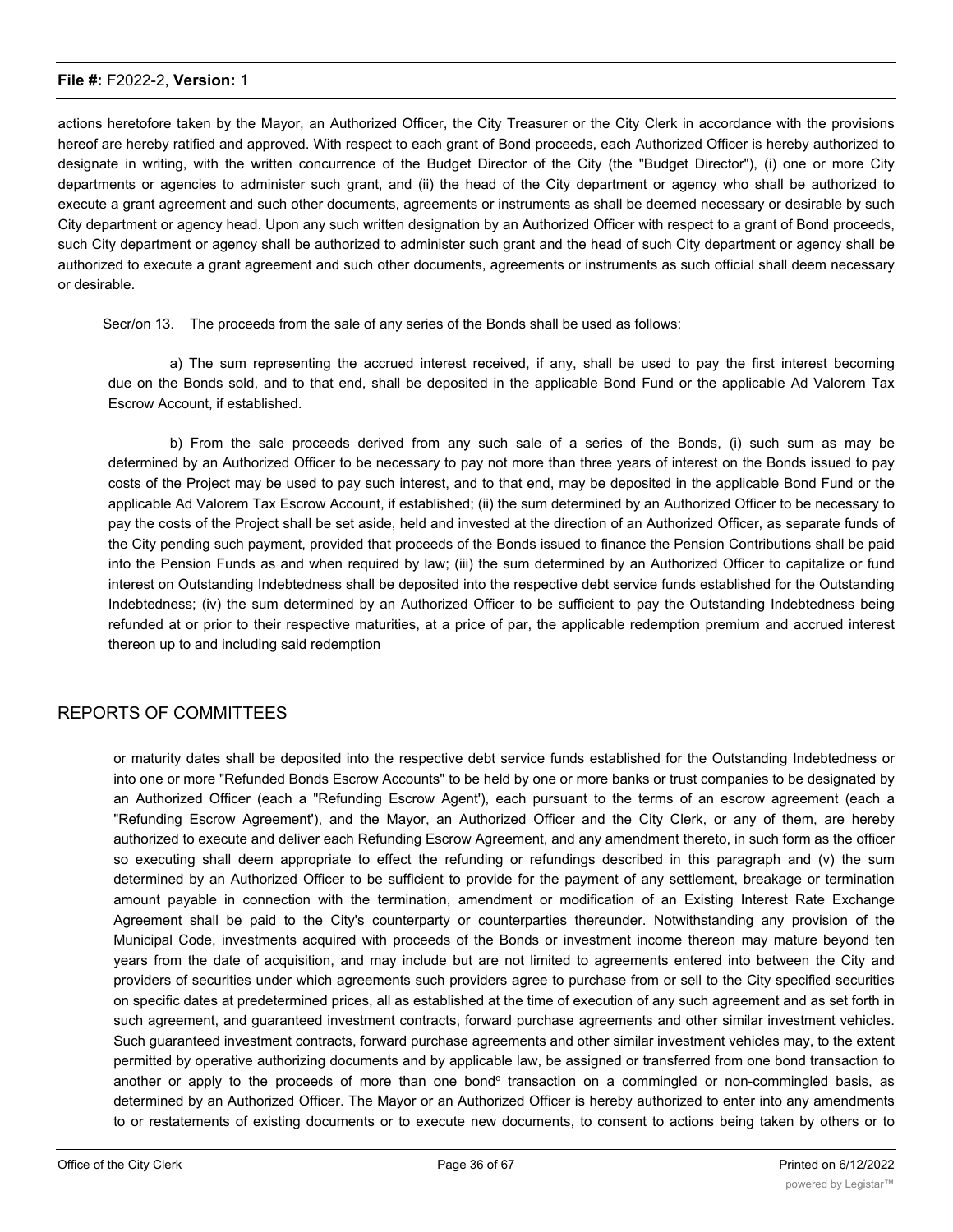obtain the consent of other parties, as may be necessary or desirable in this respect. Investment income derived from Bond proceeds may be (w) expended for the same purposes for which Bond proceeds may be expended, (x) used for the payment or prepayment of City debt obligations, (y) deposited in the Corporate Fund of the City or (z) rebated to the United States of America as provided in Section 16 hereof, all as determined by an Authorized Officer or the Budget Director. Any commingled investment income from guaranteed investment contracts, forward purchase agreements and other similar investment vehicles shall be apportioned among bond transactions as determined by an Authorized Officer or as otherwise required by operative authorizing documents and applicable law.

(c) From the sale proceeds of a series of the Bonds not applied as provided in paragraphs (a) and (b), above, the amount deemed necessary by an Authorized Officer shall be applied to the payment of the costs of issuance of such Bonds, including the premium or fee for bond insurance or other credit or liquidity enhancement, if any, and any unexpended portion of the sale proceeds shall be paid to the City.

The costs of the Project may be paid directly by the City or may be financed by the making of grants for the implementation of the Project to (i) not-for-profit organizations,

#### JOURNAL-CITY COUNCIL-CHICAGO

educational or cultural institutions or for-profit organizations, (ii) the United States of America, (iii) the State of Illinois or (iv) other units of local government, political subdivisions, municipal corporations or school districts in the State of Illinois, including any operating division thereof, all as determined by an Authorized Officer.

An Authorized Officer shall report to the City Council with respect to the expenditure of the proceeds of each series of the Bonds issued hereunder to pay the costs of the Project. Such reports shall be made no later than August 1 of each year, commencing August 1, 2013, with respect to expenditures, made during the preceding calendar year. No report shall be required hereunder following any calendar year in which no proceeds of any series of the Bonds are expended to pay costs of the Project.

Section 14. The Mayor or an Authorized Officer is hereby authorized to execute and deliver, with respect to all or any portion of the Outstanding Indebtedness, the Bonds, and any General Obligation Indebtedness (as defined below) that may be issued in the future (collectively, "City Indebtedness"), from time to time one or more agreements, or options to enter into such agreements, with counterparties selected by an Authorized Officer, the purpose of which is to provide to the City (i) an interest rate basis, cash flow basis, or other basis different from that provided in the related City Indebtedness for the payment of interest or (ii) with respect to a future delivery of general obligation bonds, notes or commercial paper (collectively. "General Obligation Indebtedness"), one or more of a guaranteed interest rate, interest rate basis, cash flow basis, or purchase price (such agreements or options to enter into such agreements being collectively referred to as "Interest Rate Exchange Agreements'). Interest Rate Exchange Agreements include without limitation agreements or contracts commonly known as interest rate exchange, swaps, including forward starting swaps, collar, caps, or derivative agreements, forward payment conversion agreements, interest rate locks, forward bond purchase agreements, bond warrant agreements, or bond purchase option agreements and also include agreements granting to the City or a counterparty an option to enter into any of the foregoing and agreements or contracts providing for payments based on levels of or changes in interest rates, including a change in an interest rate index, to exchange cash flows or a series of payments, or to hedge payment, rate spread, or similar exposure. The stated aggregate notional amount (net of offsetting transactions) under all Interest Rate Exchange Agreements related to certain City Indebtedness shall not exceed the principal amount of such City Indebtedness to which such Interest Rate Exchange Agreements relate. For purposes of the immediately preceding sentence, "offsetting transactions" shall include any transaction which is intended to hedge, modify or otherwise affect another outstanding transaction or its economic results. The offsetting transaction need not be based on the same index or rate option as the related City Indebtedness or the transaction being offset and need not be with the same counterparty as the transaction being offset. Examples of offsetting transactions include, without limitation, a floating-to-fixed rate interest rate swap being offset by a fixed-to-floating rate interest rate swap, and a fixed-to-floating rate interest rate swap being offset by a floating-to-fixed rate interest rate swap or an interest rate cap or floor or a floating-to-floating interest rate swap.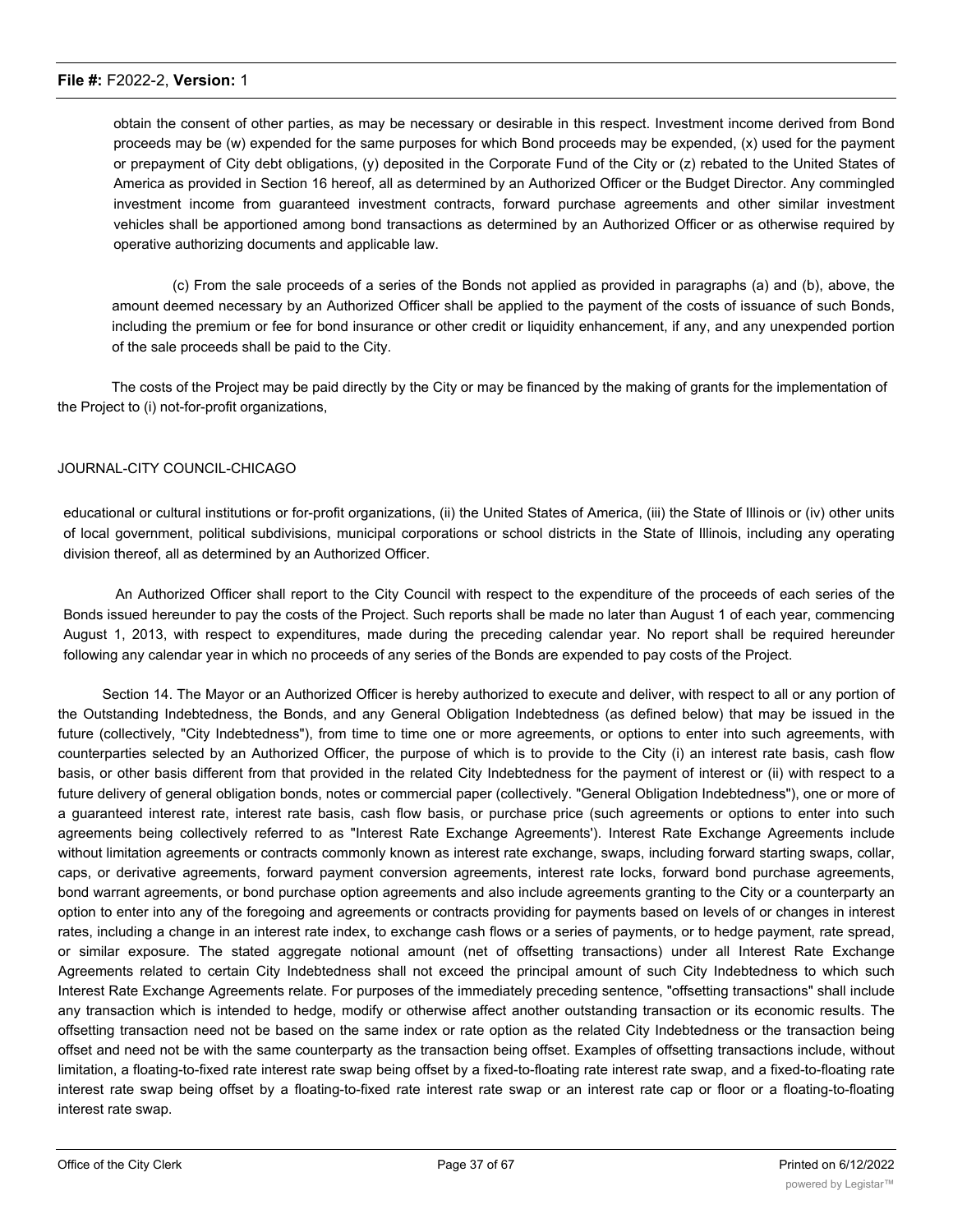Any Interest Rate Exchange Agreement to the extent practicable shall be in substantially the form of either the 2002 ISDA Master Agreement or the Local Currency - Single Jurisdiction

#### REPORTS OF COMMITTEES

version or the Multicurrency- Cross Border version of the 1992 ISDA Master Agreement (including a Schedule and/or a Credit Support Annex to such Schedule, if applicable) published by the International Swaps and Derivatives Association, Inc. ("ISDA') or any successor form to<sup>^</sup> either published by ISDA, and in the appropriate confirmations of transactions governed by the applicable agreement, with such insertions, completions and modifications thereof as shall be approved by the officer of the City executing the same, his or her execution to constitute conclusive evidence of the City Council's approval of such insertions, completions and modifications thereof. Should any ISDA form not be the appropriate form to accomplish the objectives of the City under this Section 14, then such other agreement as may be appropriate is hereby approved, the execution by the Mayor or an Authorized Officer being conclusive evidence of the City Council's approval of such insertions, completions and modifications thereof. Amounts payable by the City under any Interest Rate Exchange Agreement shall (i) constitute a general obligation of the City for which is pledged its full faith and credit, (ii) be payable from a tax unlimited as to rate or amount that may have heretofore or shall be hereafter levied by the City Council (including, with respect only to an Interest Rate Exchange Agreement relating to the Bonds, the tax levy described in Section 7 hereof), (iii) constitute operating expenses of the City payable from any monies, revenues, income, assets or funds of the City available for such purpose, or (iv) constitute any combination of (i), (ii), and (iii), all as shall be determined by an Authorized Officer. Nothing contained in this Section 14 shall limit or restrict the. authority of the Mayor or an Authorized Officer to enter into similar agreements pursuant to prior or subsequent authorization of the City Council.

The Mayor and an Authorized Officer are hereby authorized to take all actions necessary to assign, terminate, amend or modify all or a portion of any Interest Rate Exchange Agreement upon a determination that such assignment, termination, amendment or modification is in the best financial interest of the City. Any settlement, breakage or termination amount payable as a result of such assignment, termination, amendment or modification may be paid from proceeds of sale, of the Bonds or General Obligation Indebtedness or from any lawfully available funds of the City.

Any amounts received by the City pursuant to any Interest Rate Exchange Agreement (other than regularly scheduled payment amounts) are hereby authorized to be expended for any purpose for which the proceeds of the related City Indebtedness are authorized to be expended and for the payment or prepayment of any City Indebtedness, all as determined by an Authorized Officer.

In addition to the foregoing, the Mayor and an Authorized Officer are hereby authorized to take all actions necessary to assign, terminate, amend or modify all or a portion of any agreement of the type described herein as an Interest Rate Exchange Agreement with respect to any Outstanding Revenue Indebtedness upon a determination that such assignment, termination, amendment or modification is in the best financial interest of the City. Any settlement, breakage or termination amount payable as a result of such assignment, termination, amendment or modification may be paid from the sources provided for the payment of such agreements in the proceedings authorizing the Outstanding Revenue Indebtedness to which such agreements relate or from any other lawfully available funds of the City.

#### JOURNAL-CITY COUNCIL-CHICAGO

Section 15. The taxes levied for the years from and after 2011 for the payment of the Outstanding Indebtedness or amounts due under any Existing Interest Rate Exchange Agreement, to the extent the collection of such taxes is not necessary for the payment of all or a portion of the Outstanding Indebtedness due to the refunding thereof or for the payment of amounts due under an Existing Interest Rate Exchange Agreement due to the termination of such Existing Interest Rate Exchange Agreement as authorized herein or pursuant to any other authorization, may, at the direction of an Authorized Officer, be applied (A) as set forth in the next paragraph or (B) to any other lawful public purpose of the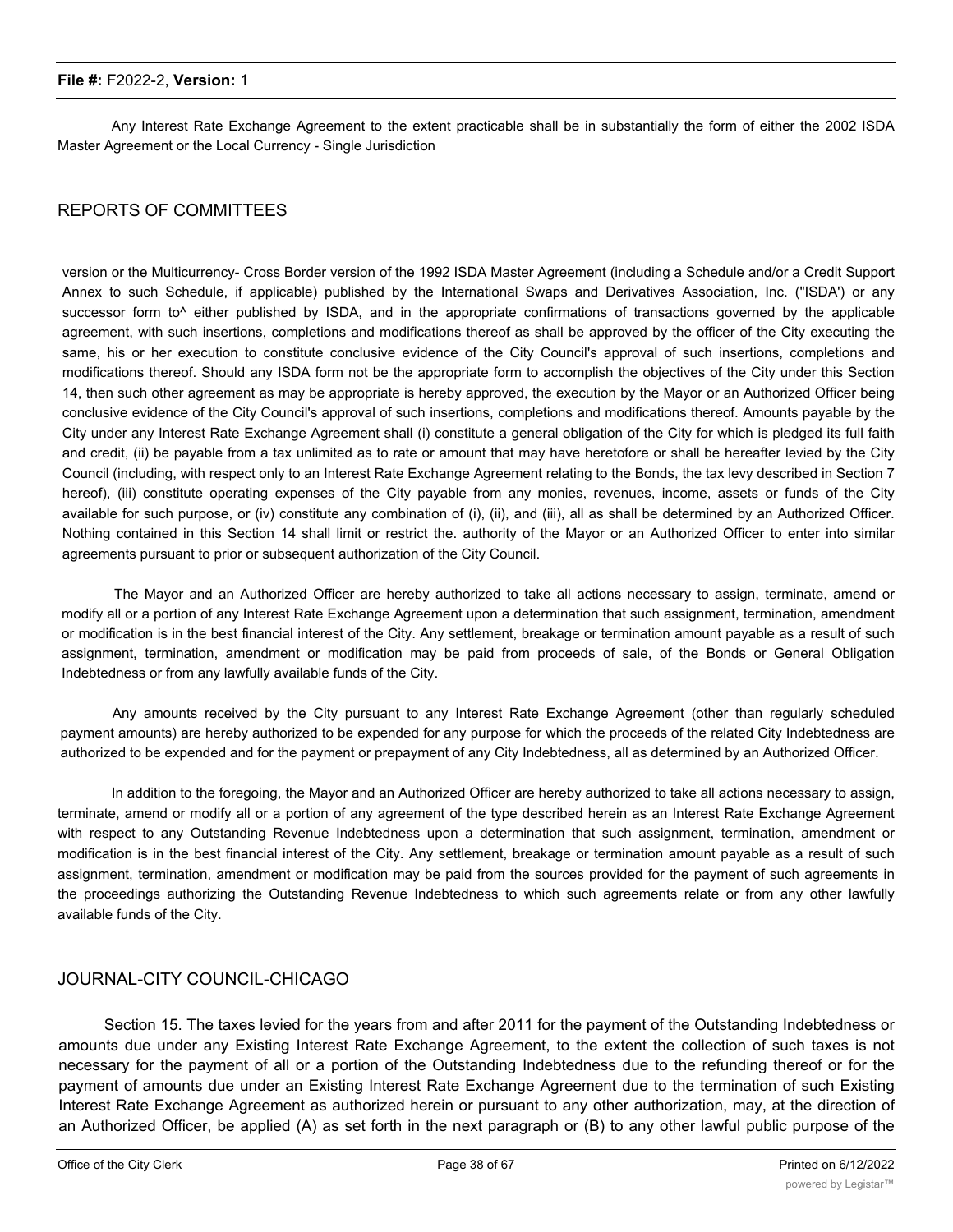City designated by the City Council including (i) the purposes set forth in clauses (i), (ii), (iii) and (iv) of the first paragraph of Section 7 of this Ordinance, (ii) the payment of the costs of any capital projects for which funds have been lawfully appropriated or (iii) the abatement of such taxes. There shall be prepared by an Authorized Officer and filed with the County Clerks a certificate of reduction of taxes heretofore levied for the payment of the Outstanding Indebtedness selected for refunding by an Authorized Officer as provided ih Sections 12 and 13 hereof and directing the abatement of the taxes heretofore levied to pay the Outstanding Indebtedness being refunded, including the taxes levied for the years from and after 2012, if so determined by an Authorized Officer as provided in the. preceding sentenceA In addition, any proceeds of the Outstanding Indebtedness being held for the payment of the Outstanding Indebtedness, to the extent such proceeds are not necessary for the payment of the Outstanding Indebtedness due to the refunding thereof as authorized herein or pursuant to any other authorization, may, at the direction of an Authorized Officer, be applied to any lawful public purpose of the City designated by the City Council, including the payment of the Bonds (but in the case of Bonds the interest on which is excluded from gross income for federal income tax purposes, only upon receipt by the City of an opinion of Bond Counsel to the effect that such will not adversely affect the tax-exempt status of the Bonds).

Furthermore, notwithstanding any other provision hereof, taxes levied for the years 2011 to 2013, inclusive, for the payment of Outstanding Indebtedness, to the extent the collection of such taxes is not necessary for the payment of all or a portion of the Outstanding Indebtedness due to the refunding thereof with the proceeds of the Bonds may. in addition to the other purposes set forth above, be applied to the payment of the principal of and interest due on general obligation commercial paper notes due on or before January 31, 2016, at the direction of an Authorized Officer. Any directions or determinations by an Authorized Officer pursuant to this paragraph shall be filed with the City Clerk no later than the date a levy is applied to the payment of commercial paper as provided herein.

Section 16. The City covenants that it will take no action in the investment of the proceeds of the Bonds (other than Bonds issued as bonds the interest on which is not excludable from the gross income of the owner thereof for federal income tax purposes) which would result in making the interest payable on any of such Bonds subject to federal income taxes by reason of such Bonds being classified as "arbitrage bonds" within the meaning of Section 148 of the Code.

The City further covenants that it will act with respect to the proceeds of Bonds (other than Bonds issued as bonds the interest on which is not excludable from the gross income of the owner thereof for federal income tax purposes), the earnings on the proceeds of such Bonds

#### REPORTS OF COMMITTEES

and any other moneys on deposit in any fund or account maintained in respect of such Bonds, including, if necessary, a rebate of such earnings to the United States of America, in a manner which would cause the interest on such Bonds to continue to be exempt from federal income taxation under Section 103(a) of the Code.

Each Authorized Officer is hereby authorized to execute such certifications, tax returns, covenants and agreements as shall be necessary, in the opinion of nationally recognized bond counsel, or in the best interest of the City, as determined by an Authorized Officer, to evidence the City's compliance with the covenants contained in this section. Each Authorized Officer is hereby authorized to execute one or more declarations of intent to reimburse costs of the Project in accordance with the Code and the Treasury Regulations thereunder.

Section 17. This Ordinance is prepared in accordance with the powers of the City as a home rule unit under Article VII of the 1970 Illinois Constitution. The appropriate officers of the City are hereby authorized to take such actions and do such things as shall be necessary to perform, carry out, give effect to and consummate the transactions contemplated by this Ordinance and the Bonds, including, but not limited to, the exercise following the delivery date of any of the Bonds of any power or authority delegated to such official of the City under this Ordinance with respect to the Bonds upon the initial issuance thereof, but subject to any limitations on or restrictions of such power or authority as herein set forth, and any actions heretofore taken by such officers of the City in accordance

with the provisions of this Ordinance are hereby ratified and approximately ratified and approximately results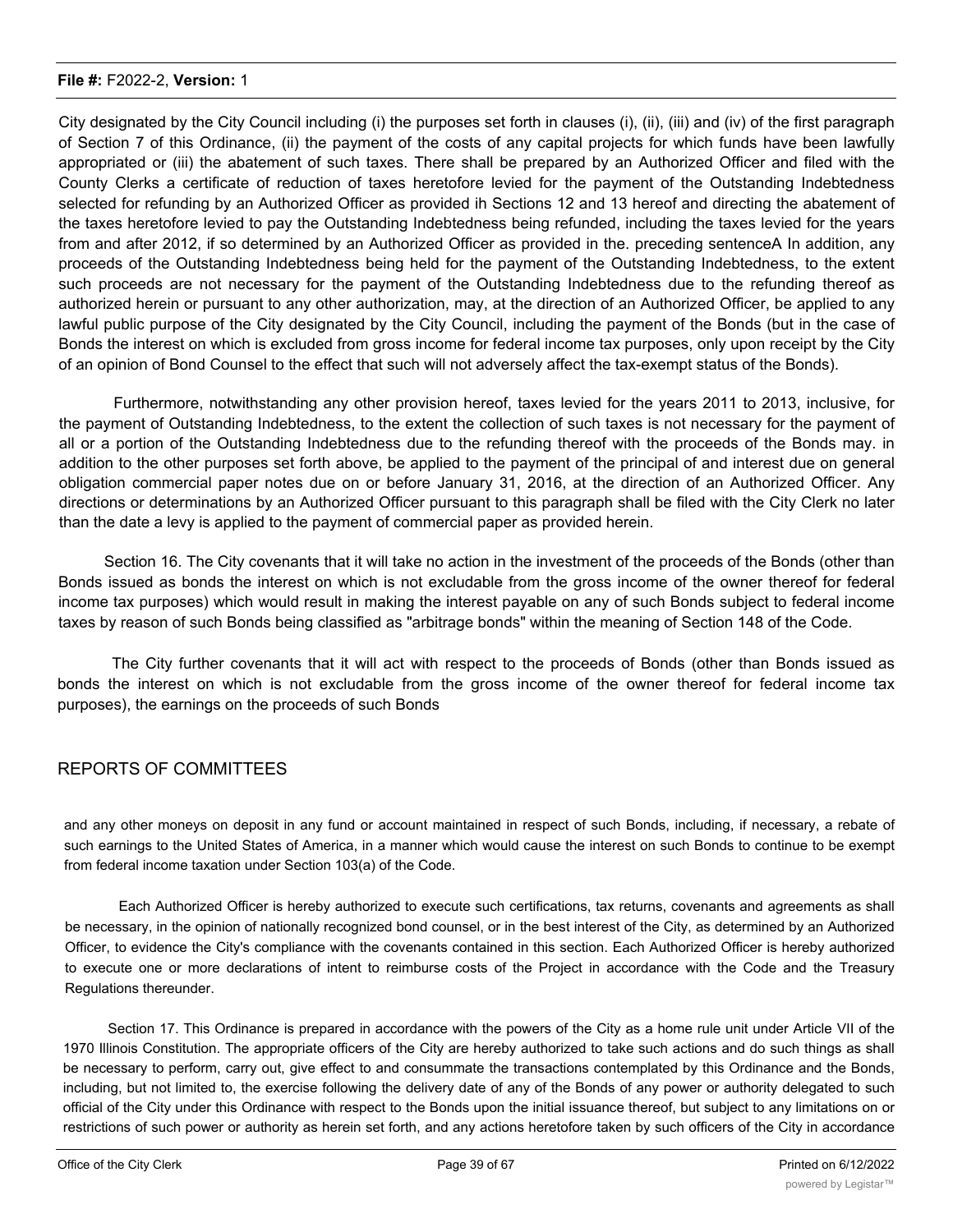with the provisions of this Ordinance are hereby ratified and approved.

Section 18. The Mayor and each Authorized Officer may each designate another to act as their respective proxy and, as applicable, to affix their respective signatures to the Bonds whether in temporary or definitive form, and any other instrument, certificate or document required to be signed by the Mayor or an Authorized Officer pursuant to this Ordinance and any instrument, certificate or document required thereby. In such case, each shall send to the City Council written notice of the person so designated by each, such notice stating the name of the 'person so selected and identifying the instruments, certificates and documents which such person shall be authorized to sign as proxy for the Mayor and each Authorized Officer, respectively. A written signature of the Mayor or of an Authorized Officer, respectively, executed by the person so designated underneath, shall be attached to each notice. Each notice, with the signatures attached, shall be recorded in the Journal of Proceedings of the City Council for such date and filed in the office of the City Clerk. When the signature of the Mayor is placed on an instrument, certificate or document at the direction of the Mayor in the specified manner, the same, in all respects, shall be as binding on the City as if signed by the Mayor in person. When the signature of an Authorized Officer is so affixed to an instrument, certificate or document at the direction of such Authorized Officer, the same, in all respects, shall be as binding on the City as if signed by such Authorized Officer in person.

Section 19. If requested by the Bond Registrar, the Mayor, each Authorized Officer and the City Clerk are each authorized to execute the standard form of agreement between the City and the Bond Registrar with respect to the obligations and duties thereof.

#### JOURNAL-CITY COUNCIL-CHICAGO 3/14/2012

Section 20. If payment or provision for payment is made, to or for the registered owners of all or a portion of the Bonds, of the Compound Accreted Value of any Capital, Appreciation Bond and the principal of and interest due and to become due on any Current Interest Bond or Variable Rate Bond at the times and in the manner stipulated therein, and there is paid or caused to be paid to the applicable Bond Registrar, the applicable Ad Valorem Tax Escrow Agent as provided in Section 9 hereof or such bank or trust company as shall be designated by an Authorized Officer (such bank or trust company hereinafter referred to as a "Defeasance Escrow Agent'), all sums of money due and to become due according to the provisions hereof, then these presents and the estate and rights hereby granted shall cease, terminate and be void as to those Bonds or portions thereof except for purposes of registration, transfer and exchange of Bonds and any such payment from such moneys or obligations. Any Bond shall be deemed to be paid within the meaning of this section when payment of the Compound Accreted Value of any such Capital Appreciation Bond or the principal of any such Current Interest Bond, plus interest thereon to the due date thereof (whether such due date be by reason of maturity or upon redemption as provided in this Ordinance or otherwise), either (a) shall have been made or caused to have been made in accordance with the terms thereof, or (b) shall have been provided for by irrevocably depositing with the applicable Bond Registrar, the applicable Ad Valorem Tax Escrow Agent as provided in Section 9 hereof or a Defeasance Escrow Agent, in trust and exclusively for such payment, (1) moneys sufficient to make such payment or (2)(A) direct obligations of the United States of America; (B) obligations of agencies of the United States of America, the timely payment of principal of and interest on which are guaranteed by the United States of America; (C) obligations of the following agencies: Federal Home Loan Mortgage Corp. (FHLMC) debt obligations, Farm Credit System (formerly: Federal Land Banks. Federal Intermediate Credit Banks, and Banks for Cooperatives) debt obligations, Federal Home Loan Banks (FHL Banks) debt obligations, Fannie Mae debt -obligations. Financing Corp. (FICO) debt obligations, Resolution Funding Corp. (REFCORP) debt obligations, and U.S. Agency for International Development (U.S. A.I.D.) Guaranteed notes; (D) pre-refunded municipal obligations defined as follows: any bonds or other obligations of any state of the United States of America or of any agency, instrumentality or local governmental unit of any such state which are not callable at the option of the obligor prior to maturity or as to which irrevocable instructions have been given by the obligor to call on the date specified in the notice; or (E) instruments evidencing an ownership interest in obligations described in the preceding clauses (A), (B) and (C), or (3) a combination of the investments described in clauses (1) and (2) above, such amounts so deposited being available or maturing as to principal and interest in such amounts and at such times, without consideration of any reinvestment thereof, as will insure the availability of sufficient moneys to make such payment (all as confirmed by a nationally recognized firm of independent public accountants). At such times as a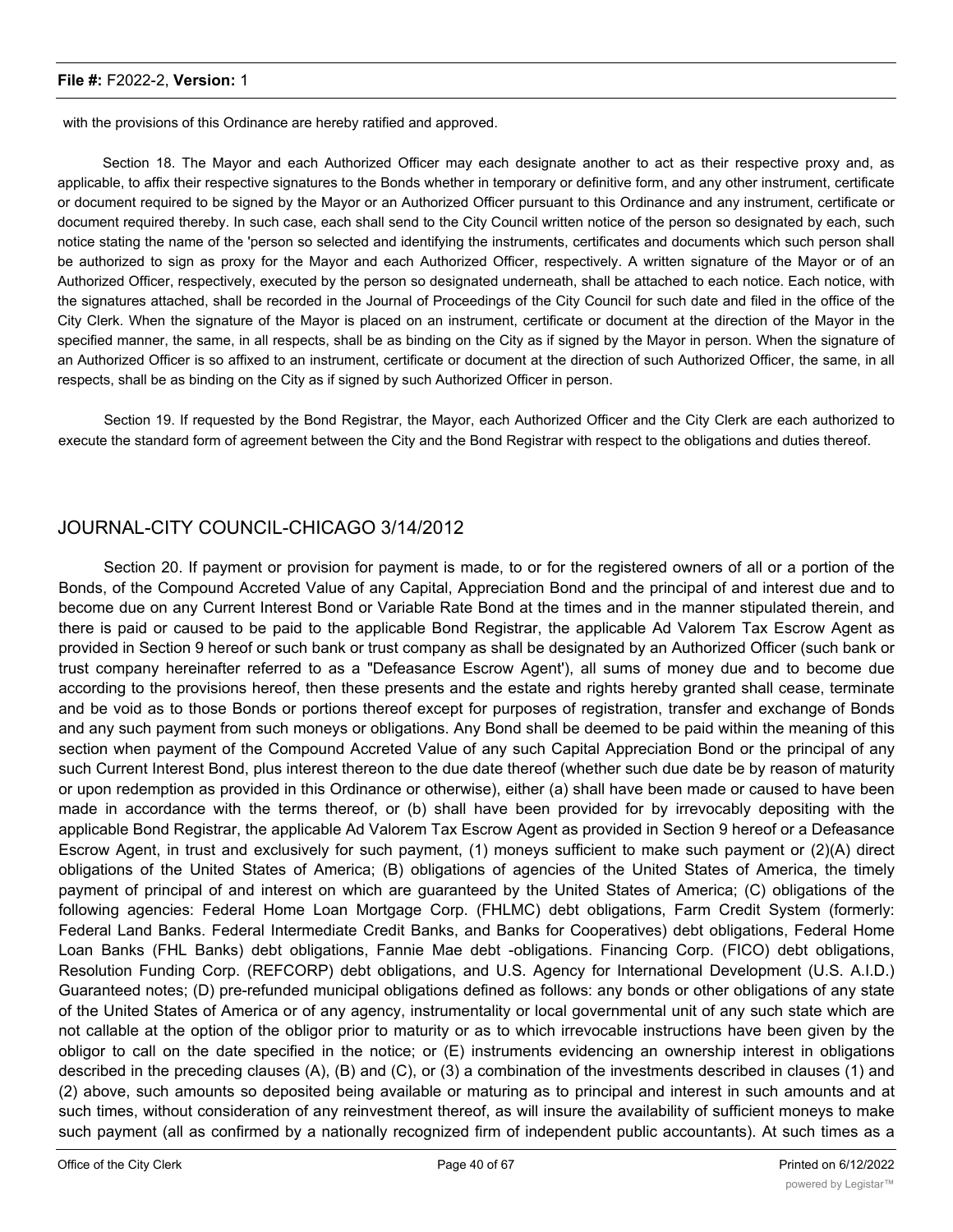Bond shall be deemed to be paid hereunder, as aforesaid, it shall no longer be secured by or entitled to the benefits of this Ordinance, except for the purposes of registration, transfer and exchange of Bonds and any such payment from such moneys or obligations.

No such deposit under this section shall be made or accepted hereunder and no use made of any such deposit unless, in the case of Bonds (other than Bonds issued as bonds the interest on which is not excludable from the gross income of the owner thereof for federal income tax purposes), the applicable Bond Registrar, the applicable Ad Valorem Tax Escrow Agent or the applicable Defeasance Escrow Agent, as the case may be, shall have received an

#### REPORTS OF COMMITTEES

opinion of nationally recognized municipal bond counsel to the effect that such deposit and use would not cause any of such Bonds to be treated as "arbitrage bonds" within the meaning of Section 148 of the Code or any successor provision thereto

Nothing in this Ordinance shall prohibit a defeasance deposit of escrow securities as provided in this section or a defeasance deposit with respect to the Outstanding Indebtedness pursuant to any Refunding Escrow Agreement authorized by Section 13(b) hereof, from being subject to a subsequent sale of such escrow securities and reinvestment of all or a portion of the proceeds of that sale in escrow securities which, together with money to remain so held in trust, shall be sufficient to provide for payment of principal, redemption premium, if any, and interest on any of the defeased Bonds or Outstanding Indebtedness, as appropriate. Amounts held by the applicable Bond Registrar, the applicable Ad Valorem Tax Escrow Agent, any Defeasance Escrow Agent or any Refunding Escrow Agent in excess of the amounts needed so to provide for payment of the defeased Bonds or Outstanding Indebtedness, as appropriate, may be subject to withdrawal by the City. The Mayor or an Authorized Officer is hereby authorized to execute and deliver from time to time one or more agreements (and amendments thereto) with counterparties selected by an Authorized Officer, with respect to the investment and use of such excess amounts held by the applicable Bond Registrar, the applicable Ad Valorem Tax Escrow Agent, a Defeasance Escrow Agent or a Refunding Escrow Agent.

Section 21. Notwithstanding any other provisions of this Ordinance, the terms and provisions of the trust indenture securing a series of Variable Rate Bonds as authorized in Section 2 hereof with respect to (a) the authentication, registration, transfer and destruction or . loss of such Variable Rate Bonds, (b) subject to the limitation on redemption price set forth in Section 3(d) hereof, the redemption of such Variable Rate Bonds, or (c) the method of payment or defeasance of such Variable Rate Bonds, shall apply to such Variable Rate Bonds issued pursuant to this Ordinance. With respect to the Direct Purchase Bonds, an Authorized Officer is authorized to negotiate the terms and provisions of such Direct Purchase Bonds in addition to or as an alternative to the terms and provisions of the trust indenture securing a series of Variable Rate Bonds.

Section 22. Any series of the Bonds, the Outstanding Indebtedness or the Outstanding Revenue Indebtedness may be restructured in a manner authorized by the Mayor or an Authorized Officer, including but not limited to (a) terminating credit enhancement or liquidity facilities for a series of Bonds, Outstanding Indebtedness or Outstanding Revenue Indebtedness, (b) replacing credit enhancement or liquidity facilities for a series of Bonds, Outstanding Indebtedness or Outstanding Revenue Indebtedness with similar credit enhancement or liquidity from a different provider, (c) replacing credit enhancement or liquidity facilities for a series of Bonds, Outstanding Indebtedness or Outstanding Revenue Indebtedness with different forms of credit enhancement or liquidity from the same or a different provider, (d) adding additional credit enhancement or liquidity supplemental to that securing a series of Bonds, Outstanding Indebtedness or Outstanding Revenue Indebtedness, (e) removing or amending provisions for a series of Bonds, Outstanding Indebtedness or Outstanding Revenue Indebtedness, or in financing documents related thereto, to or for the benefit of credit enhancers or liquidity providers or adding provisions for the benefit of new or replacement credit enhancers or liquidity providers, (f) replacing an existing remarketing agent

#### JOURNAL-CITY COUNCIL-CHICAGO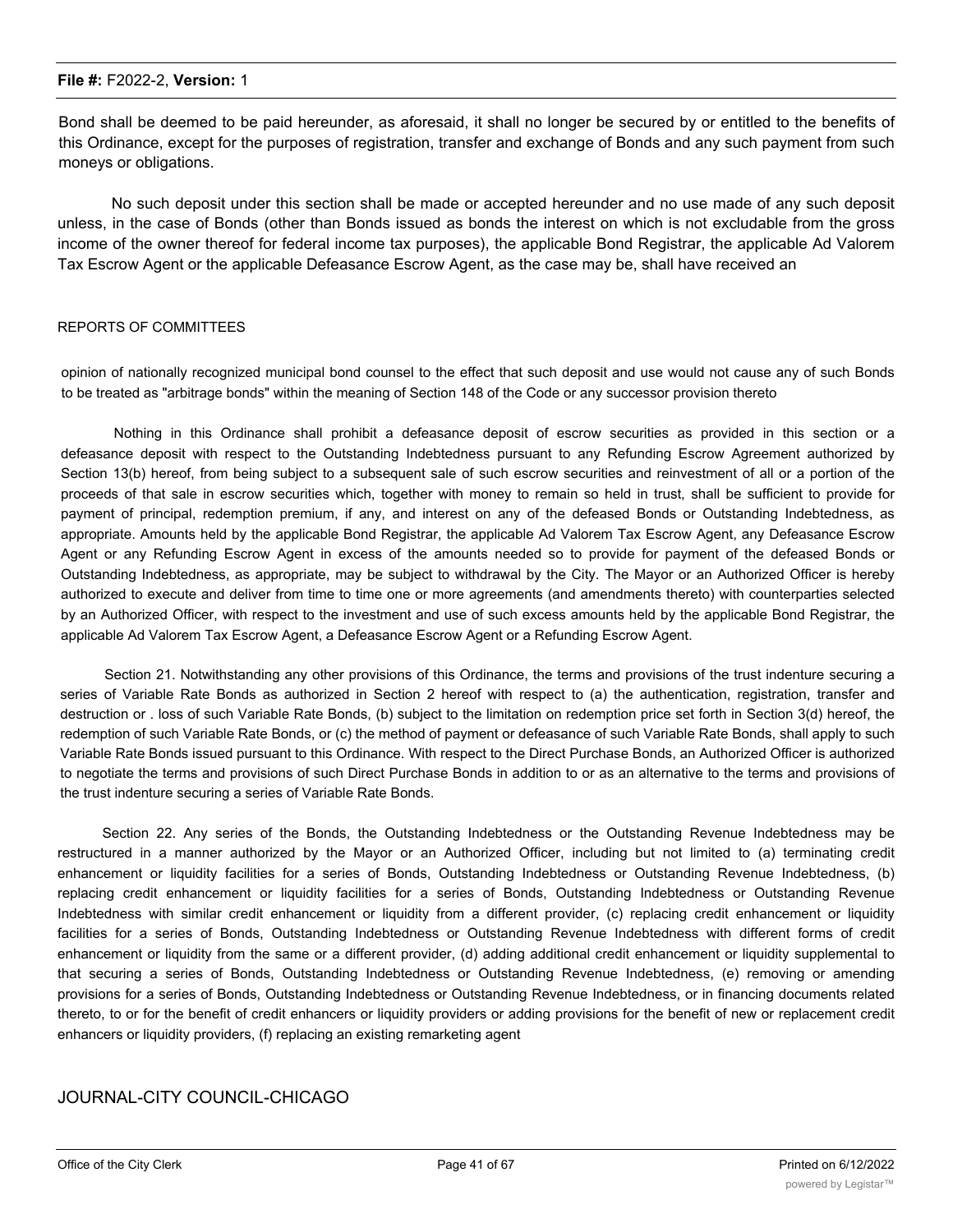or remarketing agents for Bonds, Outstanding Indebtedness or Outstanding Revenue Indebtedness with a remarketing agent or remarketing agents selected by an Authorized Officer or assigning an existing remarketing agreement to a remarketing agent or remarketing agents selected by an Authorized Officer, (g) converting to or adding a different interest rate mode or modes under the documents pursuant to which such Bonds, Outstanding Indebtedness or Outstanding Revenue Indebtedness were issued, (h) adding a floating rate note (FRN) mode to any document pursuant to which such Bonds, Outstanding Indebtedness or Outstanding Revenue Indebtedness were issued or refunding such Bonds, Outstanding Indebtedness or Outstanding Revenue Indebtedness using an FRN structure, or (i) selling or remarketing Outstanding Indebtedness or Outstanding Revenue Indebtedness pursuant to a direct purchase arrangement to one or more purchasers selected by an Authorized Officer either at par or with a discount or premium, subject to any limitations or restrictions with respect to such actions being taken contained in this Ordinance with respect to the Bonds or an ordinance pursuant to which such Outstanding Indebtedness or Outstanding Revenue Indebtedness was issued, but provided, that if determined by an Authorized Officer to be necessary to achieve the financial interests of the City, such limitations or restrictions contained in an ordinance pursuant to which such Outstanding Indebtedness, or Outstanding Revenue Indebtedness was issued may be exceeded; but not in excess of the comparable limitations set forth in this Ordinance. The Mayor or an Authorized Officer is hereby authorized to enter into any amendments to or restatements of existing documents or to execute new documents, to consent to actions being taken by others or to obtain the consent of other parties, and to cause to be prepared such remarketing documents, including disclosure documents, as may be necessary or desirable to effect any such debt restructuring and facilitate the remarketing of the Bonds, Outstanding Indebtedness or Outstanding Revenue Indebtedness, and to pay the fees, costs and expenses relating thereto, as the Mayor or an Authorized Officer executing the same determines is necessary and desirable, the execution thereof by the Mayor or an Authorized Officer to evidence the City Council's approval of all such amendments

Section 23. Any funds heretofore or hereafter received by the City, pursuant to any Interest Rate Exchange Agreement and in connection with Outstanding Indebtedness, are hereby authorized to be expended for the payment or prepayment of any City Indebtedness; provided however, notwithstanding the foregoing, such authorization shall not apply to any funds the expenditure of which shall have been heretofore authorized by other applicable law.

Section 24. For purposes of Treasury Regulation Section 1.150-2. the City Council hereby states its intent to finance, or to reimburse the City for the payment of the costs described in Exhibit A attached hereto by the issuance of tax-exempt obligations in an amount not to exceed \$200,000,000. No funds from sources other than such obligations are, or are expected to be, reserved or allocated, or otherwise set aside, for the payment of such costs, except as permitted by the Code. This declaration is consistent with the budgetary practices of the City.

Section 25 A. Section 3 of the 2002 Ordinance is hereby amended in its entirety to read as follows:

#### REPORTS OF COMMITTEES

Section 3. Maximum Amount and Term. Without further authorization of this City Council, the maximum aggregate principal amount of all Authorized Debt outstanding under this ordinance at any'time shall not exceed Five Hundred Million Dollars (\$500,000,000) (exclusive of unpaid interest and fees). All Authorized Debt shall mature on or prior to January 1, 2030.

B Section 18 of the 2002 Ordinance is hereby amended in its entirety to read

as follows:

Section 18. The Line of Credit Program, (a) The Mayor or the City's Chief Financial Officer or the City Comptroller (the Chief Financial Officer and the City Comptroller each being hereinafter referred to as an "Authorized Officer") is hereby authorized to execute and deliver one (1) or more line of credit agreements (each, a "Line of Credit Agreement") with one (1) or more commercial banks and other financial institutions and in the form customarily used to provide governmental borrowers

with a revolving line of credit to meet their need for working capital or interim financing for capital project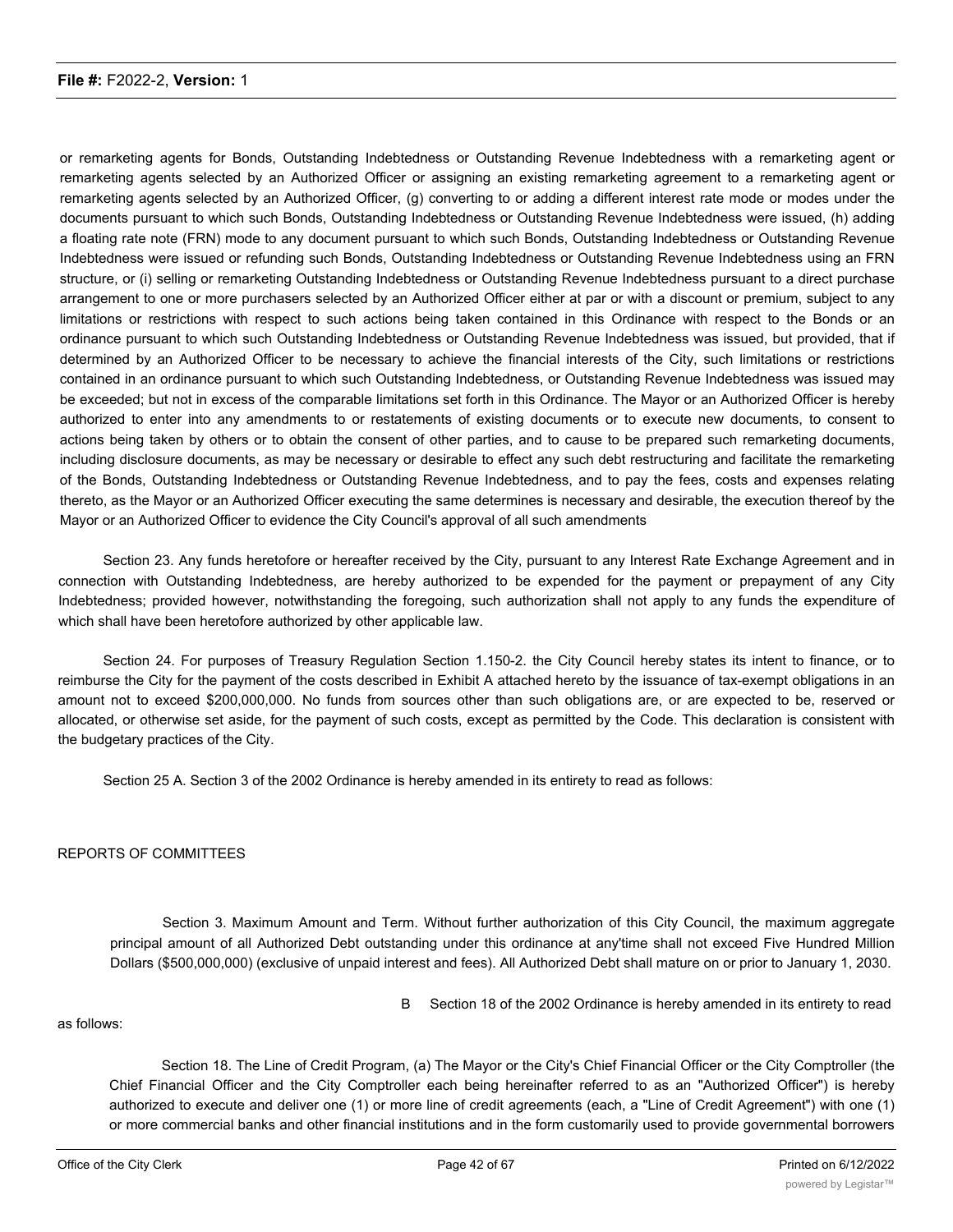with a revolving line of credit to meet their need for working capital or interim financing for capital projects and with such terms and provisions as an Authorized Officer shall determine to be in the best interest of the City. The City Clerk is authorized to attest the same and affix thereto the corporate seal of the City or a facsimile thereof, the execution and delivery thereof to constitute conclusive evidence of this City Council's approval of each such Line of Credit Agreement.

b) To evidence borrowings under each Line of Credit Agreement, the City is authorized to issue from time to time one (1) or more Line of Credit Notes, each to be designated "Line of Credit Note". Each Line of Credit Note shall bear interest from its date at a rate or rates not in excess of eighteen percent (18%) per annum. As determined by an Authorized Officer at the time of issuance of each Line of Credit Note, the Line of Credit Notes may be issued as notes the interest on which is either includible or excludable from gross income for federal income tax purposes under Section 103 of the Internal Revenue Code of 1986, as amended (the "Code").

c) The Line of Credit Notes shall be executed on behalf of the City with the manual or facsimile signature of the Mayor of the City, and shall be attested with the manual or facsimile signature of the City Clerk of the City, and shall have impressed or imprinted thereon the official seal of the City (or a facsimile thereof) In case any officer of the City whose signature or facsimile signature shall appear on the Line of Credit Notes shall cease to be such officer before the delivery of such Line of Credit Notes, such signature or facsimile signature thereof shall nevertheless be valid and sufficient for all purposes the same as if such officer had remained in office until delivery.

d) Subject to the limitations contained in this ordinance, authority is hereby delegated to the Mayor or an Authorized Officer to determine (i) the aggregate principal amount of each Line of Credit Note to be issued, (ii) the date or dates thereof, (iii) the maturities thereof, (iv) the rate or rates of interest payable thereon or the method for determining such rate or rates, and (v) the one (1) or more commercial banks and other financial institutions to provide the credit under each Line of Credit Agreement.

#### JOURNAL-CITY COUNCIL-CHICAGO

(e) To evidence the exercise of the authority delegated to the Mayor or an Authorized Officer by this ordinance, the Mayor or an Authorized Officer, as the case may be, is hereby directed to execute and file with the City Clerk a copy of each Line of Credit Agreement, each Line of Credit Note issued in connection with each borrowing under any Line of Credit Agreement, and a certificate setting forth the determinations made pursuant to the authority granted herein, which certificate shall constitute conclusive evidence of the proper exercise by them of such authority. Upon the filing of such Line of Credit Agreement, Line of Credit Note and such certificate, the City Clerk shall direct a copy of such filing to the City Council.

Section 26. To the extent that any ordinance, resolution, rule, order or provision of the Municipal Code, or part thereof, is in conflict with the provisions of this Ordinance, the provisions of this Ordinance shall be controlling. If any section, paragraph, clause or provision of this Ordinance shall be held invalid, the invalidity of such section, paragraph, clause or provision shall not affect any of the other provisions of this Ordinance. No provision of the Municipal Code or violation of any provision of the Municipal Code shall be deemed to render voidable at the option of the City any document, instrument or agreement authorized hereunder or to impair the validity of this Ordinance or the instruments authorized by this Ordinance or to impair the rights of the owners of the Bonds to receive payment of the principal of or interest on the Bonds or to impair the security for the Bonds; provided further \ha\ the focegoing shall not be deemed to affect the availability of any other remedy or penalty for any violation of any provision of the Municipal Code.

Section 27. This Ordinance shall be published by the City Clerk, by causing to be printed in special pamphlet form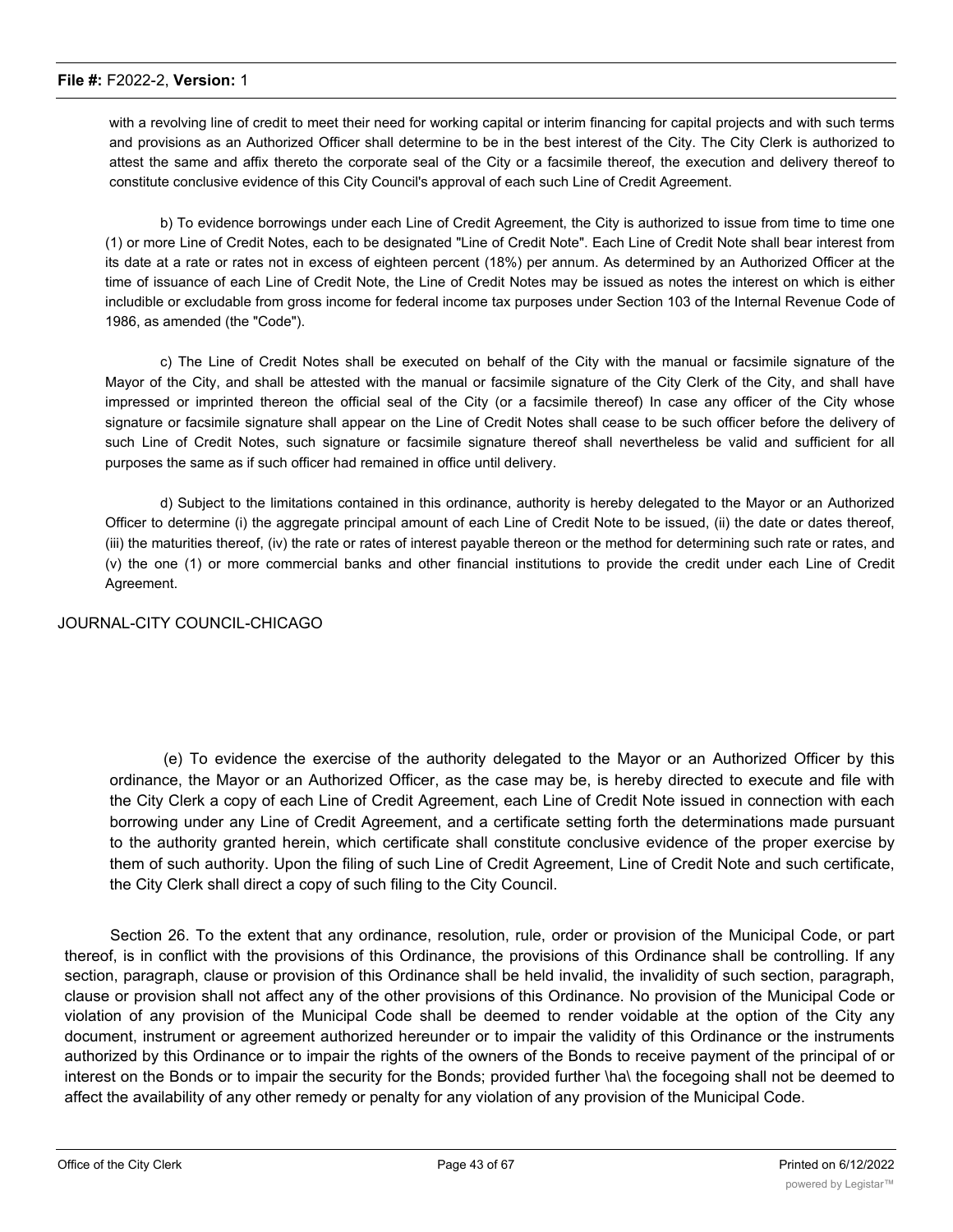Section 27. This Ordinance shall be published by the City Clerk, by causing to be printed in special pamphlet form at least five copies hereof, which copies are to be made available in her office for public inspection and distribution to members of the public who may wish to avail themselves of a copy of this Ordinance.

Section 28. This Ordinance shall be in full force and effect from and after its adoption, approval by the Mayor and publication as provided herein.

Exhibit "A" referred to in this ordinance reads as follows:

REPORTS OF COMMITTEES

#### Exhibit "A". (To Ordinance)

#### *Section 24 Costs.*

1. Public right-of-way infrastructure improvements in City neighborhoods, including street and alley construction and improvements, lighting improvements, sidewalk improvements and replacement, and curb and gutter repairs and replacement.

2. Infrastructure improvements to enhance the development of economic activity, including industrial street construction and improvements, streetscaping, median landscaping, demolition of hazardous, vacant or dilapidated buildings that pose a threat to public safety and welfare, shoreline reconstruction, riverbank stabilization, residential and commercial infrastructure redevelopment and railroad viaduct clearance improvements.

3. Transportation improvements (to City facilities and to facilities located within the City limits which are owned by other governmental entities), including street resurfacing, bridge and freight tunnel rehabilitation, traffic signal modernization, new traffic signal installation, intersection safety improvements and transit facility improvements.

4. Grants or loans to assist not-for-profit organizations or educational or cultural institutions, or to assist other municipal corporations, units of local government, school districts, the State of Illinois or the United States of America

5. Cash flow needs of the City.

6. The acquisition of personal property, including, but not limited to, computer hardware and software, vehicles or other capital items useful or necessary for City purposes.

7. The duly authorized acquisition of improved and unimproved real property within the City for municipal, industrial, commercial or residential purposes, or any combination thereof, and the improvement, demolition and/or remediation of any such property.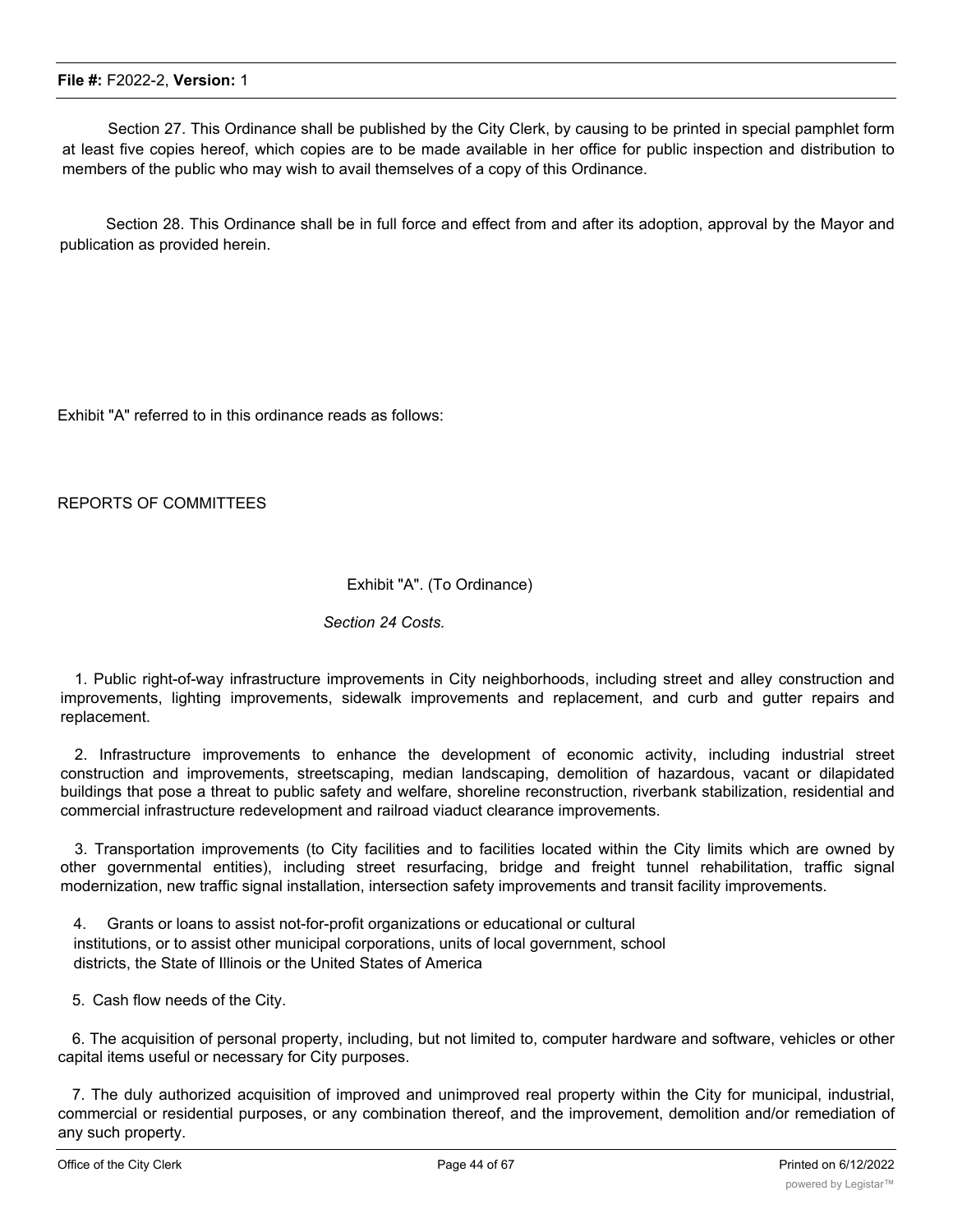8. Constructing, equipping, altering and repairing various municipal facilities including fire stations, police stations, libraries, senior and health centers and other municipal facilities.

9. The enhancement of economic development within the City by making direct grants or loans to, or deposits to funds or accounts to secure the obligations of, not-for-profit or for-profit organizations doing business or seeking to do business in the City.

10. The funding of (a) judgments entered against the City, (b) certain settlements or other payments required to be made by the City as a condition to the resolution of litigation or threatened litigation and (c) such escrow accounts or other reserves as shall be deemed necessary for any of said purposes

JOURNAL CITY COUNCIL-CI ilCAGO

11 The payment of certain contributions lo the Policemen's Annuity and Benefit Fund, the Firemen's Annuity and Benefit Fund, the Municipal Employees', Officers' and Officials' Annuity and Benefit Fund, and the Laborers' and Retirement Board Employees'Annuity and Benefit Fund

12. The provision of facilities, services and equipment to protect and enhance public safety, including, but not liinited to, increased costs for police and fire protection services, emergency medical services, staffing at the City's emergency call cenler and other City facilities, and enhanced security measures at airports and other City facilities.

#### FaimhitB

City Council journal excerpts relating to (i) introduction ofthe Ordinance and (ii) recommendation by the City Council's Committee on Finance and adoption of

the Initial Ordinance on May 1,2002

(Published by the Authority of the City Council of the City of Chicago)

**COPY** 

## **JOURNAL of the PROCEEDINGS of the CITY COUNCIL of the CITY of CHICAGO, ILLINOIS**

*I*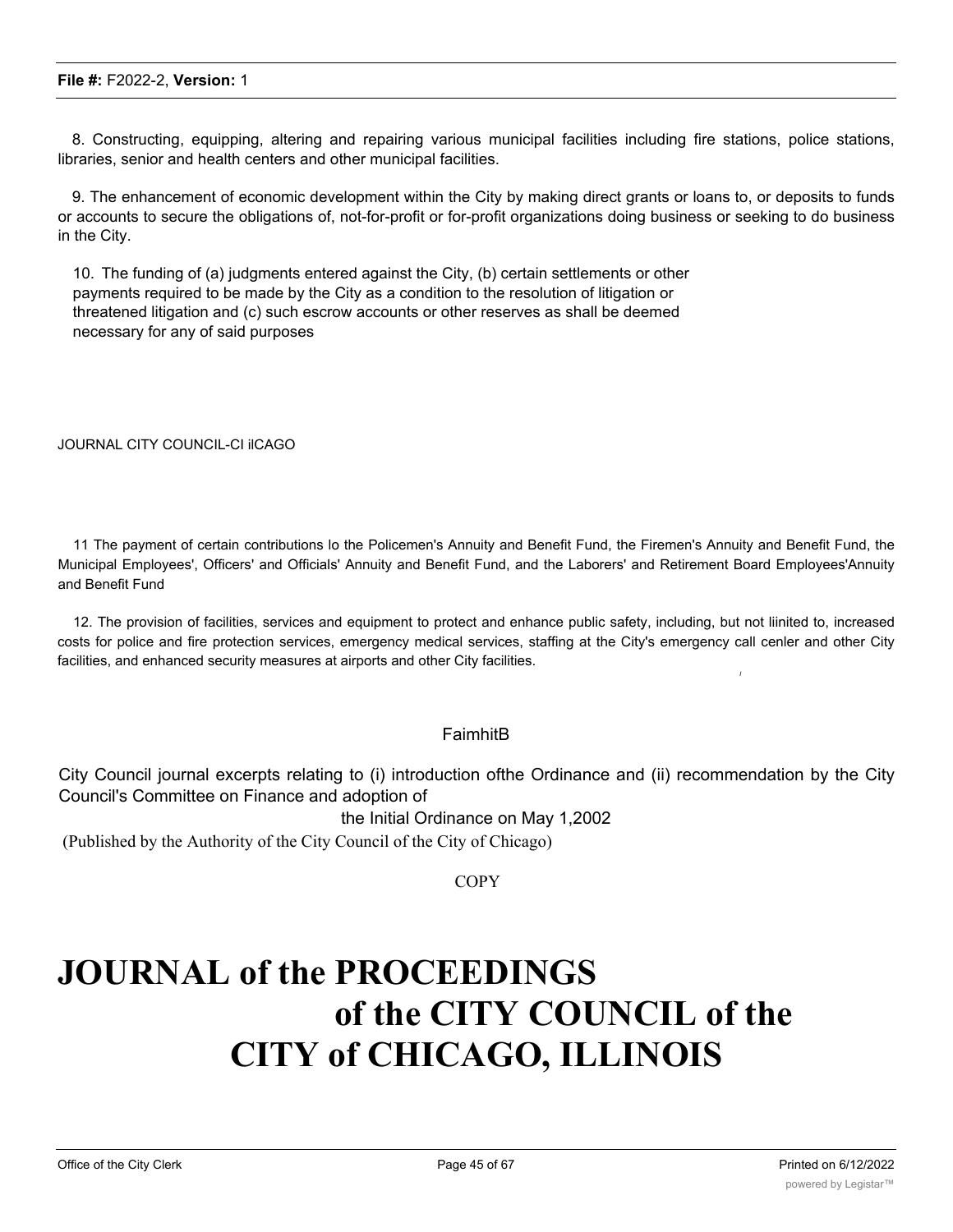Regular Meeting - Wednesday, March 27, 2002 at 10:00 A.M. (Council Chambers - City

Hall - Chicago, Illinois)

OFFICIAL RECORD. VOLUME I

RICHARD M. DALEY Mayor JAMES J. LASKI City Clerk

#### JOURNAL OF THE PROCEEDINGS OF THE CITY COUNCIL Regular Meeting - Wednesday, March 27, 2002

## **TABLE OF CONTENTS**

|                                               | Page  |
|-----------------------------------------------|-------|
| Communications From City Officers             | 80616 |
| <b>Reports Of Committees</b>                  | 80778 |
| Committee On Finance                          | 80778 |
| Committee On Aviation                         | 81971 |
| Committee On Budget                           | 82052 |
| Committee On Buildings                        | 82086 |
| Committee On Economic And Capital Development | 82118 |
| Committee On Energy                           | 82127 |
| Committee On Health                           | 82142 |
| Committee On Housing And Real Estate          | 82161 |
| Committee On License And Consumer Protection  | 82295 |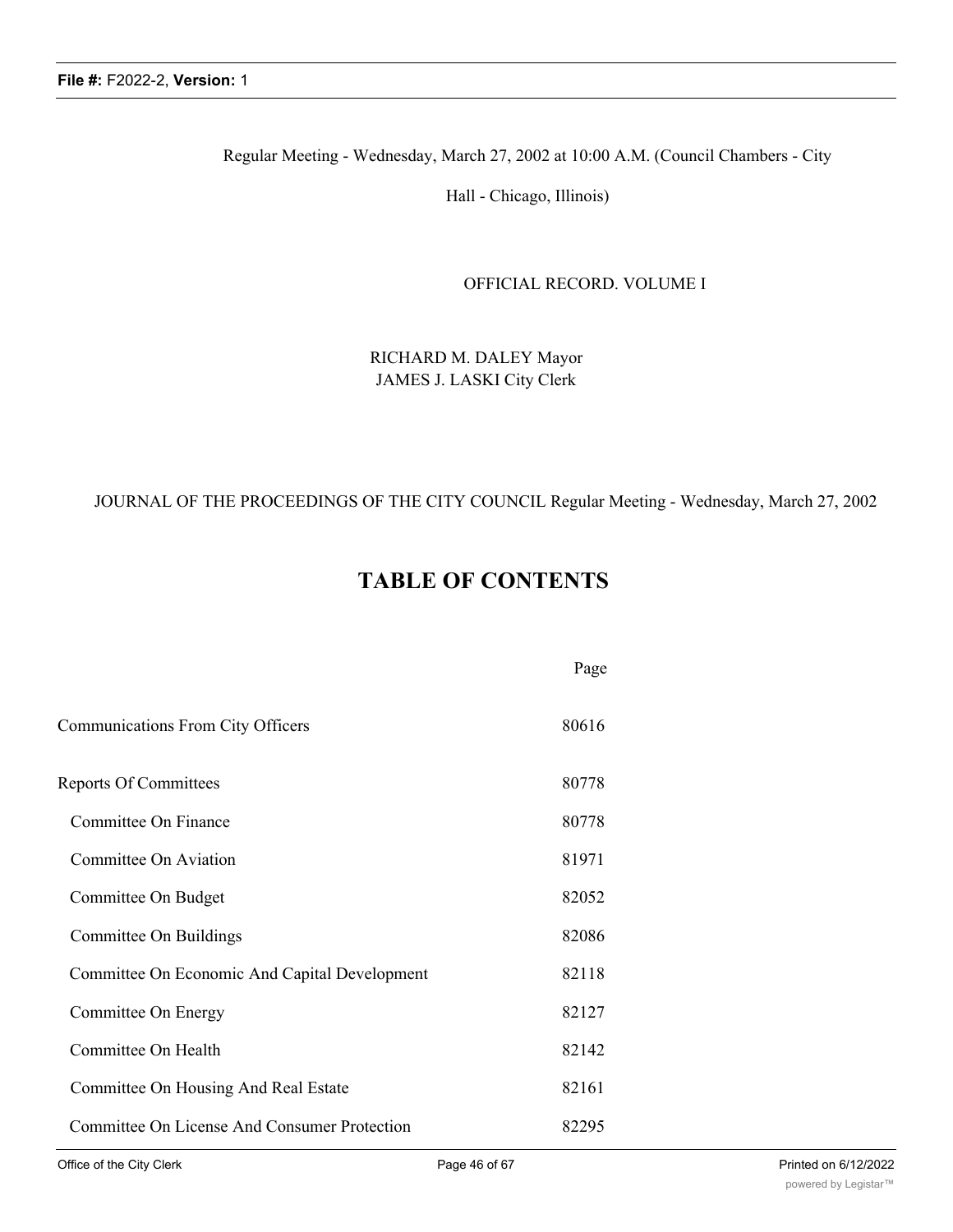| Committee On Police And Fire                     | 82299 |
|--------------------------------------------------|-------|
| Committee On Special Events And Cultural Affairs | 82304 |
| Committee On Traffic                             | 82319 |
| Committee On Transportation And Public Way       | 82371 |
| Committee On Zoning                              | 82580 |

### JOURNAL OF THE PROCEEDINGS OF THE CITY COUNCIL Regular Meeting -- Wednesday, March 27, 2002

Page

| Committee On Finance Committee On Police And Fire | Joint Committee |       | 82642 |
|---------------------------------------------------|-----------------|-------|-------|
| <b>Agreed Calendar</b>                            |                 | 82644 |       |
| New Business Presented By Aldermen                |                 | 82781 |       |
| Traffic Regulations, Traffic Signs, Etc           |                 | 82781 |       |
| Zoning Ordinance Amendments                       |                 | 82826 |       |
| Claims                                            |                 | 82832 |       |
| <b>Unclassified Matters</b>                       |                 | 82847 |       |
| Free Permits, License Fee Exemptions, Etc.        |                 | 82924 |       |
| Approval Of The Journal                           |                 | 82937 |       |
| <b>Unfinished Business</b>                        |                 | 82949 |       |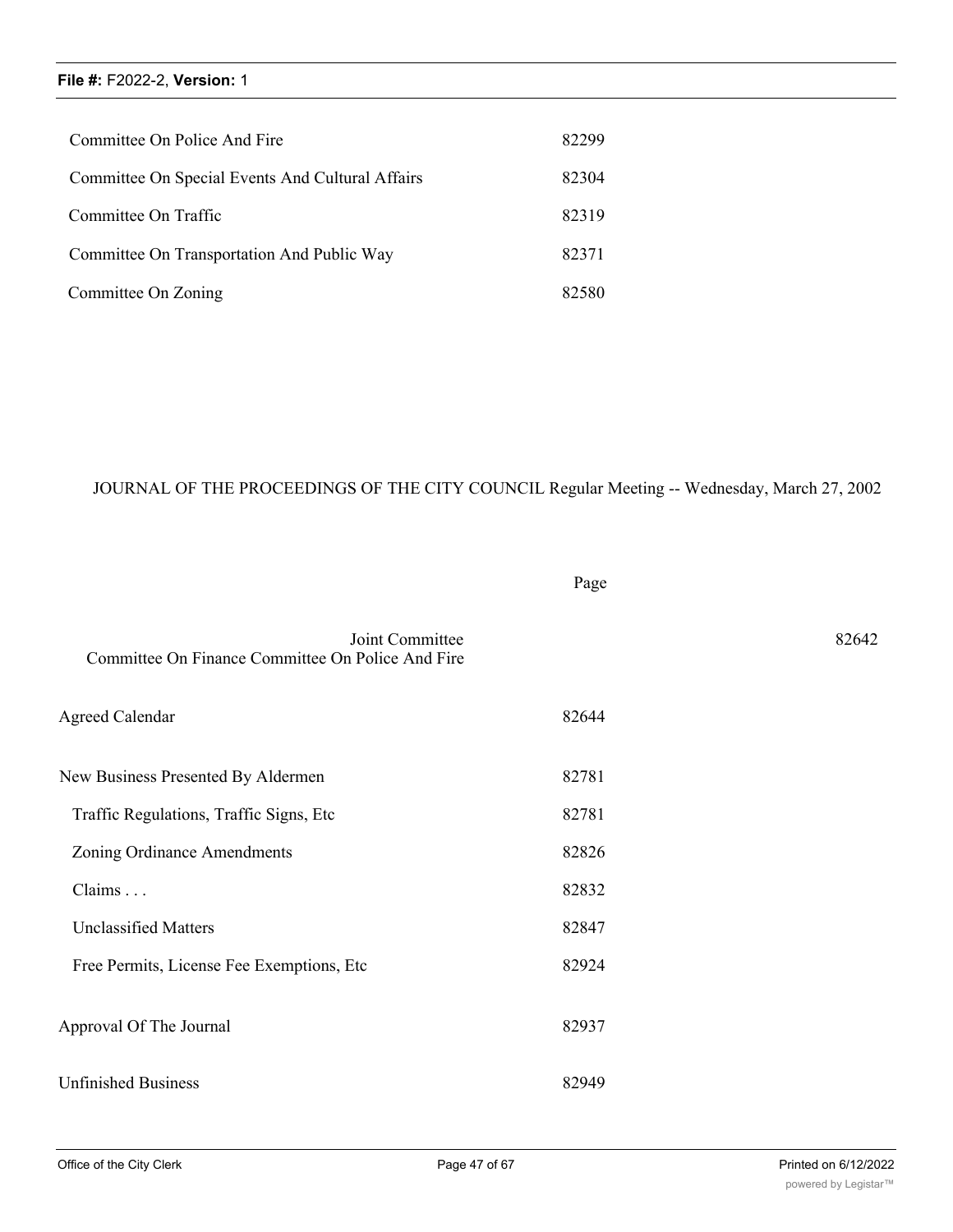Miscellaneous Business 82949 COMMUNICATIONS, ETC.

#### **Attendance At Meeting.**

Present -- The Honorable Richard M. Daley, Mayor, and Aldermen Granato, Haithcock, Preckwinkle, Hairston, Lyle, Beavers, Stroger, Beale, Pope, Balcer, Frias, Olivo, Burke, T. Thomas, Coleman, L. Thomas, Murphy, Troutman, DeVille, Munoz, Zalewski, Chandler, Solis, Ocasio, Burnett, E. Smith, Carothers, Wojcik, Suarez, Matlak, Mell, Austin, Colom, Banks, Mitts, Allen, Laurino, O'Connor, Doherty, Natarus, Daley, Levar, Shiller, Schulter, M. Smith, Stone.

Absent - Aldermen Tillman, Rugai, Hansen, Moore.

#### **Call To Order.**

On Wednesday, March 27, 2002 at 10:00 A.M., The Honorable Richard M. Daley, Mayor, called the City Council to order. The Honorable James J. Laski, City Clerk, called the roll of members and it was found that there were present at that time: Aldermen Granato, Haithcock, Preckwinkle, Hairston, Beavers, Beale, Pope, Balcer, Frias, Olivo, Burke, T. Thomas, Coleman, L. Thomas, Murphy, Troutman, DeVille, Munoz, Zalewski, Chandler, Solis, Ocasio, Burnett, E. Smith, Carothers, Wojcik, Suarez, Matlak, Mell, Austin, Colom, Banks, Mitts, Allen, Laurino, O'Connor, Doherty, Natarus, Daley, Levar, Shiller, Schulter, M. Smith, Stone - 44.

Quorum present.

The Chair informed the City Council that Alderman Tillman was absent due to illness.

#### **Pledge Of Allegiance.**

Alderman Banks led the City Council and assembled guests in the Pledge of Allegiance to the Flag of the United States of America.

#### JOURNAL-CITY COUNCIL-CHICAGO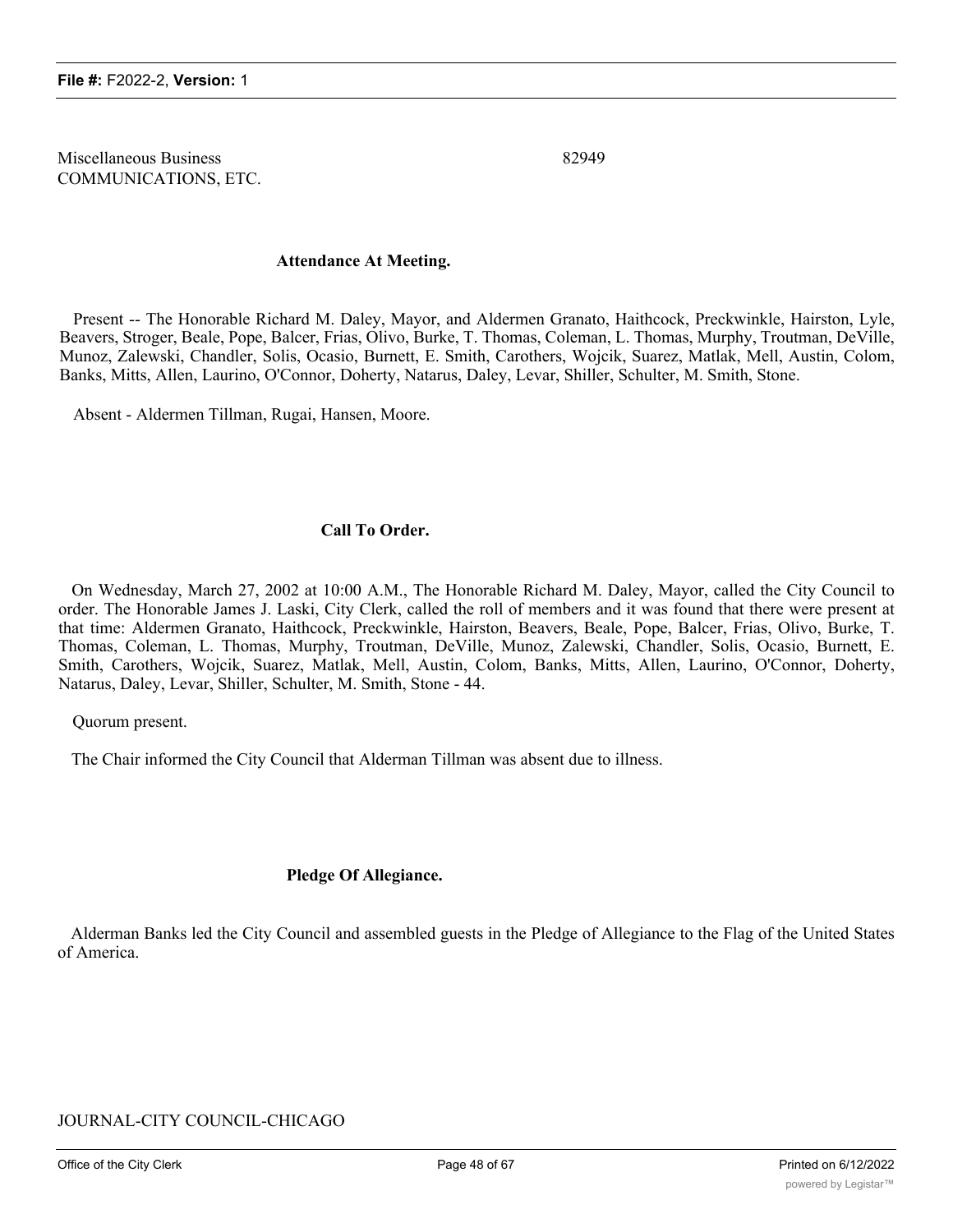#### OFFICE OF THE MAYOR CITY OF CHICAGO

March 27, 2002.

*To the Honorable, The City Council of the City of Chicago:*

LADIES AND GENTLEMEN -- At the request ofthe Mayor's Office for People with Disabilities, in conjunction with Alderman Rugai, I transmit herewith an ordinance amending the emergency building evacuation ordinance.

Your favorable consideration of this ordinance will be appreciated.

Very truly yours,

(Signed) RICHARD M. DALEY,

*Mayor.*

#### Referred - AUTHORIZATION FOR ESTABLISHMENT OF COMMERCIAL PAPER PROGRAM.

*The Honorable Richard M. Daley, Mayor, submitted the following communication which was, together with the proposed ordinance transmitted therewith, Referred to the Committee on Finance:*

#### OFFICE OF THE MAYOR CITY OF CHICAGO

March 27, 2002.

*To the Honorable, The City Council of the City of Chicago:*

COMMUNICATIONS, ETC.

LADIES AND GENTLEMEN - At the request of the Chief Financial Officer, I transmit herewith an ordinance authorizing the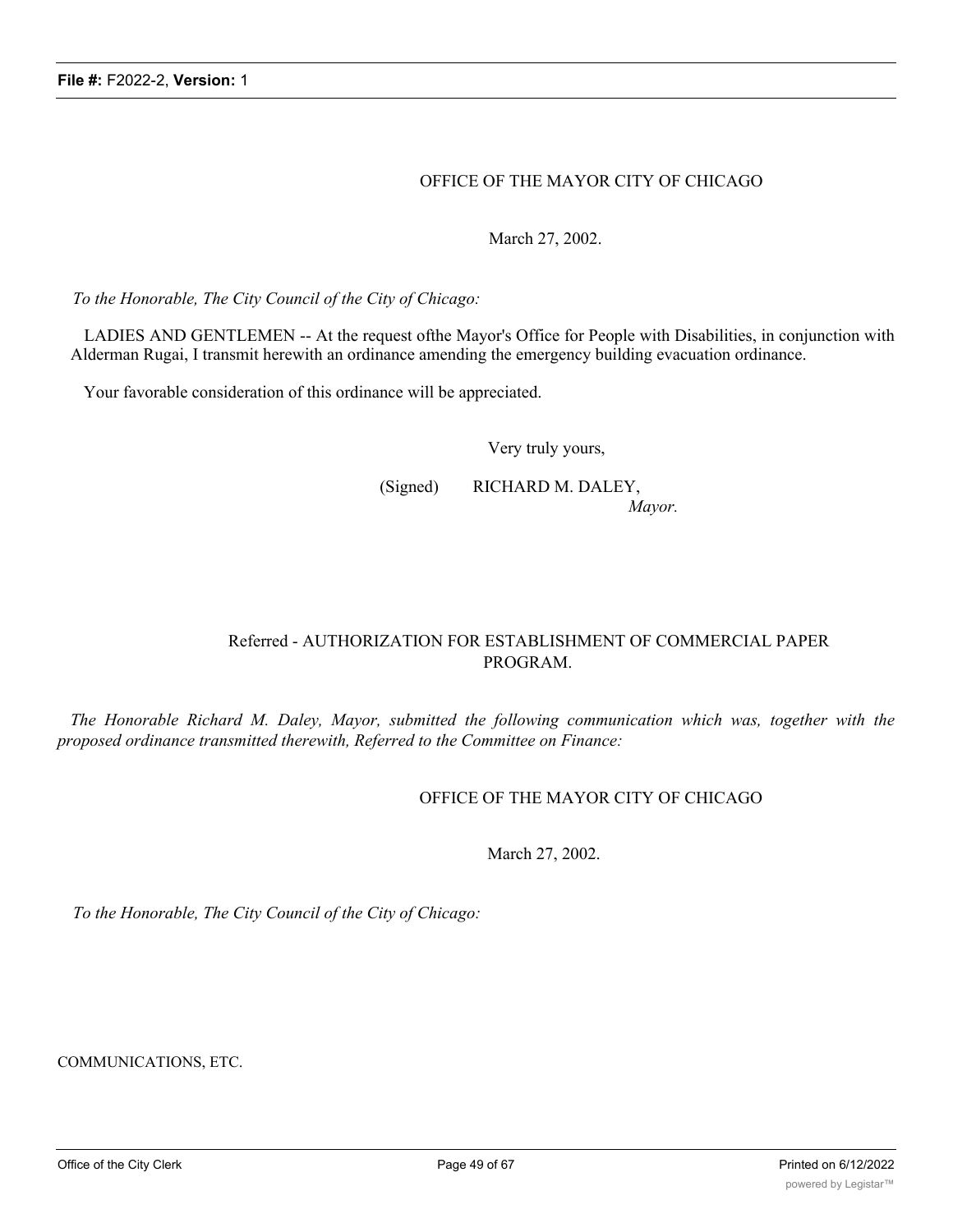LADIES AND GENTLEMEN - At the request of the Chief Financial Officer, I transmit herewith an ordinance authorizing the issuance of Commercial Paper Notes.

Your favorable consideration of this ordinance will be appreciated.

Very truly yours,

(Signed) RICHARD M. DALEY,

*Mayor.*

#### Referred - AUTHORIZATION FOR ISSUANCE OF SALES TAX REVENUE REFUNDING BONDS, SERIES 2002.

The Honorable Richard M. Daley, Mayor, submitted the following communication which was, together with the proposed ordinance *transmitted therewith, Referred to the Committee on Finance:*

OFFICE OF THE MAYOR CITY OF CHICAGO

March 27, 2002.

*To the Honorable, The City Council of the City of Chicago:*

LADIES AND GENTLEMEN - At the request of the Chief Financial Officer, I transmit herewith an ordinance authorizing the issuance of sales tax revenue refunding bonds, Series 2002.

Your favorable consideration of this ordinance will be appreciated.

Very truly yours,

(Signed) RICHARD M. DALEY,

*Mayor.*

#### Exhibit C

City Council journal excerpts relating to (i) introduction of the First Amendatory Ordinanc e and (ii) recommendation by the City Counc il's Committee on Finance and adoption of the First Amendatory Ordinance on March 14,2012

(P utilised by {rv; Aurhofitv '.hr; C iy Ccurcil cf :'re Cily of Crxa^oj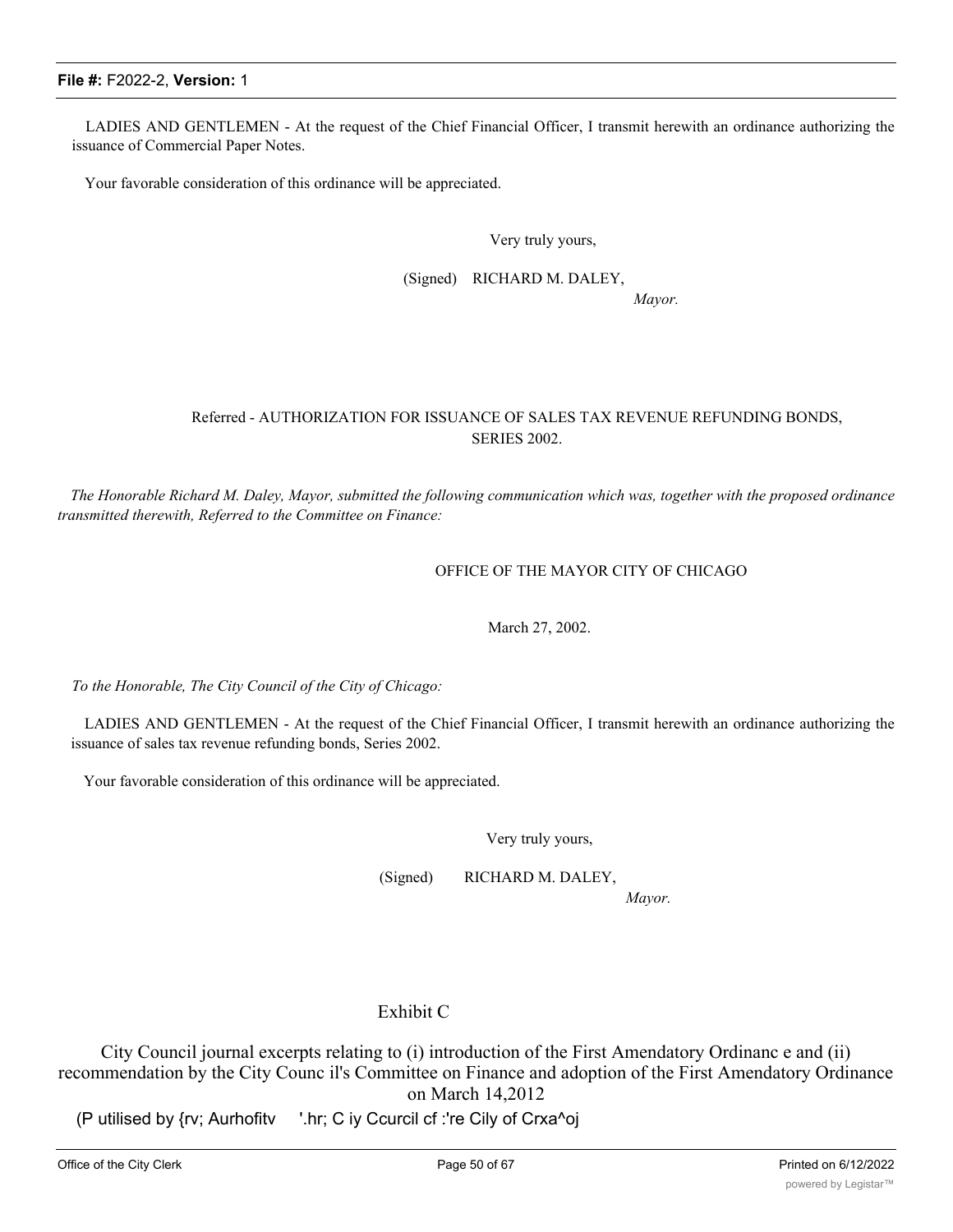**COPY** 

# **JOURNAL of the PROCEEDINGS of the CITY COUNCIL of the CITY of CHICAGO, ILLINOIS**

Kcguim Meeting vvL-dntivJay. Muroh K. Wlr<sup>1</sup> a: 10 23 A m.

[Co jnCIt [IhomtJCr City He'iII - Ch:\*go. Illi row)

**OFFICIAL RECORD. VOLUME ]**

## **RAHM EMANUEL Mayor** SUSANA A. MENDOZA Clfy ClArk

JOURNAL OP THE PROCEEDINGS OF THE CITY COUNCIL Rzqb'.xr Meeiing - Wecne-scay. March 14 2012

## **TABLE OF CONTENTS**

Pa<je ComrriLmcations From City Officers. .... 2121£ RepoJ .s Or Committees. . . . 2" 256 Comm-ttee on finance 21259 CommiUee on lhe Budget and Government Orations " ... 22573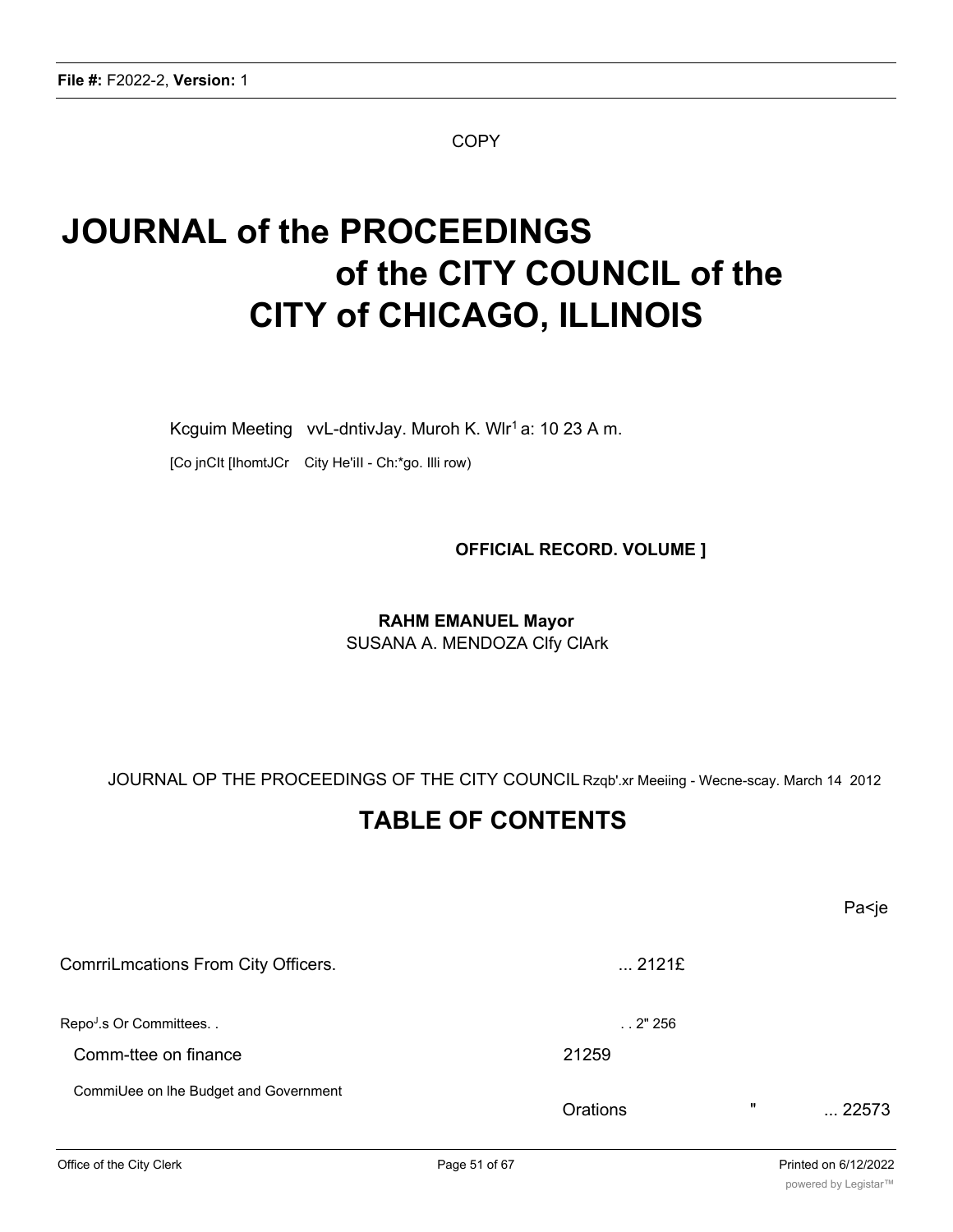| Commi11-e on Committees. Ri: les and Lihic*.</td <td>22b"</td> <td></td>         | 22b"          |                  |
|----------------------------------------------------------------------------------|---------------|------------------|
| Cnmrn'ttcL' on Educ£)1;on antf Child Oevelapmcnl                                 | $\dots$ 2269J |                  |
| Committer on Health and Environmental Prolecfon                                  | 2?6£9         |                  |
| Cam mi I lee on Ho I. sing .ind Real Esl.ile                                     | 22650         |                  |
| Committee on Human Relations                                                     | 2274H         |                  |
| Cottimiltee on I icense and Consumer Prelection                                  | 22759         |                  |
| Com mn left on PetJ^ainan and Traffic Safety                                     | 22/54         |                  |
| Com nil lee c-n Public Safety                                                    | ??604         |                  |
| Commi11*w on SpPC Events. Culti.-MI Affairs<br>a-id RecrenK&n                    |               | 22506            |
| Commilee <sup>^</sup> Transportation and Public Woy                              | 22609         |                  |
| Co m mi I tee c.-r""! 70ni rwj I antfin a t\ \$ and Building<br><b>Standards</b> |               | 22 <sub>ne</sub> |

## Agreed Calendar

## JOifRNiAl. Of TitC Pf\*OC£CDlt<t&S OF T!tL~ CfTY COUNCIL RrnuUr Wnr.Mrg--Vj«j"e^dBy. March 14, 27j I >

| New RisineE-i PtEterterl 6y Alierm^n.                        | $\ldots$ 23325 |  |
|--------------------------------------------------------------|----------------|--|
| Trsrt-c KegjLla'icr.fi. Trarhc Signs. El c<br>$\overline{a}$ | '£332ft        |  |
|                                                              |                |  |
| Claims                                                       | ZIOj?          |  |
| Urd-ififtifiiKI Mailer'.<br>                                 | . 23353        |  |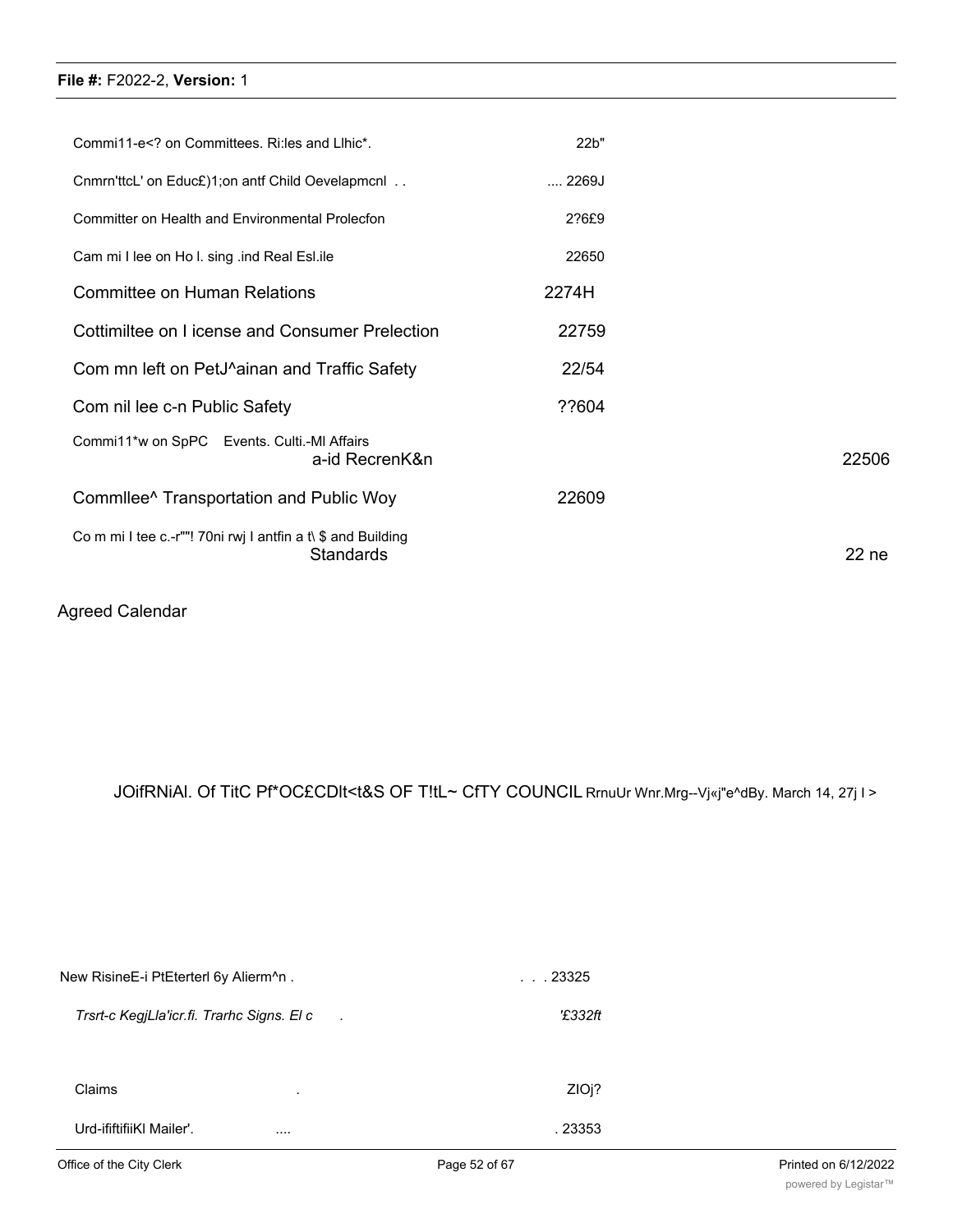| Free ?triTik-. Lirjeiije ^ct Exuriiplur-:*, Elc           | 23431 |            |
|-----------------------------------------------------------|-------|------------|
| Approvul Or Tht; .Icunm                                   |       | $?^43f1$   |
| Unhn rt. If irf R J3i $-4*3$ .                            |       | 7."WMf-    |
| MiscellSrtwxjyi Lkjy:"E3S<br>JOURNAL-CITY COUNCIL-CHICAGO |       | . iJ^UE.!- |

ISSUANCE OF CITY OF CHICAGO GENERAL OBLIGATION BONDS, SERIES 2012 AND AMENDMENTS TO COMMERCIAL PAPER PROGRAM.

[O2012-648]

The Committee on Finance submitted the following report:

#### CHICAGO, March 14, 2012.

*To the President and Members of the City Council:*

Your Comrnittee on Finance, having had under consideration an ordinance authorizing the issuance of City of Chicago General Obligation Bonds, Series 2012, amount of bonds not to exceed: \$900,000,000, having had the same under advisement, begs leave to report and recommend that Your Honorable Body Pass the proposed ordinance transmitted herewith.

This recommendation was concurred in by a viva voce vote of the members of the Committee.

Alderman Burke abstains from voting pursuant to Rule 14.

Respectfully submitted,

(Signed) EDWARD M. BURKE.

*Chairman.*

On motion of Alderman Burke, the said proposed ordinance transmitted with the foregoing committee report was Passed by yeas and nays as follows:

Yeas - Aldermen Moreno, Fioretti, Dowell, Burns, Hairston, Sawyer, Jackson, Harris, Beale, Pope, Balcer, Cardenas. Quinn, Foulkes, Thompson, Thomas, Lane, O'Shea, Cochran, Brookins, Munoz, Zalewski, Chandler, Solis, Burnett. Ervin, Graham, Reboyras, Suarez, Waguespack, Mell, Austin, Colon, Sposato, Mitts, Cullerton, Laurino, P O'Connor, M. O'Connor, Reilly. Smith, Tunney, Arena, Cappleman, Pawar, Osterman, Silverstein - 47.

Nays - None.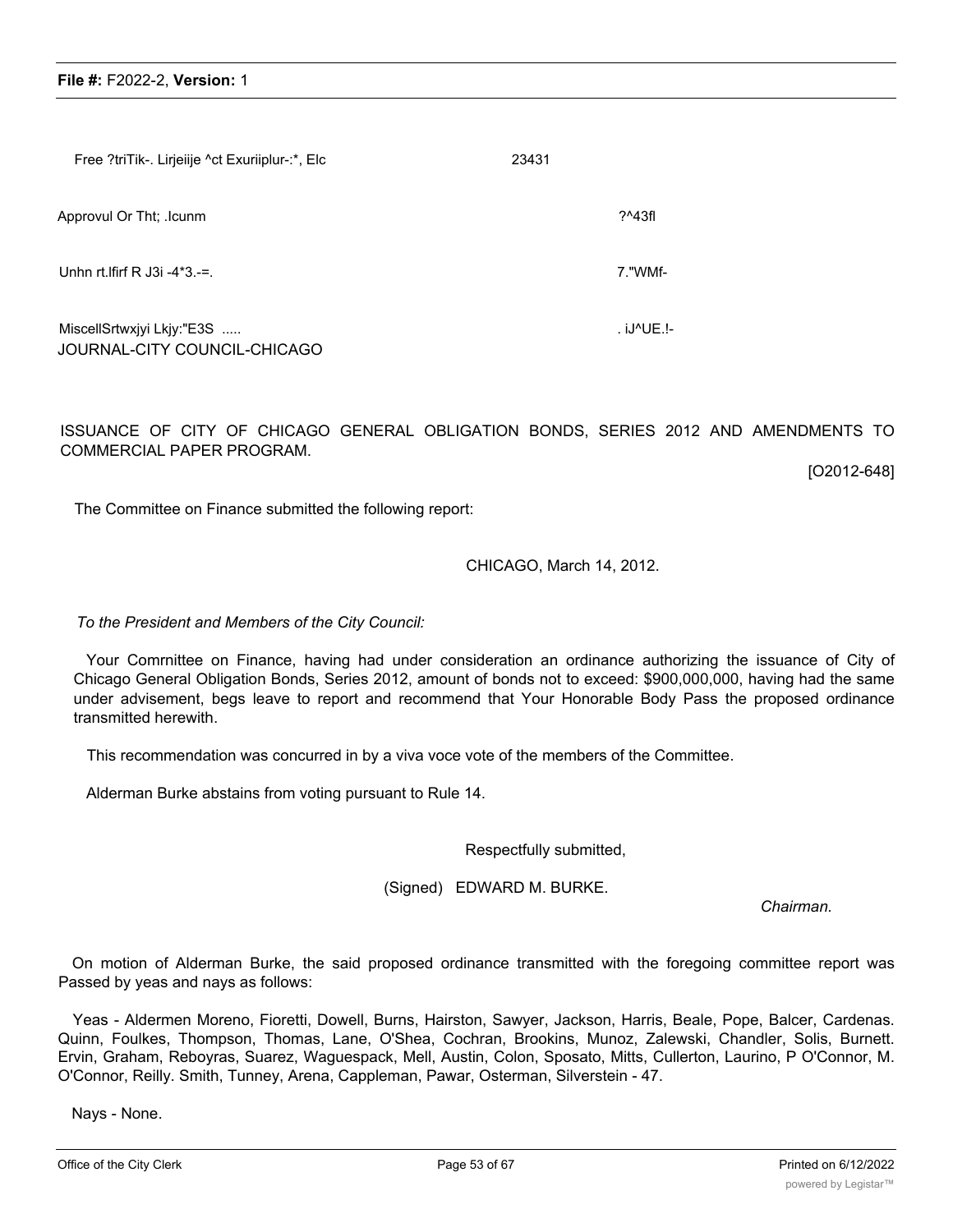Alderman Pope moved to reconsider the foregoing vote. The motion was lost

Alderman Burke invoked Rule 14 of the City Council's Rules of Order and Procedure, disclosing that he had represented parties to this ordinance in previous and unrelated matters

The following is said ordinance as passed

#### REPORTS OF COMMITTEES

WhERFAS. the City of Chicago (lhe "Cr'ry") is a hody politic and corporate uoder the laws of |he Stale d { lEhnobS and a ho me rule unit under Article VII of the UlnoiS Constitution of >970; and

WheR£#i3. the City has heretorcre authorized Vie issuance of its general ootigalion bonds and notes arid has established a commercial paper program authorizing ihe issuance of its general obligation comrnerciat tcofn |ime lo lime; 3\*id

Whereas, lhe City's general obligation bonds and notes currency outstanding and its generai ohli&aiio<sup> $\wedge$ </sup> commercial paper currently or he^ealter ouistanding from time to time (Collectively, the <sup>m</sup> Ou1\$inndrr\t} f/x^ef^^W^Te«) mature and are supjed lo uplionai and mandatory redemption as provided in lhe respeetrva proceedings authoring ihe Outstanding Indebtedness; and

WHEREAS, the City has herelofore entered into agreements of the lype described in Seclion 14 hereof which are in existence as of trie dete of adopiion of This Ordinance (lhe 'Existing Intewst F>ate £\'cnof\ge Agf6ei7tenls% arid

WHEfitAS. it is m lhe best vnrteresls of the inhabitant cf lhe City and necessary for lhe welfare of the government ghc affair\* of (he City to authorize (») refunding atl or a portion of the Oulstan^g lndeteedness and (ii) ternVirvating. amending or otherwise mooiiyng alt o<sup>^</sup> any ponion of tte Ezistina irtie/est Rate Exchange Agreement and paying any settlement, breakage or termination amounts thai may be due and owing in cojinecti&n therewlh, in order to achieve debf service pavings for the City, restructure debt service of the Oirtslanding finde biecf ness ar reduce. trmit or manage {.he City's exposure tp interest rata rrftV' (coHectiwdy, the ~Ftofi.sndirty Purposes')] and

WHCRtAS. il is in the best HtereBh ol the inhabitants of the Cily ?nd necessary for the welfare erf the government and affairs of the Cily 10 finance (i) pubk: right-of-way inrfrsslrLrCluTe improvements m Cily r^ighbori-ioods, Including street aho alfcy construeflon and improvements, lighting improvements, sidewalk improvements and replacement and curb and gutter repays and replacement (ii) infrastructure improvements to enhance the development of economic activity, including industrial slneet construction and improvements, streetscapincj. median land sea pJng, demofiion or hazardous,, vacant or di'apjdaCed buildings that pc\*e a threat 1o public safety and welfare, shoreline reconstruct ion, nverbanK stabilization, reside nlial and cofnme-rcial infrastrociufe redevelopment and railroad viaduct clearance irripfovemerrts, jiri) ifansportalion improvements (to C>ty properly and facilities and to property and facidities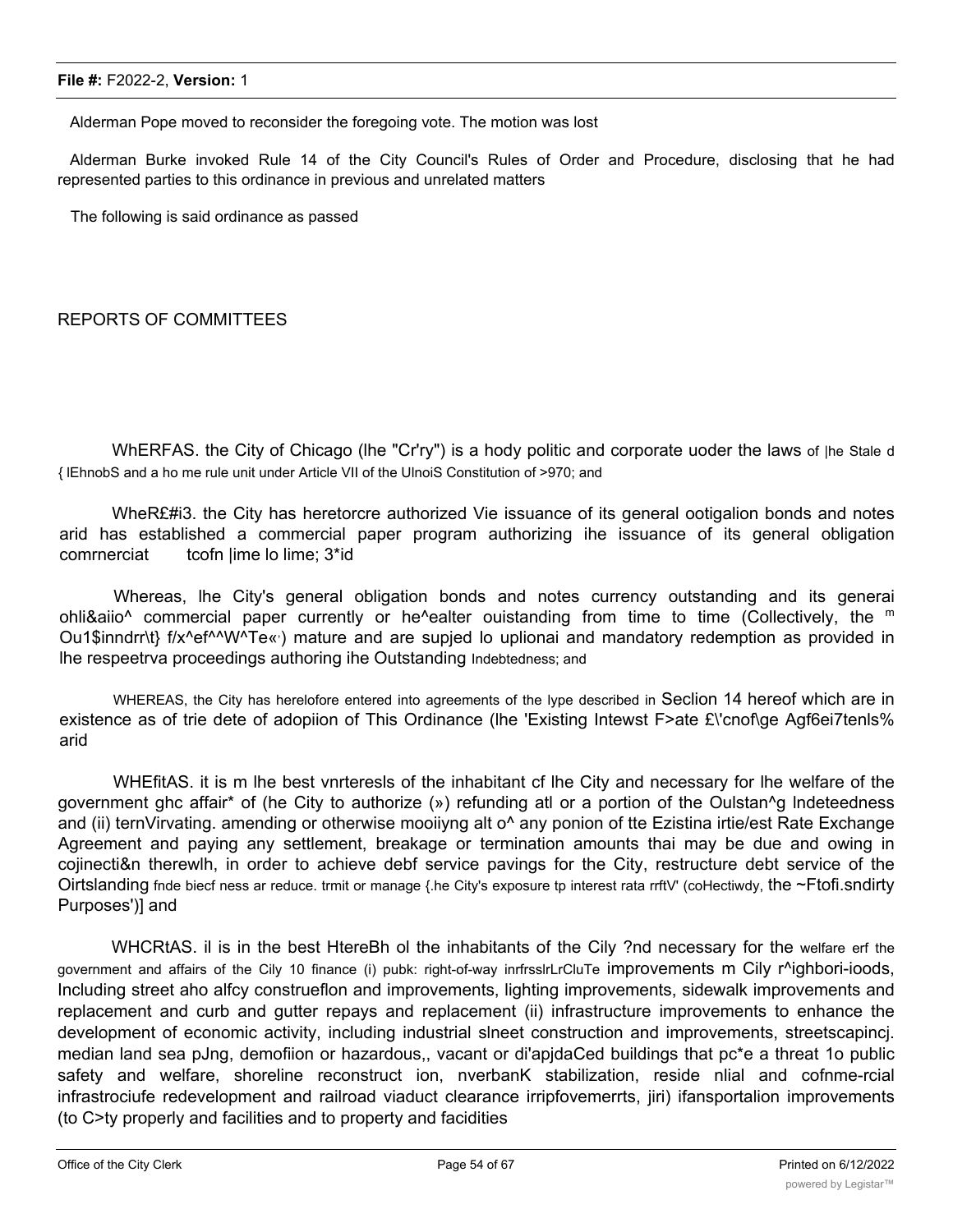Exhibit 1)

City Council journal excerpts relating to (i) introduction ofthe Second Amendatory Ordinance and (ii) recommendation by the City Council's Committee on Finance and adoption of the Second Amendatory Ordinance on February 5,2014

(Published by ttie Authority of the City Council of lhe City of Chicago)

**COPY** 

# **JOURNAL of the PROCEEDINGS of the CITY COUNCIL of the CITY of CHICAGO, ILLINOIS**

Regular Meeting - Wednesday, January 15, 2014

at 10:00 A.M.

(Council Chamber ~ City Hall - Chicago, Illinois)

OFFICIAL RECORD.

RAHM EMANUEL Mayor SUSANA A. MENDOZA City Clerk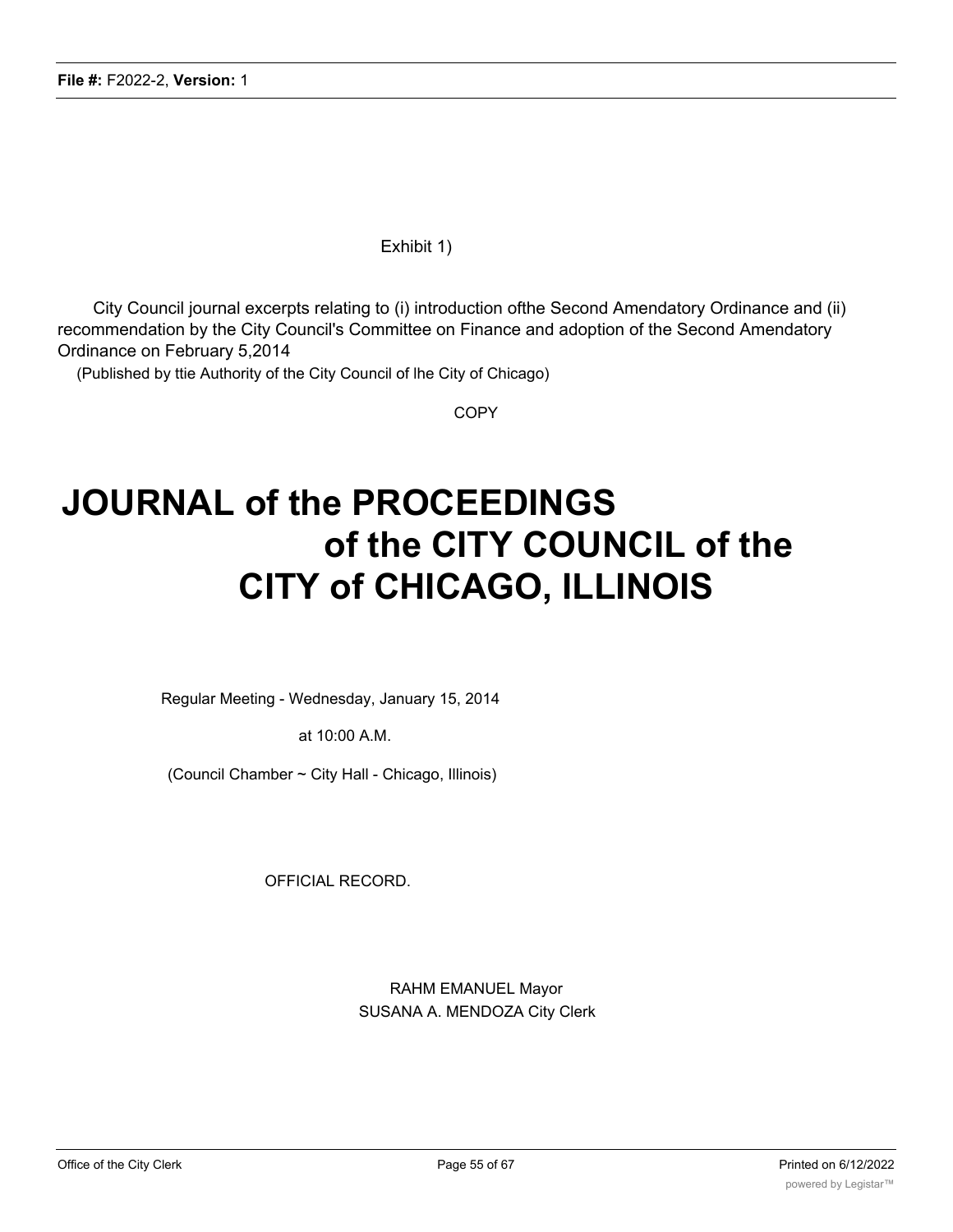JOURNAL OF THE PROCEEDINGS OF THE CITY COUNCIL Regular Meeting - Wednesday, January 15. 2014

## **TABLE OF CONTENTS**

| <b>Communications From City Officers</b>                                        |                | 72270 |       |
|---------------------------------------------------------------------------------|----------------|-------|-------|
| <b>Reports Of Committees</b>                                                    |                | 72324 |       |
| Committee on Finance                                                            |                | 72324 |       |
| Committee on the Budget and Government                                          | Operations     |       | 72899 |
| Committee on Housing and Real Estate                                            |                | 72919 |       |
| <b>Committee on License and Consumer Protection</b>                             |                | 72979 |       |
| Committee on Pedestrian and Traffic Safety                                      |                | 72982 |       |
| Committee on Public Safety                                                      |                | 73001 |       |
| Committee on Special Events, Cultural Affairs                                   | and Recreation |       | 73002 |
| Committee on Transportation and Public Way                                      |                | 73065 |       |
| Committee on Zoning, Landmarks and Building<br><b>Standards</b>                 |                | 73270 |       |
| Joint Committee.                                                                |                |       |       |
| <b>Committee on Finance</b><br>Committee on Health and Environmental Protection |                | 73351 |       |

Agreed Calendar

JOURNAL OF THE PROCEEDINGS OF THE CITY COUNCIL Regular Meeting - Wednesday, January 15. 2014

Page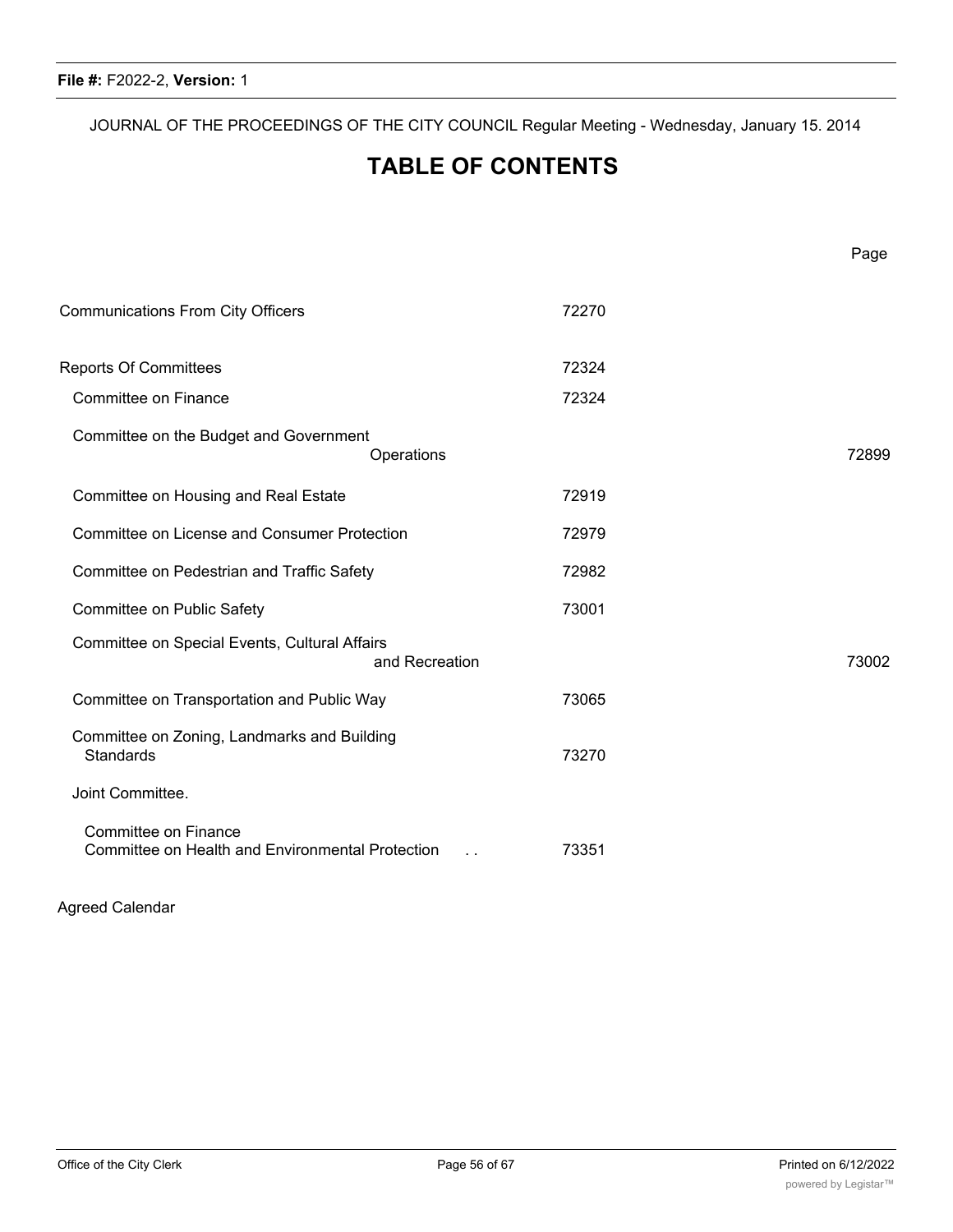JOURNAL OF THE PROCEEDINGS OF THE CITY COUNCIL Regular Meeting - Wednesday, January 15. 2014

|                                                 | Page     |
|-------------------------------------------------|----------|
| New Business Presented By Aldermen              | 73415    |
| Traffic Regulations, Traffic Signs, Etc         | . .73415 |
| <b>Zoning Ordinance Amendments</b>              | 73431    |
| Claims                                          | 73432    |
| <b>Unclassified Matters</b>                     | 73489    |
| Free Permits, License Fee Exemptions, Etc       | 73562    |
| Approval Of The Journal                         | 73563    |
| <b>Unfinished Business</b>                      | 73564    |
| <b>Miscellaneous Business</b>                   | 73564    |
| Legislative Index<br><b>COMMUNICATIONS. ETC</b> | Appendix |

#### **Attendance At Meeting.**

Present - The Honorable Rahm Emanuel, Mayor, and Aldermen Moreno, Fioretti, Dowell, Burns, Hairston, Sawyer, Holmes, Harris, Beale, Pope, Balcer, Cardenas, Quinn, Burke, Foulkes. Thompson, Thomas, Lane, O'Shea, Cochran. Brookins, Munoz, Zalewski, Chandler, Solis, Maldonado, Burnett, Ervin, Graham, Reboyras, Waguespack, Mell, Austin, Colon, Sposato, Mitts. Cullerton, Laurino, P. O'Connor, M. O'Connor, Reilly, Smith, Tunney, Arena, Cappleman, Pawar, Osterman, Moore, Silverstein.

Absent-- Alderman Suarez.

#### **Call To Order.**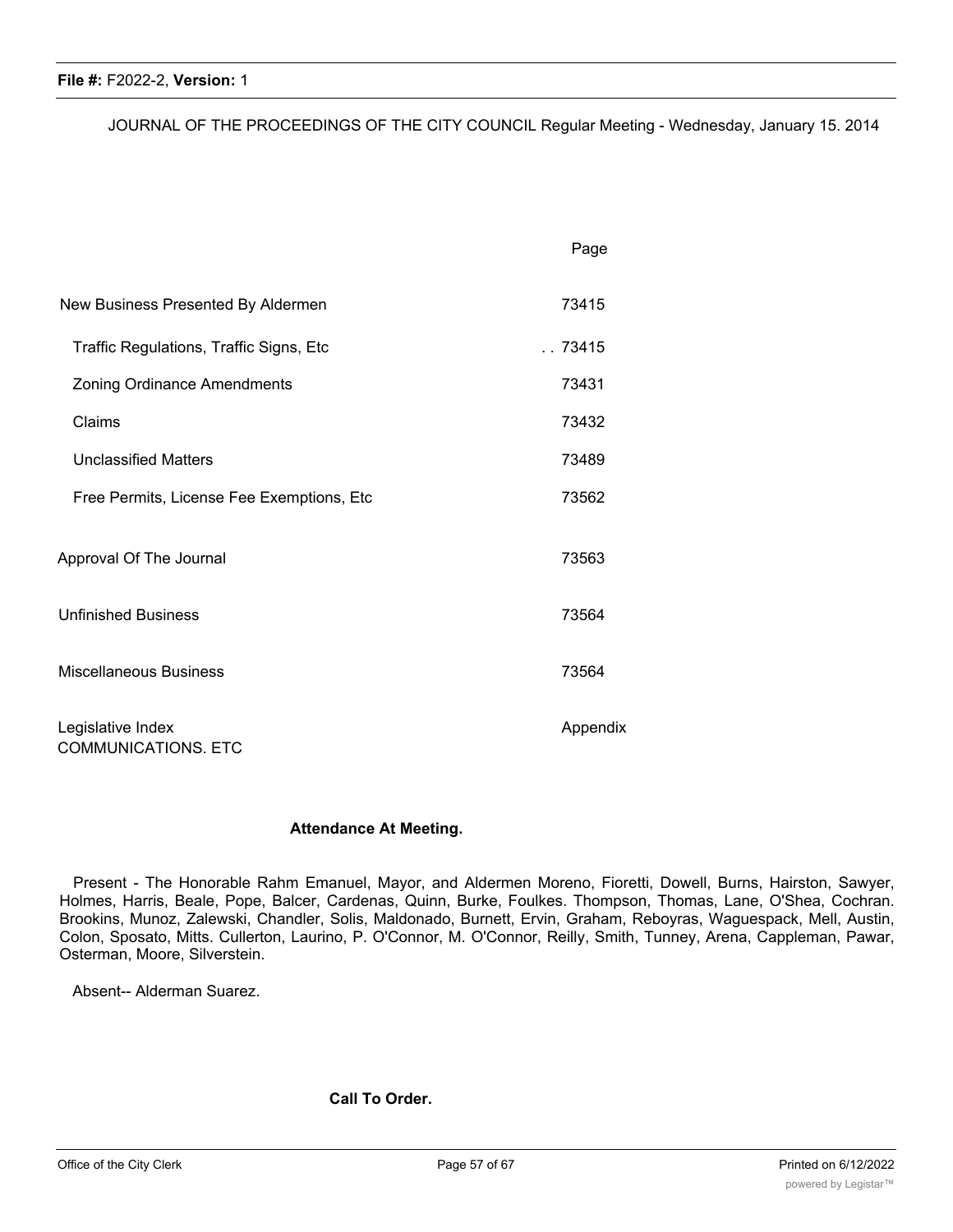On Wednesday, January 15, 2014 at 10:00 A.M., the Honorable Rahm Emanuel, Mayor, called the City Council to order. The Honorable Susana A. Mendoza, City Clerk, called the roll of members and it was found that there were present at that time: Aldermen Moreno, Fioretti, Dowell, Burns, Hairston, Sawyer, Holmes, Harris, Beale, Pope, Balcer, Cardenas, Quinn, Burke, Foulkes, Thompson, Thomas, Lane, O'Shea, Cochran, Munoz, Zalewski, Chandler, Solis, Maldonado, Burnett, Ervin, Graham, Reboyras, Waguespack, Mell, Austin, Colon, Sposato, Mitts, Cullerton, Laurino, M. O'Connor, Reilly, Smith, Tunney, Arena, Cappleman, Pawar, Osterman, Moore, Silverstein - 47.

Quorum present.

#### **Pledge Of Allegiance.**

Navy War veteran Fred Randazzo led the City Council and assembled guests in the Pledge of Allegiance to the Flag of the United States of America

#### **Invocation.**

Rabbi Edwin Goldberg of Temple Sholom of Chicago opened the meeting with prayer

COMMUNICATIONS, ETC

Referred - APPOINTMENT OF RICHARD L. TOLLIVER AS MEMBER OF COMMISSION ON CHICAGO LANDMARKS. [A2014-27]

*The Honorable Rahm Emanuel, Mayor, submitted the following communication which was, at the request of two* aldermen present (under the provisions of Council Rule 43), Referred to the Committee on Zoning, Landmarks and *Building Standards:*

OFFICE OFTHE MAYOR CITY OF CHICAGO

January 15, 2014.

*To the Honorable, The City Council of the City of Chicago:*

LADIES AND GENTLEMEN -- I have appointed Richard L. Tolliver as a member of the Commission on Chicago Landmarks for a term effective immediately and expiring March 11, 2015, to succeed Christopher R. Reed, who has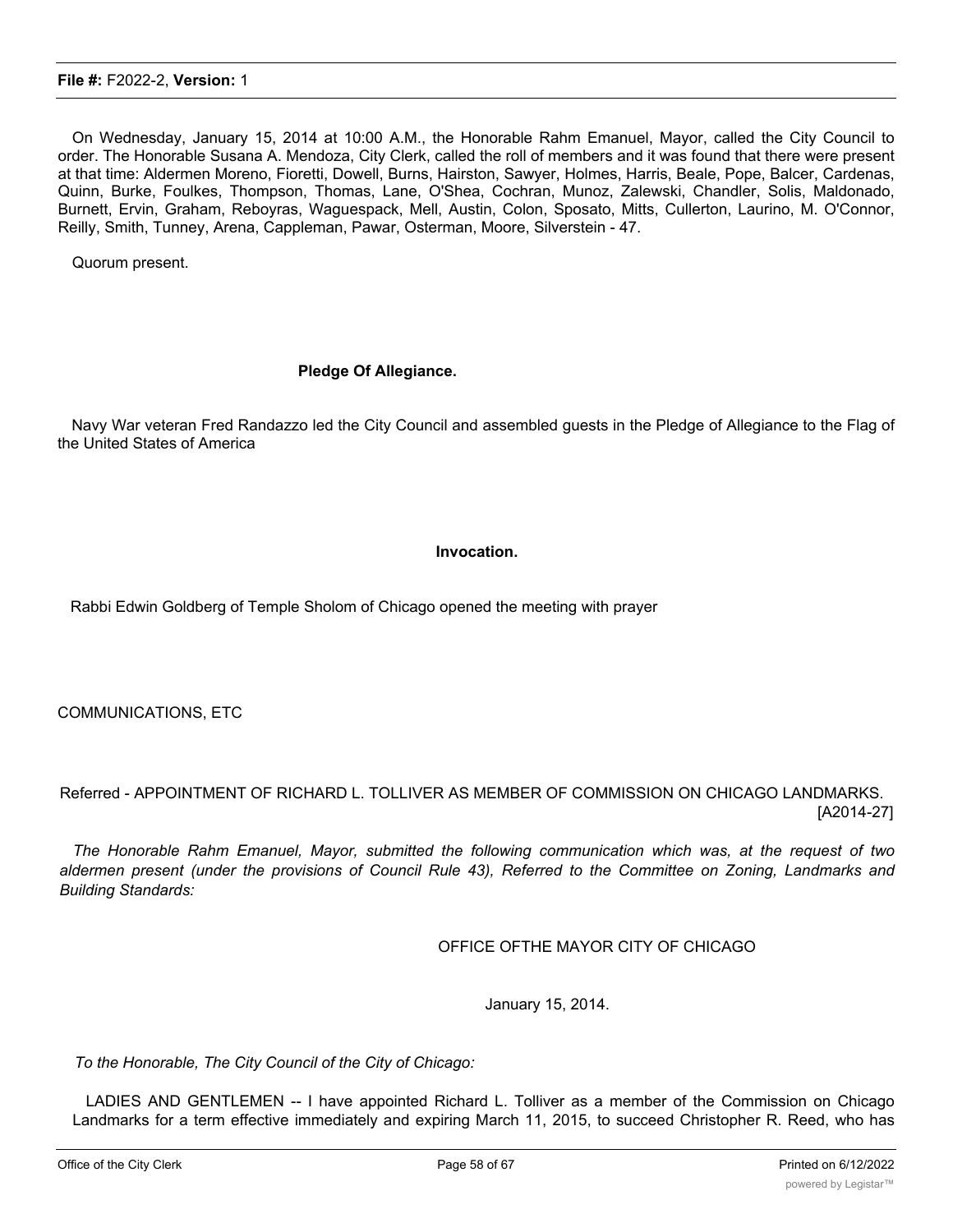Office of the City Clerk **Page 59 of 67** Page 59 of 67 Printed on 6/12/2022

#### **File #:** F2022-2, **Version:** 1

resigned.

Your favorable consideration of this appointment will be appreciated.

Very truly yours,

(Signed) RAHM EMANUEL,

*Mayor.*

Referred-ISSUANCE OF CITY OF CHICAGO GENERAL OBLIGATION BONDS AND NOTES, ASSOCIATED AGREEMENTS, LEVY AND COLLECTION OF ANNUAL TAX, AND AMENDMENT OF SECTION 2-32-031 OF MUNICIPAL CODE REGARDING DEBT MANAGEMENT POLICIES.

[02014-500]

*. The Honorable Rahm Emanuel, Mayor, submitted the following communication which was. together with the proposed ordinance transmitted therewith, Referred to the Committee on Finance*

72296 JOURNAL-CITY COUNCIL-CHICAGO 1/15/2014

OFFICE OF THE MAYOR CITY OF CHICAGO

January 15, 2014

*To the Honorable, The City Council of the City of Chicago:*

LADIES AND GENTLEMEN - At the request of the Chief Financial Officer, I transmit herewith an ordinance authorizing an issuance of General Obligation and Refunding Bonds, and an associated amendment regarding commercial paper debt limits and a Municipal Code amendment.

Your favorable consideration of this ordinance will be appreciated.

Very truly yours,

(Signed) RAHM EMANUEL,

*Mayor.*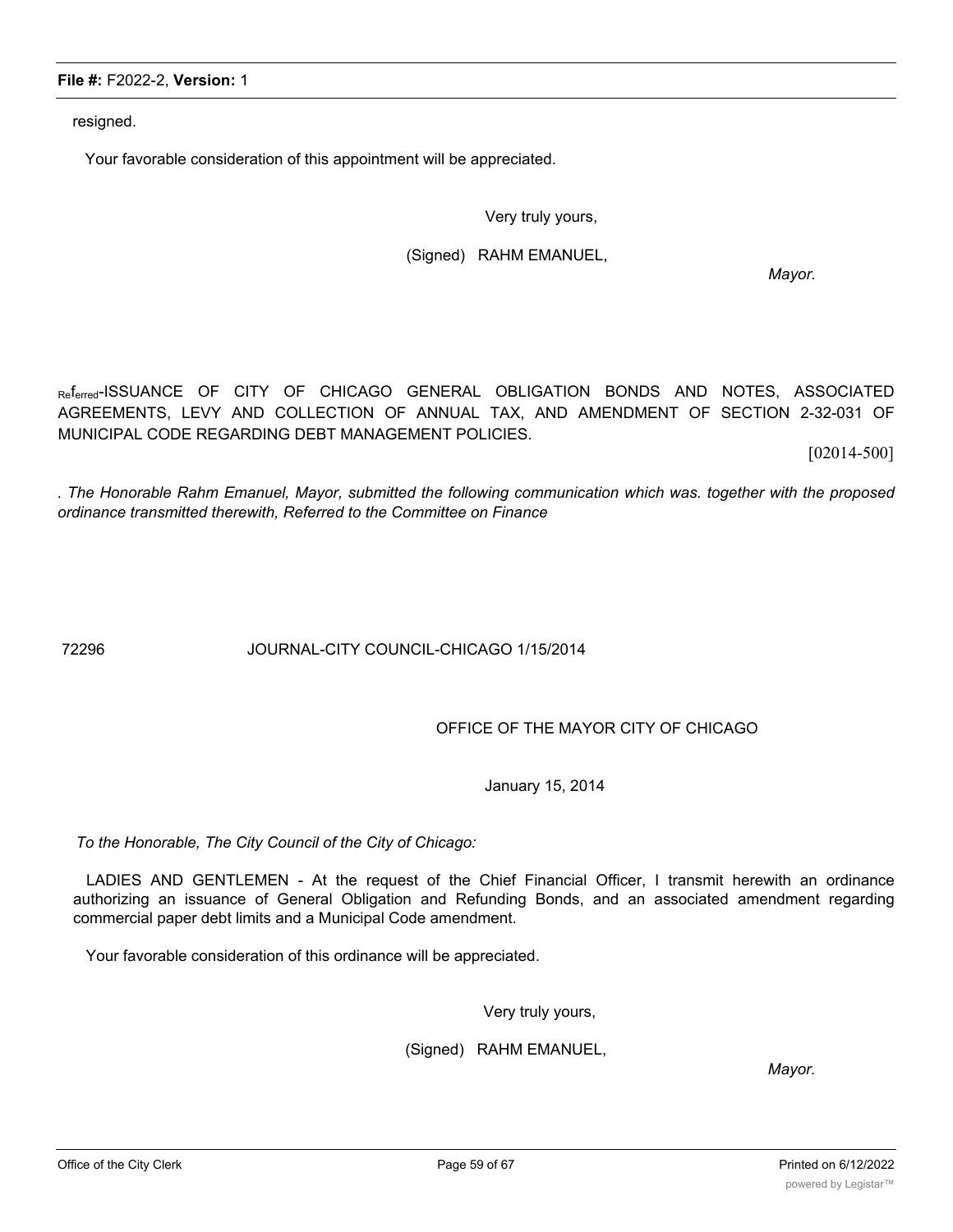Referred - ISSUANCE OF CHICAGO MIDWAY INTERNATIONAL AIRPORT REVENUE BONDS.

[02014-560]

*The Honorable Rahm Emanuel, Mayor, submitted the following communication which was, together with the proposed ordinance transmitted therewith, Referred to the Committee on Finance*

OFFICE OF THE MAYOR CITY OF CHICAGO

January 15, 2014.

*To the Honorable, The City Council of the City of Chicago.*

LADIES AND GENTLEMEN - At the request of the Chief Financial Officer and the Commissioner of Aviation I transmit herewith an. ordinance authorizing an issuance of Midway International Airport Revenue Bonds (Published by the Authority of the City Council of the City of Chicago)

COPY

# **JOURNAL of the PROCEEDINGS of the CITY COUNCIL of the CITY of CHICAGO, ILLINOIS**

Regular Meeting - Wednesday, February 5, 2014

at 10:00 A.M. (Council Chamber -- City Hall - Chicago,

Illinois)

**OFFICIAL RECORD. VOLUME I**

**RAHM EMANUEL Mayor SUSANA A. MENDOZA City Clerk**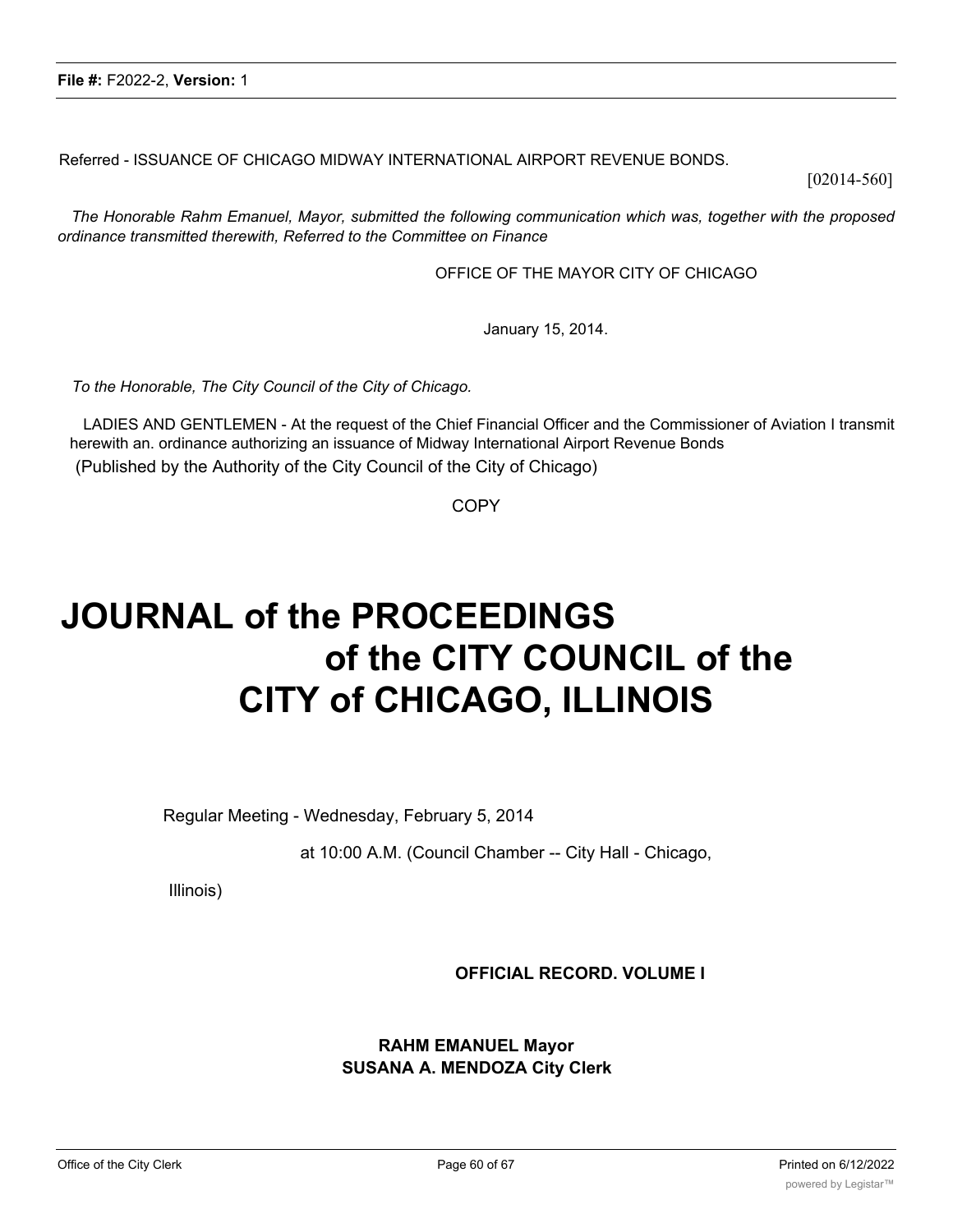JOURNAL OF THE PROCEEDINGS OF THE CITY COUNCIL Regular Meeting - Wednesday, February 5, 2014

## **TABLE OF CONTENTS**

|                                                                 |                                         | Page  |
|-----------------------------------------------------------------|-----------------------------------------|-------|
| <b>Communications From City Officers</b>                        | 73570                                   |       |
| <b>Reports Of Committees</b>                                    | 73615                                   |       |
| Committee on Finance                                            | 73615                                   |       |
| Committee on the Budget and Government<br>Operations            |                                         | 74075 |
| Committee on Housing and Real Estate                            | 74080                                   |       |
| <b>Committee on Human Relations</b>                             | 74256                                   |       |
| <b>Committee on License and Consumer Protection</b>             | 74259                                   |       |
| Committee on Pedestrian and Traffic Safety                      | 74265                                   |       |
| Committee on Public Safety                                      | 74287                                   |       |
| Committee on Special Events, Cultural Affairs<br>and Recreation |                                         | 74290 |
| Committee on Transportation and Public Way                      | 74292                                   |       |
| Committee on Workforce Development and Audit                    | 74735                                   |       |
| Committee on Zoning, Landmarks and Building<br><b>Standards</b> |                                         | 74736 |
| Agreed Calendar                                                 | 74988                                   |       |
| New Business Presented By Aldermen                              | 75048                                   |       |
|                                                                 | Traffic Regulations, Traffic Signs, Etc | 75049 |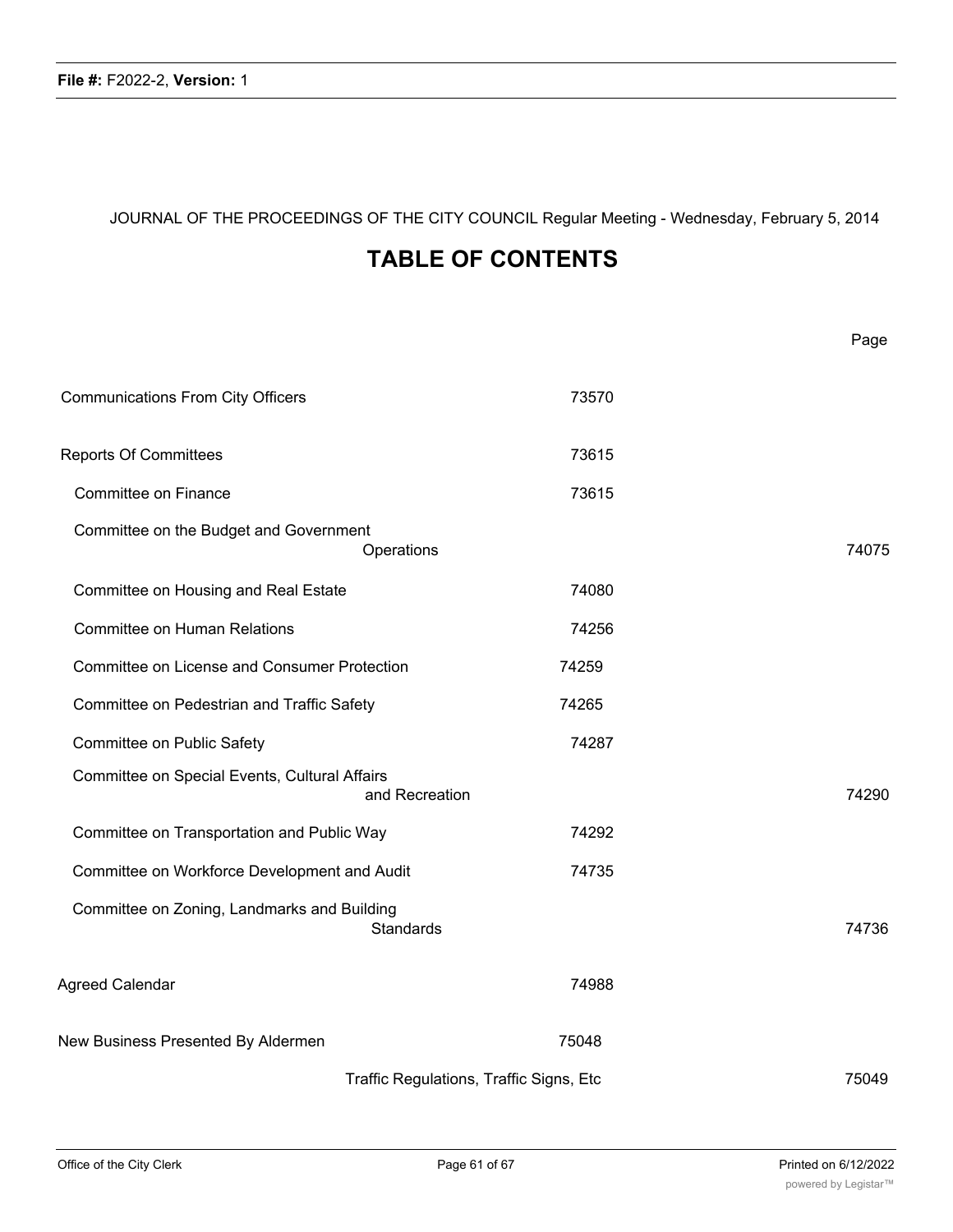#### JOURNAL OF THE PROCEEDINGS OF THE CITY COUNCIL Regular Meeting - Wednesday, February 5, 2014

|                                           | Page       |       |
|-------------------------------------------|------------|-------|
| <b>Zoning Ordinance Amendments</b>        |            | 75067 |
| Claims                                    | 75067      |       |
| <b>Unclassified Matters</b>               | 75097      |       |
| Free Permits, License Fee Exemptions, Etc | 75153      |       |
| Approval Of The Journal                   | 75204      |       |
| <b>Unfinished Business</b>                | 75204      |       |
| Miscellaneous Business                    | 75205      |       |
| Legislative Index<br>COMMUNICATIONS, ETC. | Appendix A |       |

#### **Attendance At Meeting.**

Present - The Honorable Rahm Emanuel, Mayor, and Aldermen Moreno, Fioretti, Dowell, Burns, Hairston, Sawyer, Holmes, Harris, Beale, Pope, Balcer, Cardenas, Quinn, Burke, Foulkes, Thompson, Thomas, Lane, O'Shea, Cochran, Brookins, Munoz, Zalewski, Chandler, Solis, Maldonado, Burnett, Ervin, Graham, Reboyras, Suarez, Waguespack, Mell, Austin, Colon, Sposato, Mitts, Cullerton, Laurino, M. O'Connor, Reilly, Smith, Tunney, Arena, Cappleman, Pawar, Osterman, Moore, Silverstein.

Absent - Alderman P. O'Connor.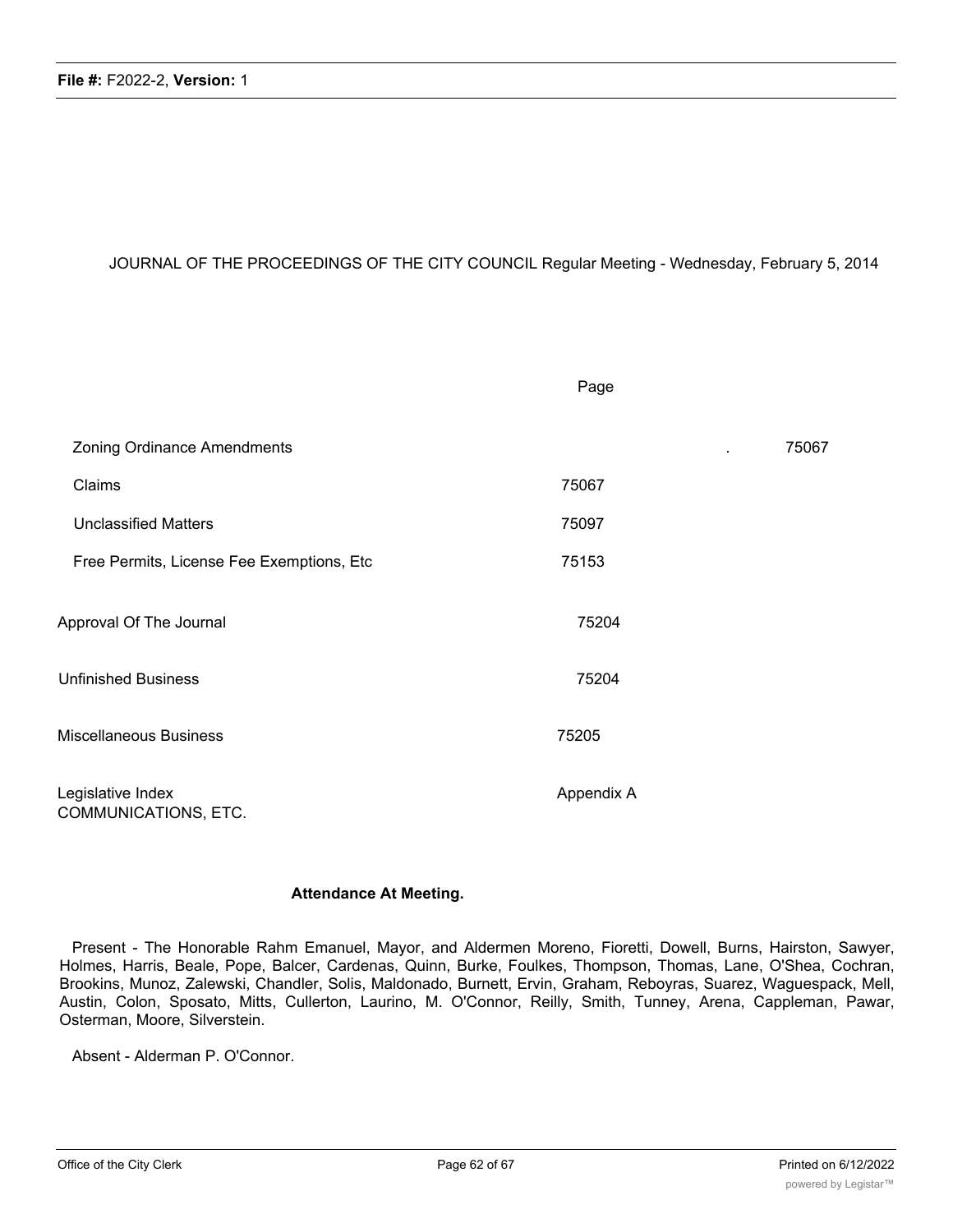#### **Call To Order.**

On Wednesday, February 5, 2014 at 10:00 A.M., the Honorable Rahm Emanuel, Mayor, called the City Council to order. The Honorable Susana A. Mendoza, City Clerk, called the roll of members and it was found that there were present at that time: Aldermen Fioretti, Dowell, Burns, Sawyer, Holmes, Harris, Beale, Pope, Balcer, Cardenas, Quinn, Burke, Foulkes, Thompson, O'Shea, Cochran, Munoz, Zalewski, Chandler, Solis, Burnett, Ervin, Reboyras, Suarez, Waguespack, Mell, Austin, Colon, Sposato, Mitts, Cullerton, Laurino, M. O'Connor, Reilly, Smith, Tunney, Arena, Cappleman, Pawar, Osterman, Moore, Silverstein - 42.

Quorum present.

#### **Pledge Of Allegiance.**

Eugene Lloyd, former marine Korean War veteran and Congressional Gold Medal Winner, led the City Council and assembled guests in the Pledge of Allegiance to the Flag ofthe United States of America.

#### **Invocation.**

Reverend Barbara Zeman of Dignity/Chicago opened the meeting with prayer.

REPORTS OF COMMITTEES

ISSUANCE OF CITY OF CHICAGO GENERAL OBLIGATION BONDS AND NOTES, ASSOCIATED AGREEMENTS, LEVY AND COLLECTION OF ANNUAL TAX AMD AMENDMENT OF SECTION 2-32-031 OF MUNICIPAL CODE REGARDING DEBT MANAGEMENT POLICIES

[02014-500]

. The Committee on Finance submitted the following report:

CHICAGO, February 5, 2014.

*To the President and Members of the City Council:*

Your Committee on Finance, having had under consideration an ordinance authorizing the issuance of City of Chicago General Obligation and Refunding Bonds, Series 2014 and the authority to amend Chapter 2-32 of the Municipal Code of Chicago concerning debt management policies, amount of bonds not to exceed: \$900,000,000, having had the same under advisement, begs leave to report and recommend that Your Honorable Body Pass the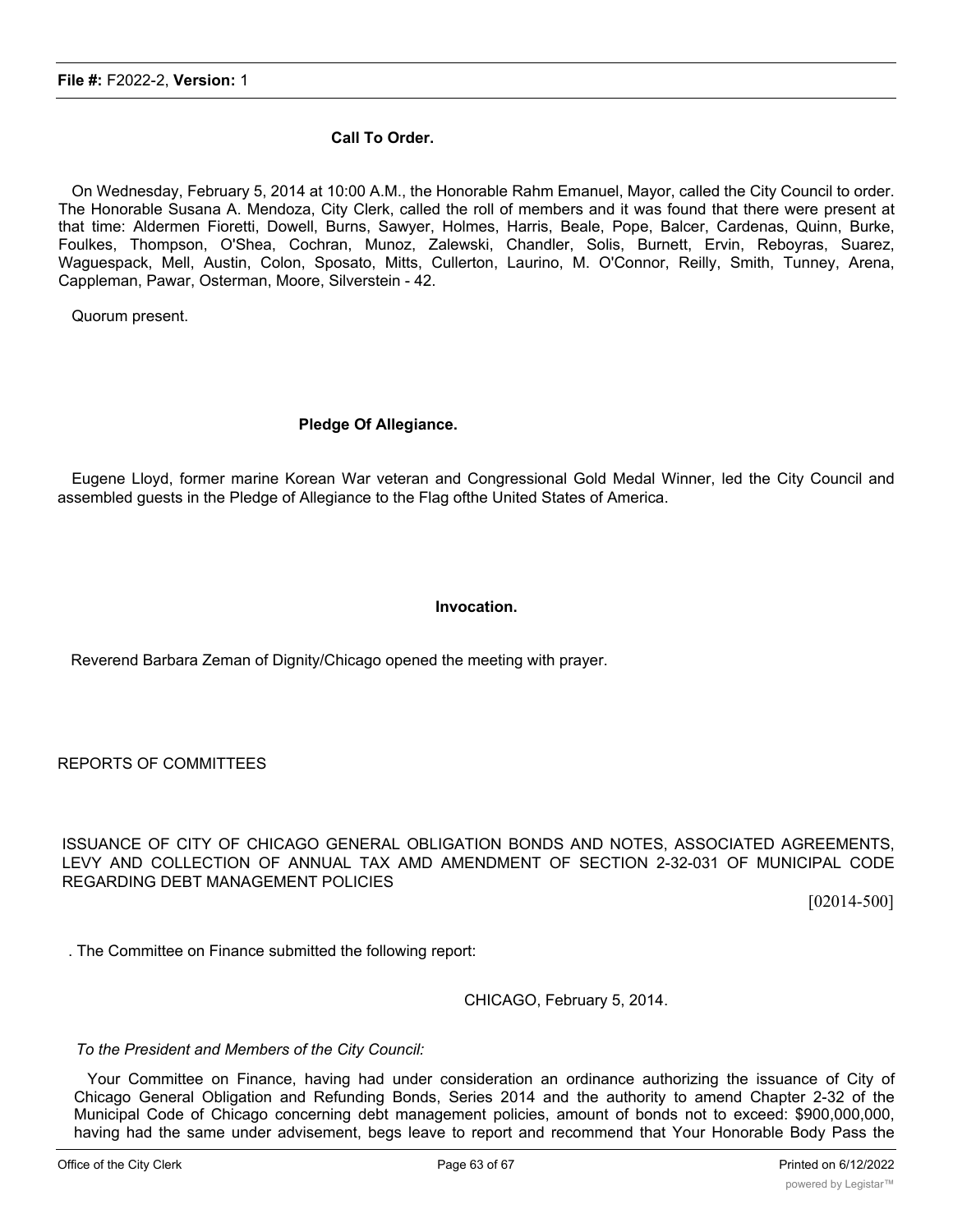proposed ordinance transmitted herewith.

This recommendation was concurred in by a viva voce vote of the members of the committee, with no dissenting vote.

Alderman Edward M. Burke abstained from voting on this item pursuant to Rule 14.

Respectfully submitted,

(Signed) EDWARD M. BURKE,

*Chairman.*

On motion of Alderman Burke, the said proposed ordinance transmitted with the foregoing report was Passed by yeas and nays as follows:

Yeas - Aldermen Moreno, Dowell, Burns, Hairston, Sawyer, Holmes, Harris, Beale, Pope, Balcer, Cardenas, Quinn, Foulkes, Thompson, Thomas, Lane, O'Shea, Cochran, Brookins, Munoz, Zalewski, Chandler, Solis, Maldonado, Burnett, Ervin, Graham, Reboyras, Suarez, Mell. Austin, Colon, Sposato, Mitts, Cullerton, Laurino, M. O'Connor, Smith, Tunney, Cappleman, Pawar, Osterman, Moore, Silverstein - 44.

Nays - Aldermen Fioretti, Waguespack, Reilly, Arena - 4.

Alderman Pope moved to reconsider the foregoing vote. The motion was lost.

Alderman Burke invoked Rule 14 of the City Council's Rules of Order and Procedure, disclosing that he had represented parties to this ordinance in previous and unrelated matters

"T he following is said ordinance as passed

73628 JOURNAL-CITY COUNCIL-CHICAGO ' 2/5/2014

Whereas, the City of Chicago (the "City') is a body politic and corporate under the laws of the Slate of Illinois and a home rule unit under Article VII of the Illinois Constitution of 1970; and

WHEREAS, the City has heretofore (i) authorized the issuance of its general obligation bonds and notes (the "Authorized General Obligation Bonds and Notes'), (ii) authorized the borrowing of money pursuant to one or more line of credit agreements to provide funds for working capital or interim financing for capital projects, including the Revolving Line of Credit Agreement dated as of March 1. 2013 between the City and Bank of America. N.A. (the "Line of Credit Indebtedness') and (iii) established a commercial paper program authorizing the issuance of its general obligation commercial paper notes from time to time (the "General Obligation Commercial Paper Notes'), and

Whereas, (i) the Authorized General Obligation Bonds and Notes currently outstanding, (ii) the Line of Credit Indebtedness incurred and outstanding from time to time and (iii) the General Obligation Commercial Paper Notes currently or hereafter outstanding from time to time (collectively, the "Outstanding Indebtedness") mature and are subject to optional and mandatory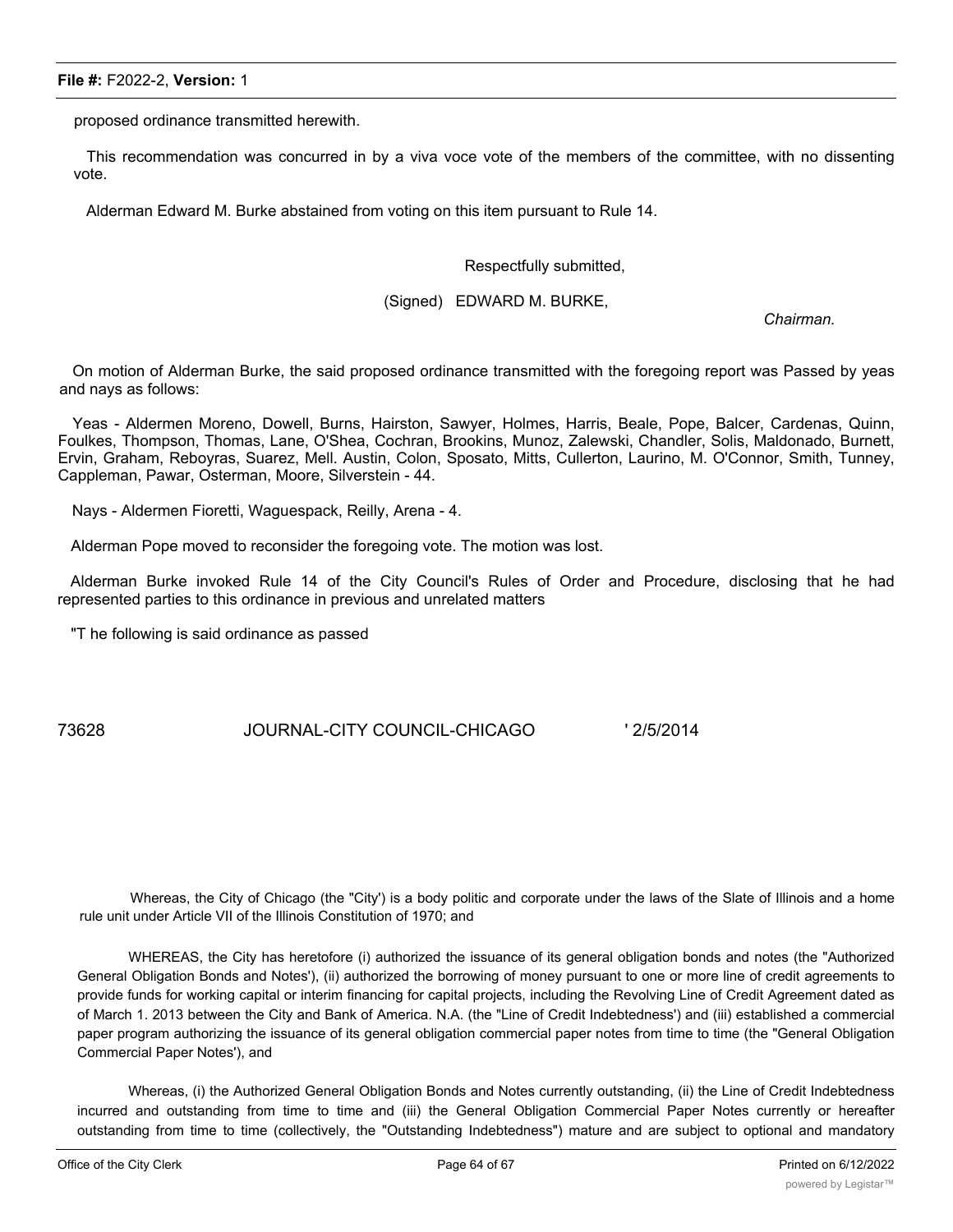redemption as provided in the respective proceedings authorizing the Outstanding Indebtedness; and

Whereas, the City has heretofore entered into Interest Rate Exchange Agreements (as described and defined in Section 14(a) hereof) which are in existence as of the date of adoption of this Ordinance (the "Existing Interest Rate Exchange Agreements'), and

Whereas, it is in the best interests of the inhabitants of the City and necessary for the welfare of the government and affairs of the City to authorize (i) refunding all or a portion of the Outstanding Indebtedness and (ii) terminating, amending or otherwise modifying all or any portion of the Existing Interest Rate Exchange Agreements and paying any settlement, breakage or termination amounts that may be due and owing in connection therewith, in order to achieve debt service savings for the City, restructure debt service of the Outstanding Indebtedness or reduce, limit or manage the City's exposure to interest rate risk (collectively, the "Refunding Purposes'); and

WHEREAS, it is in the best interests of the inhabitants of the City and necessary for the welfare of the government and affairs of the City to finance (i) public right-of-way infrastructure improvements in City neighborhoods, including street and alley construction and improvements, lighting improvements, sidewalk improvements and replacement, and curb and gutter repairs and replacement; (ii) infrastructure improvements to enhance the development of economic activity, including industrial street construction and improvements, streetscaping, median

#### 2/5/2014 REPORTS OF COMMITTEES 73629

landscaping, demolition of hazardous, vacant or dilapidated buildings that pose a threat to public safety and welfare, shoreline reconstruction, riverbank stabilization, residential and commercial infrastructure redevelopment and railroad viaduct clearance improvements; (in) transportation improvements to City property and facilities and to property and facilities located within the City limits which are owned by other governmental entities, including street resurfacing, bridge and freight tunnel rehabilitation, traffic signal modernization, new traffic signal installation, intersection safety improvements and transit facility improvements; (iv) grants or loans to assist not-for-profit organizations or educational or cultural institutions, or to assist other municipal corporations, units of local government, school districts, the State of Illinois or the United States of America; (v) cash flow needs of the City; (vi) the acquisition of personal property, including, but not limited to, computer hardware and software, vehicles or other capital items useful or necessary for City purposes; (vii) the duly authorized acquisition of improved and unimproved real property within the City for municipal, industrial, commercial or residential purposes, or any combination thereof, and the improvement, demolition and/or remediation of any such property; (viii) constructing, equipping, altering and repairing various municipal facilities including fire stations, police stations, libraries, senior and health centers and other municipal facilities; (ix) the enhancement of economic development within the City by making direct grants or loans to, or deposits to funds or accounts to secure the obligations of, not-for-profit or for-profit organizations doing business or seeking to do business in the City; (x) the funding of (A) judgments entered against the City, (B) certain settlements or other payments required to be made by the City as a condition to the resolution of litigation or threatened litigation or arbitration and (C) such escrow accounts or other reserves as shall be deemed necessary for any of said purposes; (xi) the payment of certain contributions (the "Pension Contributions") to the Policemen's Annuity and Benefit Fund of Chicago, the Firemen's Annuity and Benefit Fund of Chicago, the Municipal Employees' Annuity and Benefit Fund of Chicago and the Laborers' and Retirement Board Employees' Annuity and Benefit Fund of Chicago (collectively, the 'Pension Funds'); (xii) the provision of facilities, services and equipment to protect and enhance public safety, including, but not limited to, increased costs for police and fire protection services, emergency medical services, staffing at the City's emergency call center and other City facilities, and enhanced security measures at airports and other major City facilities; and (xiii) acquiring motor vehicles for a term of years or lease period (the purposes described in clauses (i) through (xiii) above being referred to herein as the "Project'); and

Whereas, the cost of the Refunding Purposes and the Project is estimated to be not less than  $\mathcal{P}(\mathcal{A})$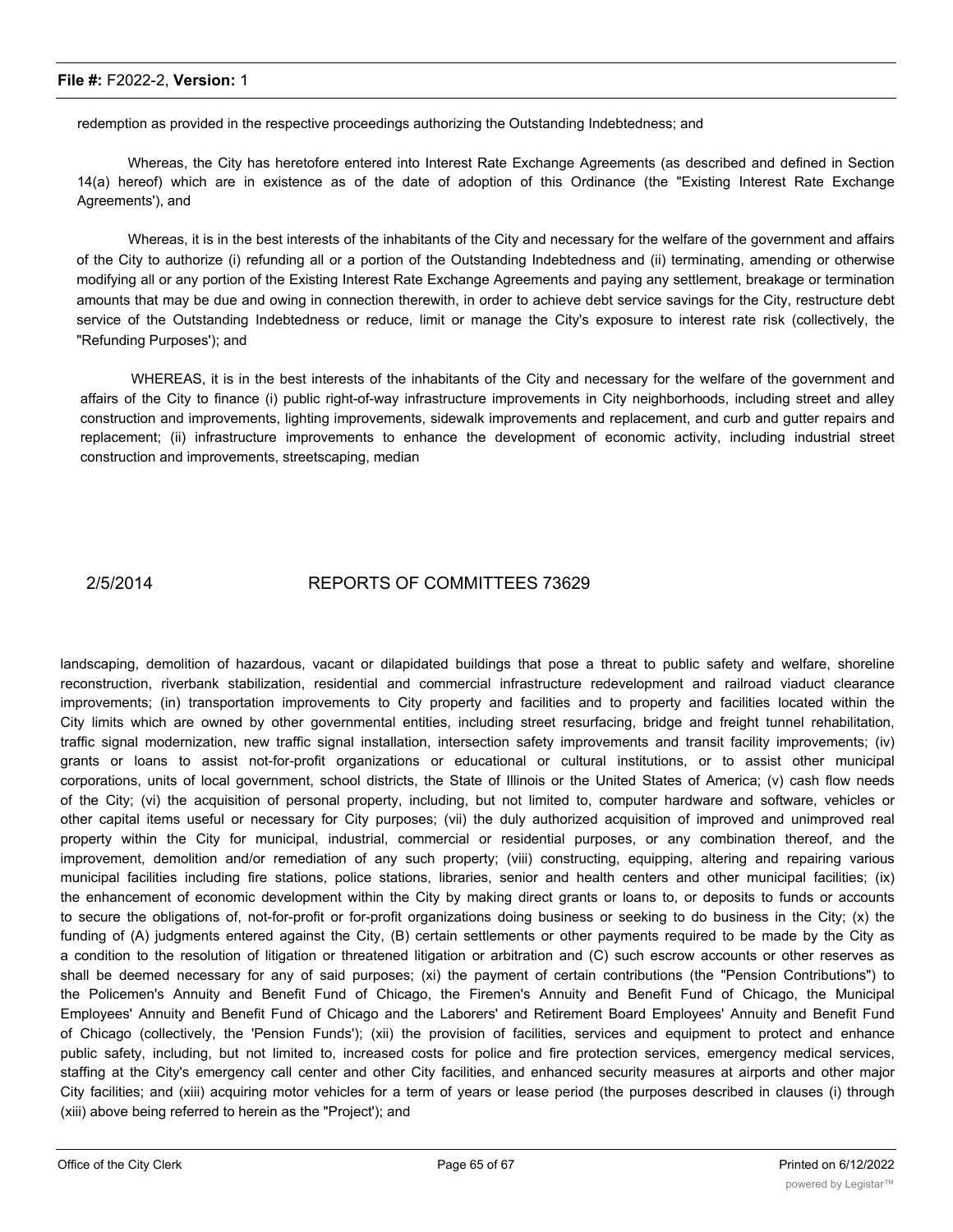Whereas, the cost of the Refunding Purposes and the Project is estimated to be not less than \$900,000,000 and the City expects to pay a portion of such costs by borrowing money and issuing its general obligation bonds in one or more series and at one or more times in the aggregate principal amount of not to exceed \$900,000,000 (plus the amount of any original issue discount as herein provided); and

Whereas, the City has determined that it is advisable and necessary to authorize the borrowing of the sum necessary at this time for any or all of the purposes of (i) paying costs of the Refunding Purposes, (ii) paying costs of the Project, including capitalizing or funding such interest on the bonds herein authorized for said purpose as may be necessary, (iii) capitalizing or funding interest on Outstanding Indebtedness and (iv) paying the expenses of issuing the bonds herein authorized for the purposes described herein, and in evidence thereof to authorize

#### **Exhibit E**

Proxy or the Mayor oe the City of Chicago

#### OFFICE OF THE MAYOR

CITY OF CHICAGO

J.ORI F.. LIGHTFOOT MAYOR

January 6, 2021

'21 9:42RK

### TO IIIK HONORABLE, THE CITY COUNCIL OF THE CI TY OF CHICAGO

Ladies and Gentlemen:

Please lake notice that 1 have selected and do hereby designate Celia Meza as my additional proxy lor me in my name, place and stead lo affix my signature as Mayor ofthe Cily of Chicago lo any license, permit, contract, change order, ordinance, bond, deed, grant document or any other written instrument required to be signed by the Mayor.

By this letter I hereby revoke the proxy designation of Mark A. Flessner made by me on May 22, 2019. The proxy designation and revocation herein shall be effective as of January 6, 2021.

Appended hereto is a written signature of my name as it will appear on said written instruments as executed by Celia Meza and with the proxy's signature underneath, all as required by statute. This proxy